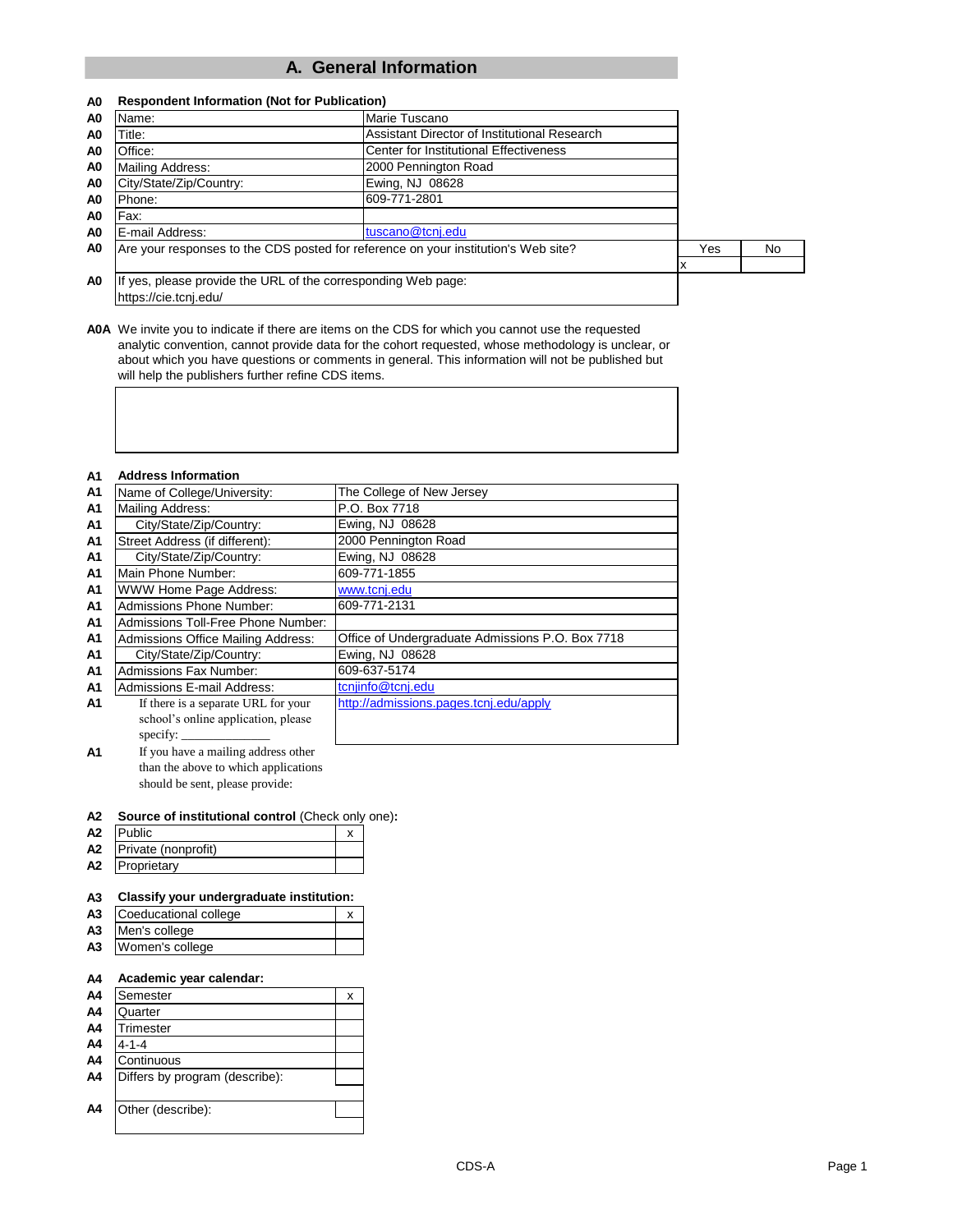## A5 **Degrees offered by your institution:** Common Data Set 2015-2016

| rw             | Dogrood Unoroa by your moutation. |   |
|----------------|-----------------------------------|---|
| A5             | Certificate                       |   |
| A <sub>5</sub> | Diploma                           |   |
| <b>A5</b>      | Associate                         |   |
| A5             | <b>Transfer Associate</b>         |   |
| A5             | <b>Terminal Associate</b>         |   |
| A <sub>5</sub> | Bachelor's                        | x |
| A5             | Postbachelor's certificate        | x |
| A5             | Master's                          | x |
| A <sub>5</sub> | Post-master's certificate         | x |
| A <sub>5</sub> | Doctoral degree                   |   |
|                | research/scholarship              |   |
| A5             | Doctoral degree -                 |   |
|                | professional practice             |   |
| А5             | Doctoral degree -- other          |   |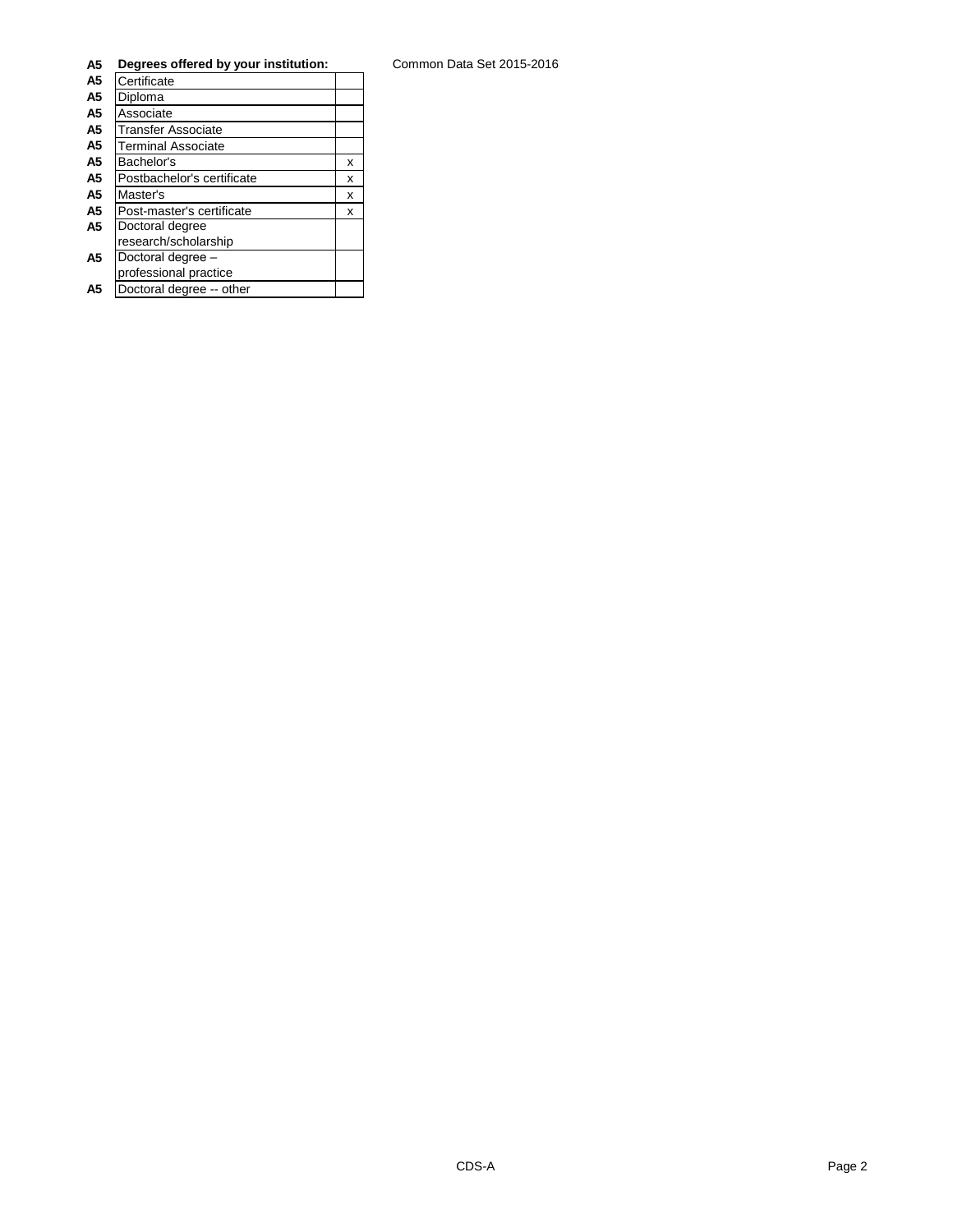# **B. ENROLLMENT AND PERSISTENCE**

**B1 Institutional Enrollment - Men and Women Provide numbers of students for each of the following categories as of the institution's official fall reporting date or as of October 15, 2015. Note: Report students formerly designated as "first professional" in the graduate cells.**

| <b>B1</b>      |                                   |       | <b>FULL-TIME</b> | <b>PART-TIME</b> |       |
|----------------|-----------------------------------|-------|------------------|------------------|-------|
| <b>B1</b>      |                                   | Men   | Women            | Men              | Women |
| <b>B1</b>      | <b>Undergraduates</b>             |       |                  |                  |       |
| <b>B1</b>      | Degree-seeking, first-time        |       |                  |                  |       |
|                | freshmen                          | 591   | 860              |                  |       |
| <b>B1</b>      | Other first-year, degree-seeking  | 126   | 106              | 4                | 19    |
| <b>B1</b>      | All other degree-seeking          | 1,884 | 2,815            | 78               | 108   |
| <b>B1</b>      | Total degree-seeking              | 2,601 | 3,781            | 80               | 128   |
| <b>B1</b>      | All other undergraduates enrolled |       |                  |                  |       |
|                | in credit courses                 | 54    | 50               | 12               | 52    |
| <b>B1</b>      | Total undergraduates              | 2,655 | 3,831            | 92               | 180   |
| <b>B1</b>      | <b>Graduate</b>                   |       |                  |                  |       |
| <b>B1</b>      | Degree-seeking, first-time        | 32    | 109              | 23               | 126   |
| <b>B1</b>      | All other degree-seeking          | 9     | 75               | 43               | 179   |
| <b>B1</b>      | All other graduates enrolled in   |       |                  |                  |       |
|                | credit courses                    |       |                  | 6                | 46    |
| <b>B1</b>      | Total graduate                    | 41    | 184              | 72               | 351   |
| <b>B1</b>      | Total all undergraduates          |       |                  |                  | 6,758 |
| B <sub>1</sub> | Total all graduate                |       |                  |                  | 648   |
| <b>B1</b>      | <b>GRAND TOTAL ALL STUDENTS</b>   |       |                  |                  | 7,406 |

**B2 Enrollment by Racial/Ethnic Category. Provide numbers of undergraduate students for each of the following categories as of the institution's official fall reporting date or as of October 15, 2015. Include international students only in the category "Nonresident aliens." Complete the "Total Undergraduates" column only if you cannot provide data for the first two columns. Report as your institution reports to IPEDS: persons who are Hispanic should be reported only on the Hispanic line, not under any race, and persons who are non-Hispanic multi-racial should be reported only under "Two or more races."** 

| <b>B2</b> |                                                 | Degree-Seeking<br>First-Time<br><b>First Year</b> | Degree-Seeking<br>Undergraduates<br>(include first-time<br>first-year) | Total<br>Undergraduates<br>(both degree- and<br>non-degree-<br>seeking) |
|-----------|-------------------------------------------------|---------------------------------------------------|------------------------------------------------------------------------|-------------------------------------------------------------------------|
| <b>B2</b> | Nonresident aliens                              | 8                                                 | 18                                                                     | 19                                                                      |
| <b>B2</b> | Hispanic/Latino                                 | 193                                               | 808                                                                    | 830                                                                     |
| <b>B2</b> | Black or African American, non-Hispanic         | 88                                                | 370                                                                    | 378                                                                     |
| <b>B2</b> | White, non-Hispanic                             | 927                                               | 4,323                                                                  | 4,405                                                                   |
| <b>B2</b> | American Indian or Alaska Native, non-Hispanic  | 5                                                 | 17                                                                     | 17                                                                      |
| <b>B2</b> | Asian, non-Hispanic                             | 166                                               | 677                                                                    | 690                                                                     |
| <b>B2</b> | Native Hawaiian or other Pacific Islander, non- |                                                   |                                                                        |                                                                         |
|           | Hispanic                                        | 6                                                 | 20                                                                     | 21                                                                      |
| <b>B2</b> | Two or more races, non-Hispanic                 | 2                                                 | 30                                                                     | 30                                                                      |
| <b>B2</b> | Race and/or ethnicity unknown                   | 58                                                | 327                                                                    | 368                                                                     |
| <b>B2</b> | <b>TOTAL</b>                                    | 1,453                                             | 6,590                                                                  | 6,758                                                                   |

#### **Persistence**

#### **B3 Number of degrees awarded from July 1, 2014 to June 30, 2015**

| Certificate/diploma                         |      |
|---------------------------------------------|------|
| Associate degrees                           |      |
| Bachelor's degrees                          | 1538 |
| Postbachelor's certificates                 | 188  |
| Master's degrees                            | 375  |
| Post-Master's certificates                  | 38   |
| Doctoral degrees -<br>research/scholarship  |      |
| Doctoral degrees - professional<br>practice |      |
| Doctoral degrees - other                    |      |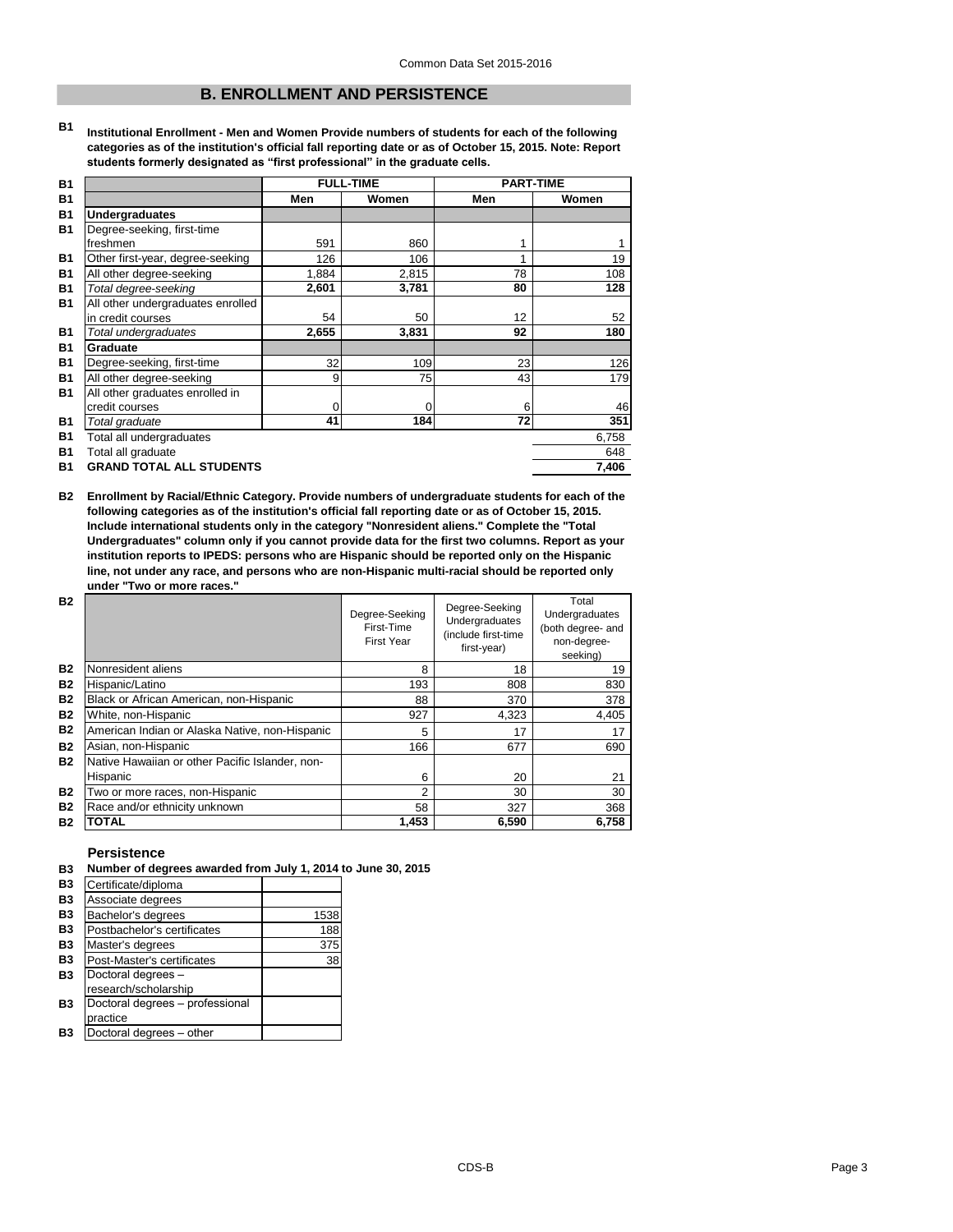## **Graduation Rates**

The items in this section correspond to data elements collected by the IPEDS Web-based Data Collection System's Graduation Rate Survey (GRS). For complete instructions and definitions of data elements, see the IPEDS GRS instructions and glossary on the 2015 Web-based survey.

#### **For Bachelor's or Equivalent Programs**

Please provide data for the Fall 2009 cohort if available. If Fall 2009 cohort data are not available, provide data for the Fall 2008 cohort.

## *Fall 2009 Cohort*

Report for the cohort of full-time first-time bachelor's (or equivalent) degree-seeking undergraduate students who entered in Fall 2009. Include in the cohort those who entered your institution during the summer term preceding Fall 2009.

| <b>B4</b>  | Initial 2009 cohort of first-time, full-time bachelor's (or equivalent) degree-seeking<br>undergraduate students; total all students:                                                                                                                                           | 1,283 |
|------------|---------------------------------------------------------------------------------------------------------------------------------------------------------------------------------------------------------------------------------------------------------------------------------|-------|
| <b>B5</b>  | Of the initial 2009 cohort, how many did not persist and did not graduate for the<br>following reasons: death, permanent disability, service in the armed forces, foreign aid<br>service of the federal government, or official church missions; total allowable<br>exclusions: | 0     |
| <b>B6</b>  | Final 2009 cohort, after adjusting for allowable exclusions: (subtract question B5 from<br>question B4)                                                                                                                                                                         | 1,283 |
| <b>B7</b>  | Of the initial 2009 cohort, how many completed the program in four years or less (by<br>August 31, 2013):                                                                                                                                                                       | 918   |
| B8         | Of the initial 2009 cohort, how many completed the program in more than four years<br>but in five years or less (after August 31, 2013 and by August 31, 2014):                                                                                                                 | 147   |
| <b>B9</b>  | Of the initial 2009 cohort, how many completed the program in more than five years but<br>in six years or less (after August 31, 2014 and by August 31, 2015):                                                                                                                  | 20    |
| <b>B10</b> | Total graduating within six years (sum of questions B7, B8, and B9):                                                                                                                                                                                                            | 1,085 |
| <b>B11</b> | Six-year graduation rate for 2009 cohort (question B10 divided by question B6):                                                                                                                                                                                                 | 85%   |

#### *Fall 2008 Cohort*

Report for the cohort of full-time first-time bachelor's (or equivalent) degree-seeking undergraduate students who entered in Fall 2008. Include in the cohort those who entered your institution during the summer term preceding Fall 2008.

| <b>B4</b>  | Initial 2008 cohort of first-time, full-time bachelor's (or equivalent) degree-seeking<br>undergraduate students; total all students:                                                                                                                                           |       |
|------------|---------------------------------------------------------------------------------------------------------------------------------------------------------------------------------------------------------------------------------------------------------------------------------|-------|
|            |                                                                                                                                                                                                                                                                                 | 1,295 |
| <b>B5</b>  | Of the initial 2008 cohort, how many did not persist and did not graduate for the<br>following reasons: death, permanent disability, service in the armed forces, foreign aid<br>service of the federal government, or official church missions; total allowable<br>exclusions: | Ω     |
| <b>B6</b>  | Final 2008 cohort, after adjusting for allowable exclusions: (subtract question B5 from<br>question B4)                                                                                                                                                                         | 1,295 |
| <b>B7</b>  | Of the initial 2008 cohort, how many completed the program in four years or less (by<br>August 31, 2012):                                                                                                                                                                       |       |
|            |                                                                                                                                                                                                                                                                                 | 939   |
| <b>B8</b>  | Of the initial 2008 cohort, how many completed the program in more than four years<br>but in five years or less (after August 31, 2012 and by August 31, 2013):                                                                                                                 | 151   |
| <b>B</b> 9 | Of the initial 2008 cohort, how many completed the program in more than five years but<br>in six years or less (after August 31, 2013 and by August 31, 2014):                                                                                                                  | 32    |
| <b>B10</b> | Total graduating within six years (sum of questions B7, B8, and B9):                                                                                                                                                                                                            |       |
|            |                                                                                                                                                                                                                                                                                 | 1,122 |
| <b>B11</b> | Six-year graduation rate for 2008 cohort (question B10 divided by question B6):                                                                                                                                                                                                 |       |
|            |                                                                                                                                                                                                                                                                                 | 87%   |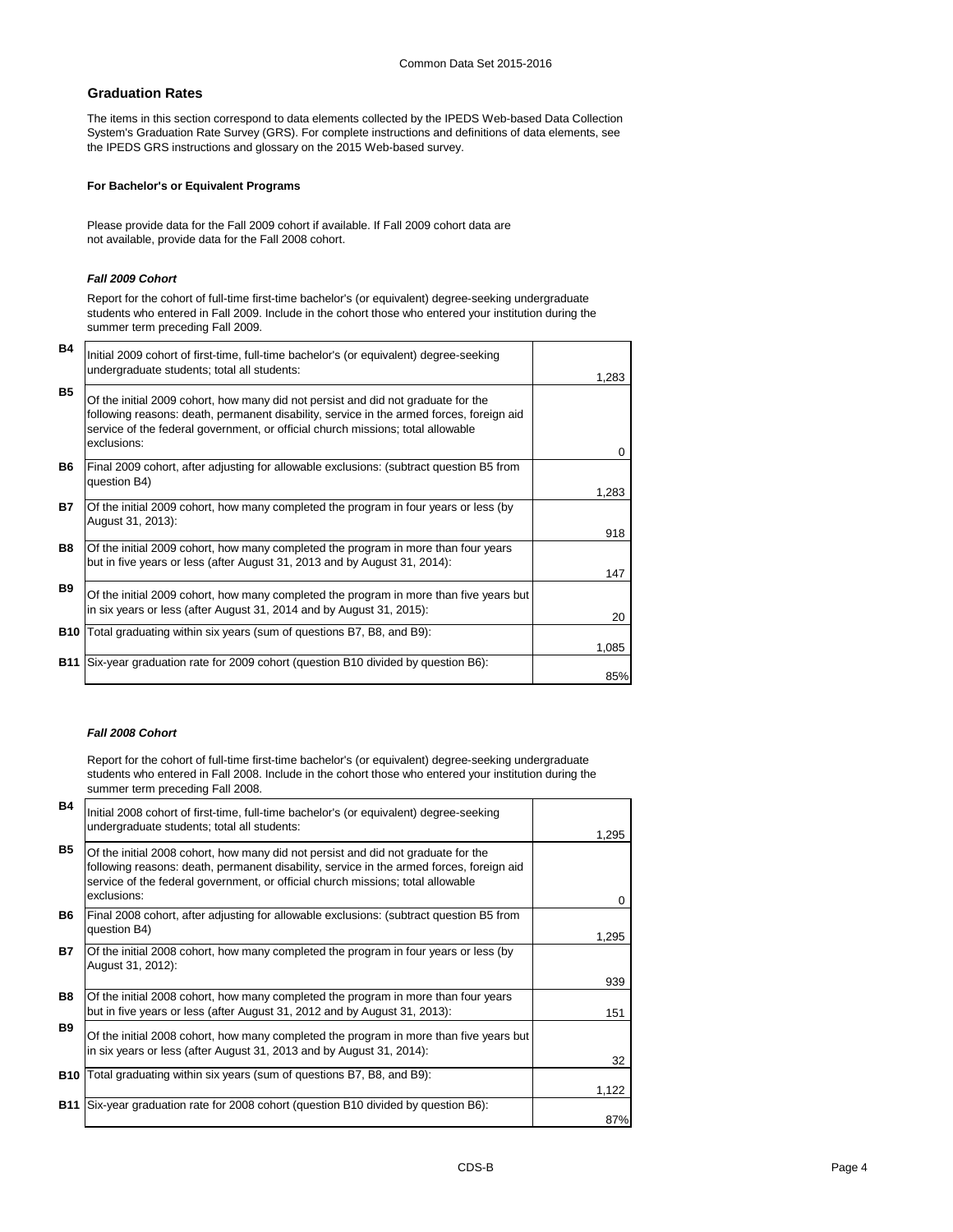## **For Two-Year Institutions**

Please provide data for the 2012 cohort if available. If 2012 cohort data are not available, provide data for the 2011 cohort.

#### *2012 Cohort*

|            | <b>B12</b> Initial 2012 cohort, total of first-time, full-time degree/certificate-seeking students:                                                                                                                                                                                        |  |
|------------|--------------------------------------------------------------------------------------------------------------------------------------------------------------------------------------------------------------------------------------------------------------------------------------------|--|
|            | <b>B13</b> Of the initial 2012 cohort, how many did not persist and did not graduate for the<br>following reasons: death, permanent disability, service in the armed forces, foreign aid<br>service of the federal government, or official church missions; total allowable<br>exclusions: |  |
|            | <b>B14</b> Final 2012 cohort, after adjusting for allowable exclusions (Subtract question B13 from<br>question B12):                                                                                                                                                                       |  |
|            | <b>B15</b> Completers of programs of less than two years duration (total):                                                                                                                                                                                                                 |  |
| <b>B16</b> | Completers of programs of less than two years within 150 percent of normal time:                                                                                                                                                                                                           |  |
| <b>B17</b> | Completers of programs of at least two but less than four years (total):                                                                                                                                                                                                                   |  |
| <b>B18</b> | Completers of programs of at least two but less than four-years within 150 percent of<br>normal time:                                                                                                                                                                                      |  |
| <b>B19</b> | Total transfers-out (within three years) to other institutions:                                                                                                                                                                                                                            |  |
| <b>B20</b> | Total transfers to two-year institutions:                                                                                                                                                                                                                                                  |  |
|            | <b>B21</b> Total transfers to four-year institutions:                                                                                                                                                                                                                                      |  |

#### *2011 Cohort*

|            | B12   Initial 2011 cohort, total of first-time, full-time degree/certificate-seeking students:                                                                                                                                                                                             |  |
|------------|--------------------------------------------------------------------------------------------------------------------------------------------------------------------------------------------------------------------------------------------------------------------------------------------|--|
|            | <b>B13</b> Of the initial 2011 cohort, how many did not persist and did not graduate for the<br>following reasons: death, permanent disability, service in the armed forces, foreign aid<br>service of the federal government, or official church missions; total allowable<br>exclusions: |  |
|            | B14 Final 2011 cohort, after adjusting for allowable exclusions (Subtract question B13 from<br>question B12):                                                                                                                                                                              |  |
|            | <b>B15</b> Completers of programs of less than two years duration (total):                                                                                                                                                                                                                 |  |
|            | <b>B16</b> Completers of programs of less than two years within 150 percent of normal time:                                                                                                                                                                                                |  |
|            | <b>B17</b> Completers of programs of at least two but less than four years (total):                                                                                                                                                                                                        |  |
|            | <b>B18</b> Completers of programs of at least two but less than four-years within 150 percent of<br>normal time:                                                                                                                                                                           |  |
|            | <b>B19</b> Total transfers-out (within three years) to other institutions:                                                                                                                                                                                                                 |  |
| <b>B20</b> | Total transfers to two-year institutions:                                                                                                                                                                                                                                                  |  |
|            | <b>B21</b> Total transfers to four-year institutions:                                                                                                                                                                                                                                      |  |

#### **Retention Rates**

Report for the cohort of all full-time, first-time bachelor's (or equivalent) degree-seeking undergraduate students who entered in Fall 2014 (or the preceding summer term). The initial cohort may be adjusted for students who departed for the following reasons: death, permanent disability, service in the armed forces, foreign aid service of the federal government or official church missions. No other adjustments to the initial cohort should be made.

| <b>B22</b> For the cohort of all full-time bachelor's (or equivalent) degree-seeking undergraduate |        |
|----------------------------------------------------------------------------------------------------|--------|
| students who entered your institution as freshmen in Fall 2014 (or the preceding                   |        |
| summer term), what percentage was enrolled at your institution as of the date your                 |        |
| linstitution calculates its official enrollment in Fall 2015?                                      |        |
|                                                                                                    | 95.00% |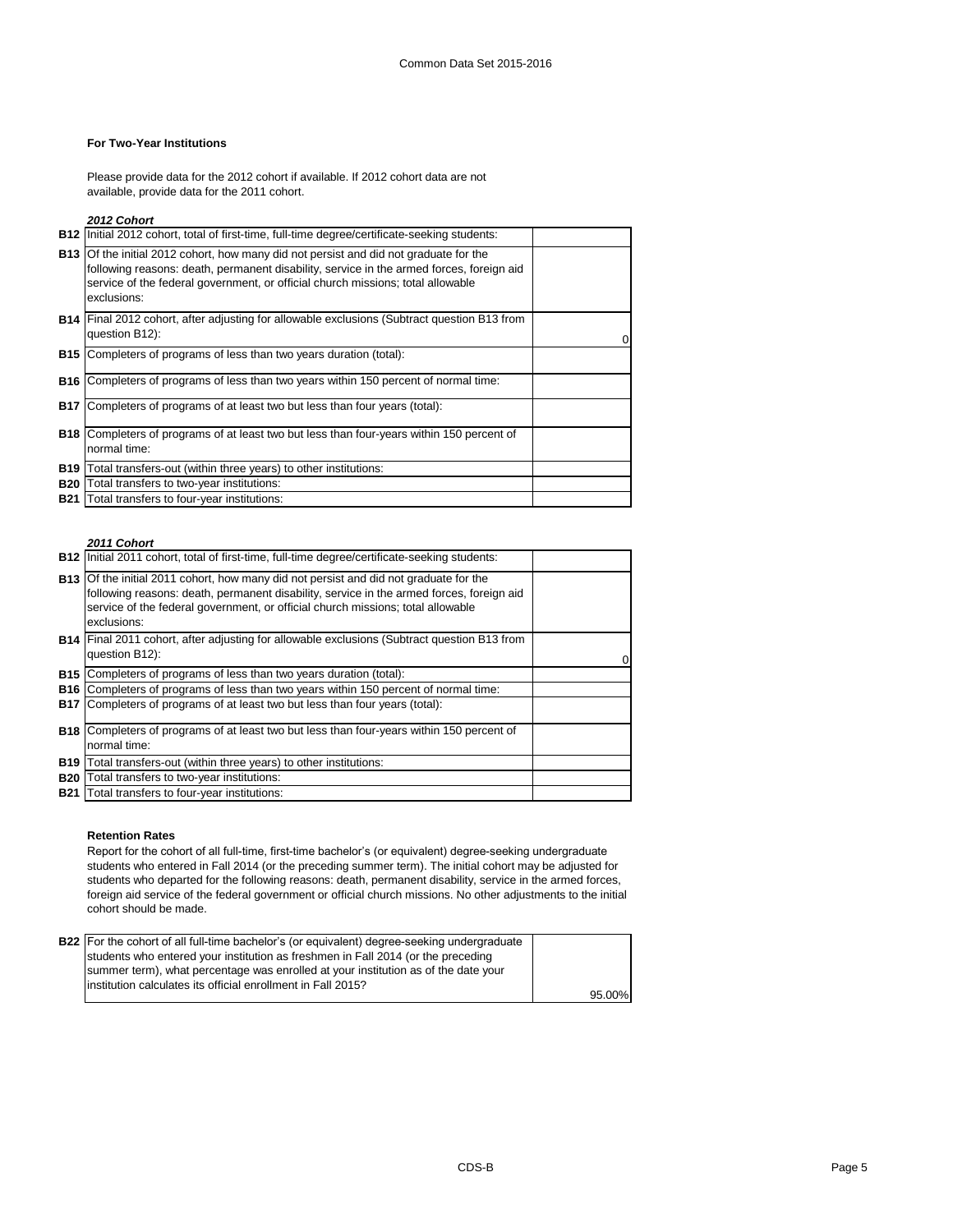# **C. FIRST-TIME, FIRST-YEAR (FRESHMAN) ADMISSION**

## **Applications**

**C1 First-time, first-year, (freshmen) students: Provide the number of degree-seeking, first-time, firstyear students who applied, were admitted, and enrolled (full- or part-time) in Fall 2015. Include early decision, early action, and students who began studies during summer in this cohort. Applicants should include only those students who fulfilled the requirements for consideration for admission (i.e., who completed actionable applications) and who have been notified of one of the following actions: admission, nonadmission, placement on waiting list, or application withdrawn (by applicant or institution). Admitted applicants should include wait-listed students who were** 

| C <sub>1</sub> | Total first-time, first-year (freshman) men who applied               | 4991 |
|----------------|-----------------------------------------------------------------------|------|
| C <sub>1</sub> | Total first-time, first-year (freshman) women who applied             | 6299 |
|                |                                                                       |      |
| C <sub>1</sub> | Total first-time, first-year (freshman) men who were admitted         | 2324 |
| C <sub>1</sub> | Total first-time, first-year (freshman) women who were admitted       | 3171 |
|                |                                                                       |      |
| C <sub>1</sub> | Total full-time, first-time, first-year (freshman) men who enrolled   | 591  |
| C <sub>1</sub> | Total part-time, first-time, first-year (freshman) men who enrolled   |      |
|                |                                                                       |      |
| C <sub>1</sub> | Total full-time, first-time, first-year (freshman) women who enrolled | 860  |
| C <sub>1</sub> | Total part-time, first-time, first-year (freshman) women who enrolled |      |
|                |                                                                       |      |

**C2 Freshman wait-listed students (students who met admission requirements but whose final admission was contingent on space availability)**

|                |                                                                     | Yes  | No |
|----------------|---------------------------------------------------------------------|------|----|
| C <sub>2</sub> | Do you have a policy of placing students on a waiting list?         | x    |    |
| C <sub>2</sub> | If yes, please answer the questions below for Fall 2015 admissions: |      |    |
| C <sub>2</sub> | Number of qualified applicants offered a place on waiting list      | 1837 |    |
| C <sub>2</sub> | Number accepting a place on the waiting list                        | 541  |    |
| C <sub>2</sub> | Number of wait-listed students admitted                             | 96   |    |
| C <sub>2</sub> | Is your waiting list ranked?                                        | no   |    |

**C2** If yes, do you release that information to students?

**C2** Do you release that information to school counselors?

## **Admission Requirements**

| C3 | <b>High school completion requirement</b> |  |
|----|-------------------------------------------|--|
|----|-------------------------------------------|--|

| C <sub>3</sub> | High school diploma is required and GED is        |  |
|----------------|---------------------------------------------------|--|
|                | accepted                                          |  |
| C <sub>3</sub> | High school diploma is required and GED is not    |  |
|                | accepted                                          |  |
| C <sub>3</sub> | High school diploma or equivalent is not required |  |
|                |                                                   |  |

#### **C4 Does your institution require or recommend a general college-preparatory program for degreeseeking students?**

| C4   Require                     |  |
|----------------------------------|--|
| C4 Recommend                     |  |
| C4 Neither require nor recommend |  |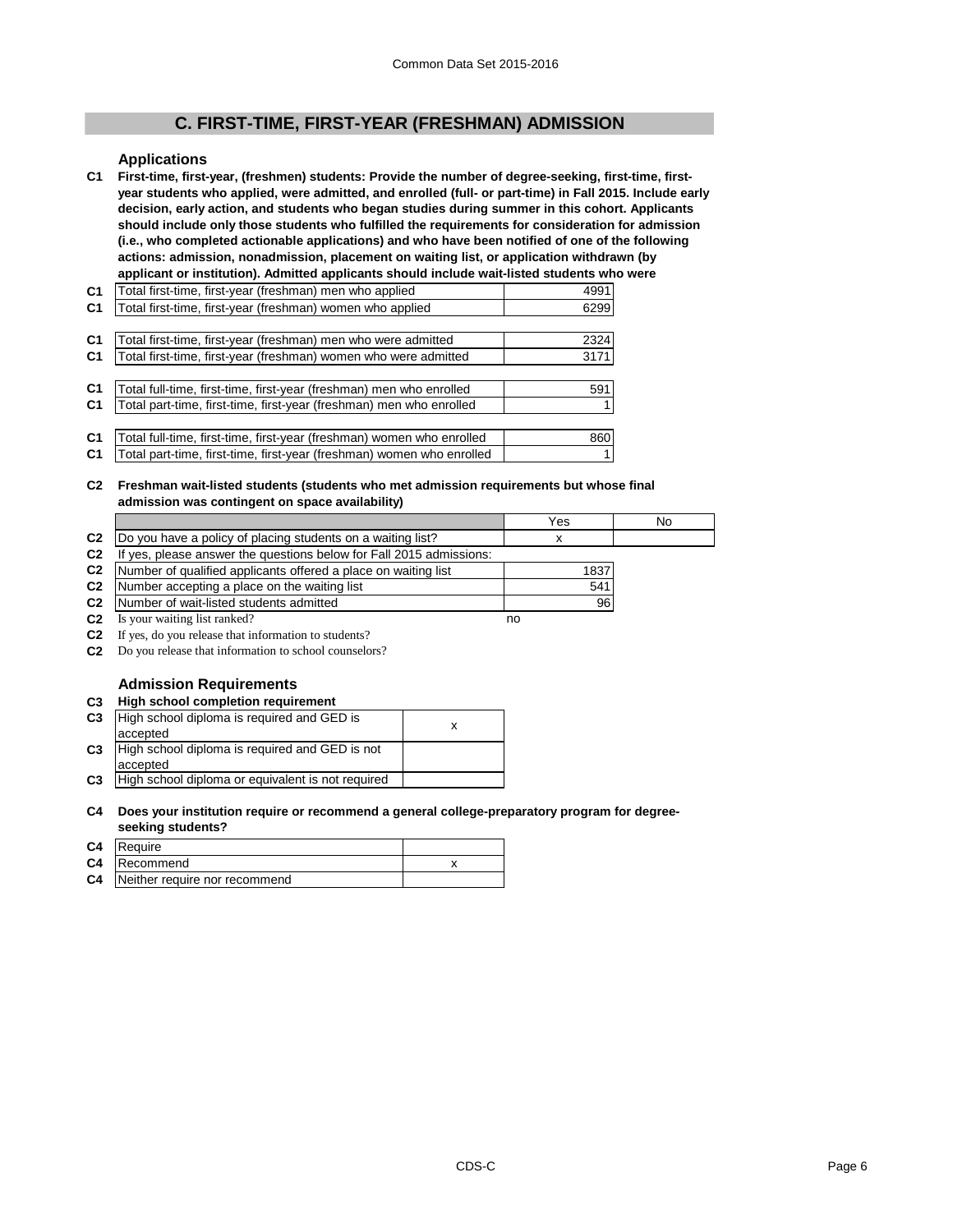#### Common Data Set 2015-2016

**C5 Distribution of high school units required and/or recommended.** Specify the distribution of academic high school course units required and/or recommended of all or most degree-seeking students using Carnegie units (one unit equals one year of study or its equivalent). If you use a different system for calculating units, please convert.

| C <sub>5</sub> |                                     | <b>Units</b>    | <b>Units</b> |
|----------------|-------------------------------------|-----------------|--------------|
|                |                                     | <b>Required</b> | Recommended  |
| C <sub>5</sub> | Total academic units                | 18              | 20           |
| C <sub>5</sub> | English                             | 4               |              |
| C <sub>5</sub> | <b>Mathematics</b>                  | 4               |              |
| C <sub>5</sub> | Science                             | 4               |              |
| C <sub>5</sub> | Of these, units that must be<br>lab | 2               |              |
| C <sub>5</sub> | Foreign language                    | $\overline{2}$  |              |
| C <sub>5</sub> | Social studies                      | $\overline{2}$  |              |
| C <sub>5</sub> | History                             |                 |              |
| C <sub>5</sub> | Academic electives                  |                 |              |
| C <sub>5</sub> | <b>Computer Science</b>             |                 |              |
| C <sub>5</sub> | Visual/Performing Arts              |                 |              |
| C <sub>5</sub> | Other (specify)                     |                 |              |

## **Basis for Selection**

**C6** Do you have an open admission policy, under which virtually all secondary school graduates or students with GED equivalency diplomas are admitted without regard to academic record, test scores, or other qualifications? If so, check which applies:

| C6             | Open admission policy as described above for all students         |  |
|----------------|-------------------------------------------------------------------|--|
| C6             | Open admission policy as described above for most students, but-- |  |
| C6             | selective admission for out-of-state students                     |  |
| C <sub>6</sub> | selective admission to some programs                              |  |
| C6             | other (explain) NO OPEN ADMISSION                                 |  |
|                |                                                                   |  |

**C7 Relative importance of each of the following academic and nonacademic factors in first-time, firstyear, degree-seeking (freshman) admission decisions.**

| C7 |                                     | <b>Very Important</b> | Important      | <b>Considered</b> | <b>Not Considered</b> |
|----|-------------------------------------|-----------------------|----------------|-------------------|-----------------------|
| C7 | <b>Academic</b>                     |                       |                |                   |                       |
| C7 | Rigor of secondary school<br>record | X                     |                |                   |                       |
| C7 | Class rank                          | X                     |                |                   |                       |
| C7 | Academic GPA                        |                       |                | X                 |                       |
| C7 | Standardized test scores            | X                     |                |                   |                       |
| C7 | <b>Application Essay</b>            |                       | X              |                   |                       |
| C7 | Recommendation(s)                   |                       | X              |                   |                       |
| C7 | Nonacademic                         |                       |                |                   |                       |
| C7 | Interview                           |                       |                |                   | X                     |
| C7 | <b>Extracurricular activities</b>   | $\mathsf{x}$          |                |                   |                       |
| C7 | Talent/ability                      |                       | X              |                   |                       |
| C7 | Character/personal qualities        |                       | $\pmb{\times}$ |                   |                       |
| C7 | First generation                    |                       |                | X                 |                       |
| C7 | Alumni/ae relation                  |                       |                | X                 |                       |
| C7 | Geographical residence              |                       | X              |                   |                       |
| C7 | State residency                     |                       | X              |                   |                       |
| C7 | Religious<br>affiliation/commitment |                       |                |                   | X                     |
| C7 | Racial/ethnic status                |                       |                | x                 |                       |
| C7 | Volunteer work                      | X                     |                |                   |                       |
| C7 | Work experience                     |                       |                | X                 |                       |
| C7 | Level of applicant's interest       |                       |                | X                 |                       |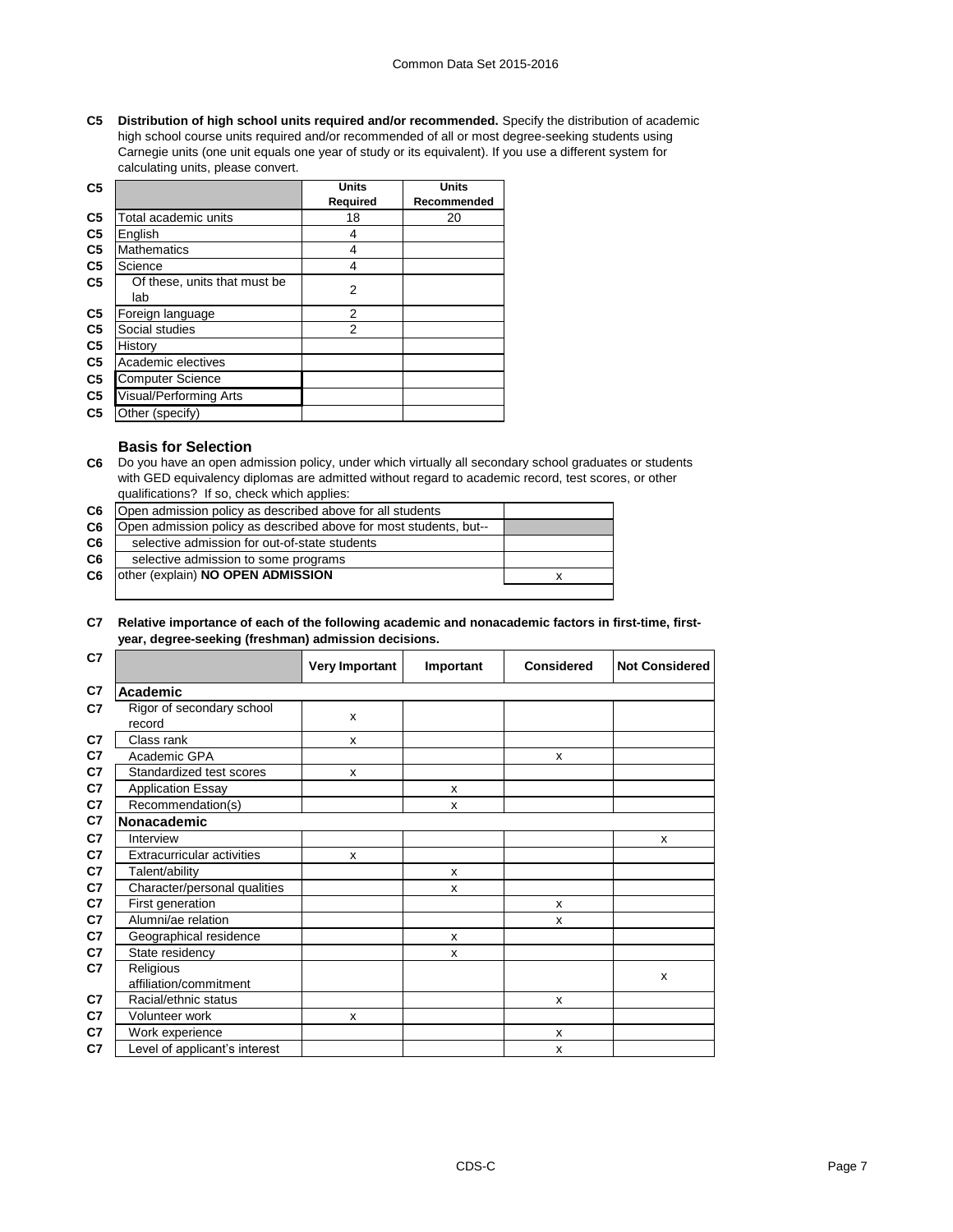## **SAT and ACT Policies**

## **C8 Entrance exams**

|     |                                                                                                                                                                                                                                                                                                                                                                                                                              |         |           | Yes                     | No                 |             |
|-----|------------------------------------------------------------------------------------------------------------------------------------------------------------------------------------------------------------------------------------------------------------------------------------------------------------------------------------------------------------------------------------------------------------------------------|---------|-----------|-------------------------|--------------------|-------------|
|     | <b>C8A</b> Does your institution make use of SAT, ACT, or SAT Subject Test<br>scores in admission decisions for first-time, first-year, degree-<br>seeking applicants?                                                                                                                                                                                                                                                       |         |           | X                       |                    |             |
|     | C8A If yes, place check marks in the appropriate boxes below to reflect your institution's policies for use in<br>admission for Fall 2017.                                                                                                                                                                                                                                                                                   |         |           |                         |                    |             |
| C8A |                                                                                                                                                                                                                                                                                                                                                                                                                              |         |           | <b>ADMISSION</b>        |                    |             |
| C8A |                                                                                                                                                                                                                                                                                                                                                                                                                              | Require | Recommend | <b>Require for Some</b> | <b>Consider if</b> | <b>Not</b>  |
|     |                                                                                                                                                                                                                                                                                                                                                                                                                              |         |           |                         | <b>Submitted</b>   | <b>Used</b> |
|     | <b>C8A SAT or ACT</b>                                                                                                                                                                                                                                                                                                                                                                                                        | X       |           |                         |                    |             |
|     | <b>C8A ACT only</b>                                                                                                                                                                                                                                                                                                                                                                                                          |         |           |                         |                    |             |
|     | C8A SAT only                                                                                                                                                                                                                                                                                                                                                                                                                 |         |           |                         |                    |             |
|     |                                                                                                                                                                                                                                                                                                                                                                                                                              |         |           |                         |                    |             |
|     | C8A SAT and SAT Subject Tests or<br><b>ACT</b>                                                                                                                                                                                                                                                                                                                                                                               |         |           |                         |                    |             |
|     | <b>C8A SAT Subject Tests only</b>                                                                                                                                                                                                                                                                                                                                                                                            |         |           |                         |                    | $\mathbf X$ |
|     | for Fall 2017, please indicate which ONE of the following applies: (regardless of whether the writing score will be used<br>in the admissions process):<br><b>C8B</b> ACT with writing required<br><b>C8B</b> ACT with writing recommended<br>C8B ACT with or without writing accepted                                                                                                                                       |         |           | х                       |                    |             |
|     | C8B If your institution will make use of the SAT in admission decisions for first-time, first-year, degree-seeking applicants<br>for Fall 2017 please indicate which ONE of the following applies (regardless of whether the Essay score will be used<br>in the admissions process:<br>C8B SAT with Essay component required<br>C8B SAT with Essay component recommended<br>C8B SAT with or without Essay component accepted |         |           | х                       |                    |             |
| C8C | <b>C8C</b> Please indicate how your institution will use the SAT or ACT writing component; check all that apply:                                                                                                                                                                                                                                                                                                             |         |           | <b>SAT</b> essay        | <b>ACT</b> essay   |             |
|     | <b>C8C</b> For admission                                                                                                                                                                                                                                                                                                                                                                                                     |         |           |                         |                    |             |
|     | <b>C8C</b> For placement                                                                                                                                                                                                                                                                                                                                                                                                     |         |           |                         |                    |             |
|     | <b>C8C</b> For advising                                                                                                                                                                                                                                                                                                                                                                                                      |         |           | X                       | X                  |             |
|     |                                                                                                                                                                                                                                                                                                                                                                                                                              |         |           |                         |                    |             |
|     | C8C In place of an application essay                                                                                                                                                                                                                                                                                                                                                                                         |         |           |                         |                    |             |
|     | C8C As a validity check on the<br>application essay                                                                                                                                                                                                                                                                                                                                                                          |         |           | X                       | X                  |             |
|     | C8C No college policy as of now                                                                                                                                                                                                                                                                                                                                                                                              |         |           |                         |                    |             |
|     | C8C Not using essay component                                                                                                                                                                                                                                                                                                                                                                                                |         |           |                         |                    |             |
|     | C8D In addition, does your institution use applicants' test scores for academic advising?                                                                                                                                                                                                                                                                                                                                    |         |           |                         |                    |             |
| C8D |                                                                                                                                                                                                                                                                                                                                                                                                                              | Yes     | No        |                         |                    |             |
|     |                                                                                                                                                                                                                                                                                                                                                                                                                              | X       |           |                         |                    |             |
|     |                                                                                                                                                                                                                                                                                                                                                                                                                              |         |           |                         |                    |             |
|     | <b>C8E</b> Latest date by which SAT or ACT scores must be received for fall-                                                                                                                                                                                                                                                                                                                                                 |         |           | 1-Mar                   |                    |             |
|     | C8E Latest date by which SAT Subject Test scores must be received for                                                                                                                                                                                                                                                                                                                                                        |         |           |                         |                    |             |
|     | fall-term admission                                                                                                                                                                                                                                                                                                                                                                                                          |         |           | 1-Mar                   |                    |             |
|     |                                                                                                                                                                                                                                                                                                                                                                                                                              |         |           |                         |                    |             |
|     |                                                                                                                                                                                                                                                                                                                                                                                                                              |         |           |                         |                    |             |
| C8F | C8F If necessary, use this space to clarify your test policies (e.g., if tests are recommended for some students,                                                                                                                                                                                                                                                                                                            |         |           |                         |                    |             |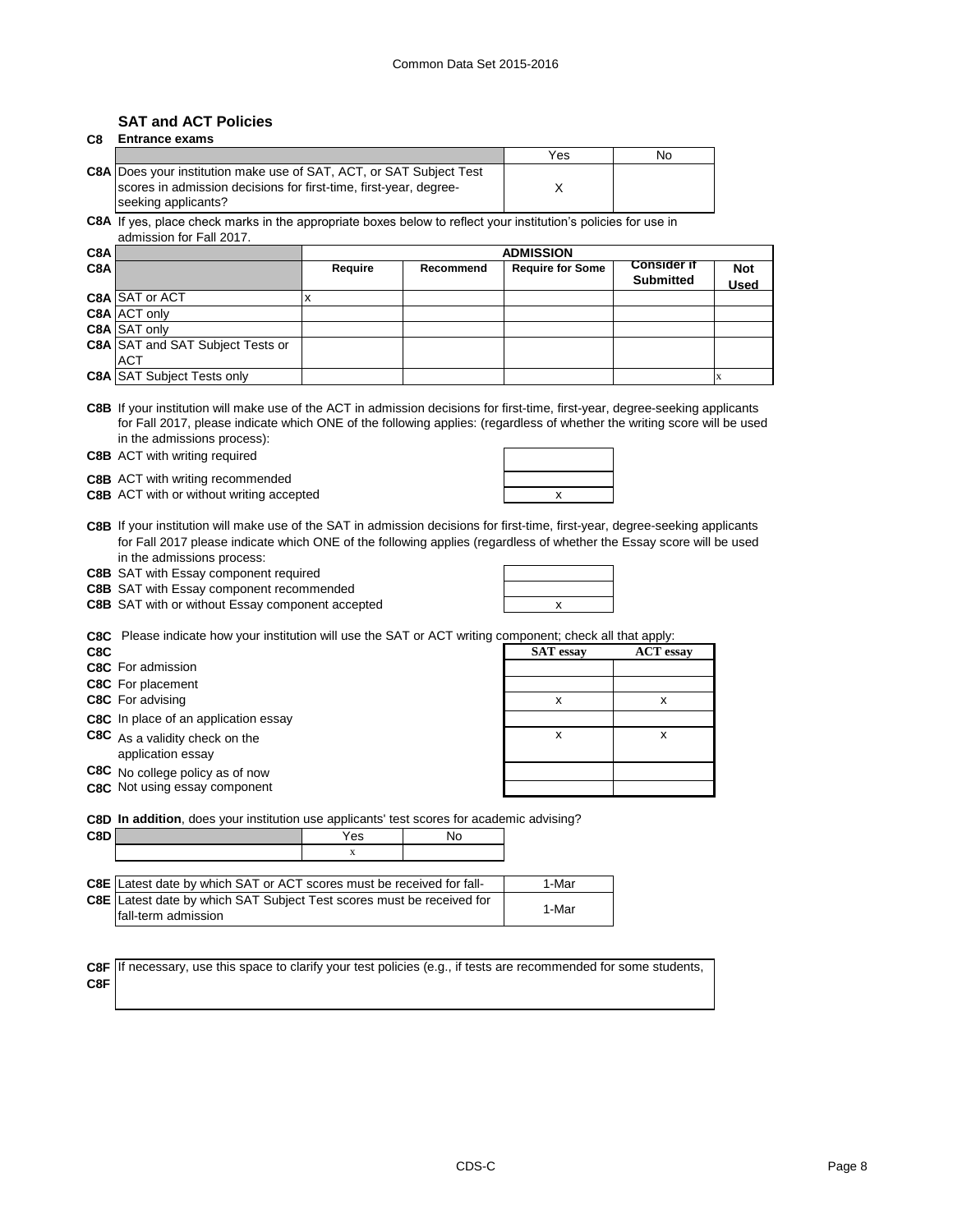**C8G** Please indicate which tests your institution uses for placement (e.g., state tests):

| $C8G$ SAT |                                  |  |  |
|-----------|----------------------------------|--|--|
| C8G ACT   |                                  |  |  |
|           | <b>C8G</b> SAT Subject Tests     |  |  |
| C8G AP    |                                  |  |  |
|           | C8G CLEP                         |  |  |
|           | <b>C8G</b> Institutional Exam    |  |  |
|           | <b>C8G</b> State Exam (specify): |  |  |

## **Freshman Profile**

**C9** ACT Writing

Provide percentages for ALL enrolled, degree-seeking, full-time and part-time, first-time, first-year (freshman) students enrolled in Fall 2015, including students who began studies during summer, international students/nonresident aliens, and students admitted under special arrangements.

**C9 Percent and number of first-time, first-year (freshman) students enrolled in Fall 2015 who submitted national standardized (SAT/ACT) test scores. Include information for ALL enrolled, degree-seeking, first-time, first-year (freshman) students who submitted test scores. Do not include partial test scores (e.g., mathematics scores but not critical reading for a category of students) or combine other standardized test results (such as TOEFL) in this item. Do not convert SAT scores to ACT scores and vice versa. The 25th percentile is the score that 25 percent scored at or below; the 75th percentile score is the one that 25 percent scored at or above.**

| C9             | Percent submitting SAT scores |                 | 84% Number submitting SAT scores | 1214 |
|----------------|-------------------------------|-----------------|----------------------------------|------|
| C9             | Percent submitting ACT scores |                 | 26% Number submitting ACT scores | 370  |
|                |                               |                 |                                  |      |
| C <sub>9</sub> |                               | 25th Percentile | 75th Percentile                  |      |
| C <sub>9</sub> | <b>SAT Critical Reading</b>   | 550             | 640                              |      |
| C9             | <b>SAT Math</b>               | 570             | 670                              |      |
|                | <b>SAT Writing</b>            | 550             | 650                              |      |
|                | <b>SAT Essay</b>              |                 |                                  |      |
| C <sub>9</sub> | <b>ACT Composite</b>          | 26              | 30                               |      |
| C9             | <b>ACT Math</b>               | 25              | 30                               |      |
| C <sub>9</sub> | <b>ACT English</b>            |                 |                                  |      |

**C9** Percent of first-time, first-year (freshman) students with scores in each range:

| C9             |                      | <b>SAT Critical</b>  |                    |                    |
|----------------|----------------------|----------------------|--------------------|--------------------|
|                |                      | Reading              | <b>SAT Math</b>    | <b>SAT Writing</b> |
| C <sub>9</sub> | 700-800              | 9.1%                 | 14.1%              | 12.2%              |
| C <sub>9</sub> | 600-699              | 40.9%                | 50.0%              | 40.4%              |
| C9             | 500-599              | 42.8%                | 32.0%              | 37.6%              |
| C9             | 400-499              | 6.8%                 | 3.8%               | 9.3%               |
| C9             | 300-399              | 0.3%                 | 0.2%               | 0.4%               |
| C <sub>9</sub> | 200-299              | 0.0%                 | 0.0%               | 0.0%               |
|                | Totals should = 100% | 100.0%               | 100.0%             | 100.0%             |
| C9             |                      | <b>ACT Composite</b> | <b>ACT English</b> | <b>ACT Math</b>    |
| C <sub>9</sub> | 30-36                | 27.0%                | 0.0%               | 26.2%              |
| C9             | 24-29                | 63.2%                | 0.0%               | 62.7%              |
| C9             | 18-23                | 8.7%                 | 0.0%               | 9.9%               |
| C9             | $12 - 17$            | 1.0%                 | 0.0%               | 1.1%               |
| C9             | $6 - 11$             | 0.0%                 | 0.0%               | 0.0%               |
| C9             | Below 6              | 0.0%                 | 0.0%               | 0.0%               |
|                | Totals should = 100% | 99.9%                | 0.0%               | 99.9%              |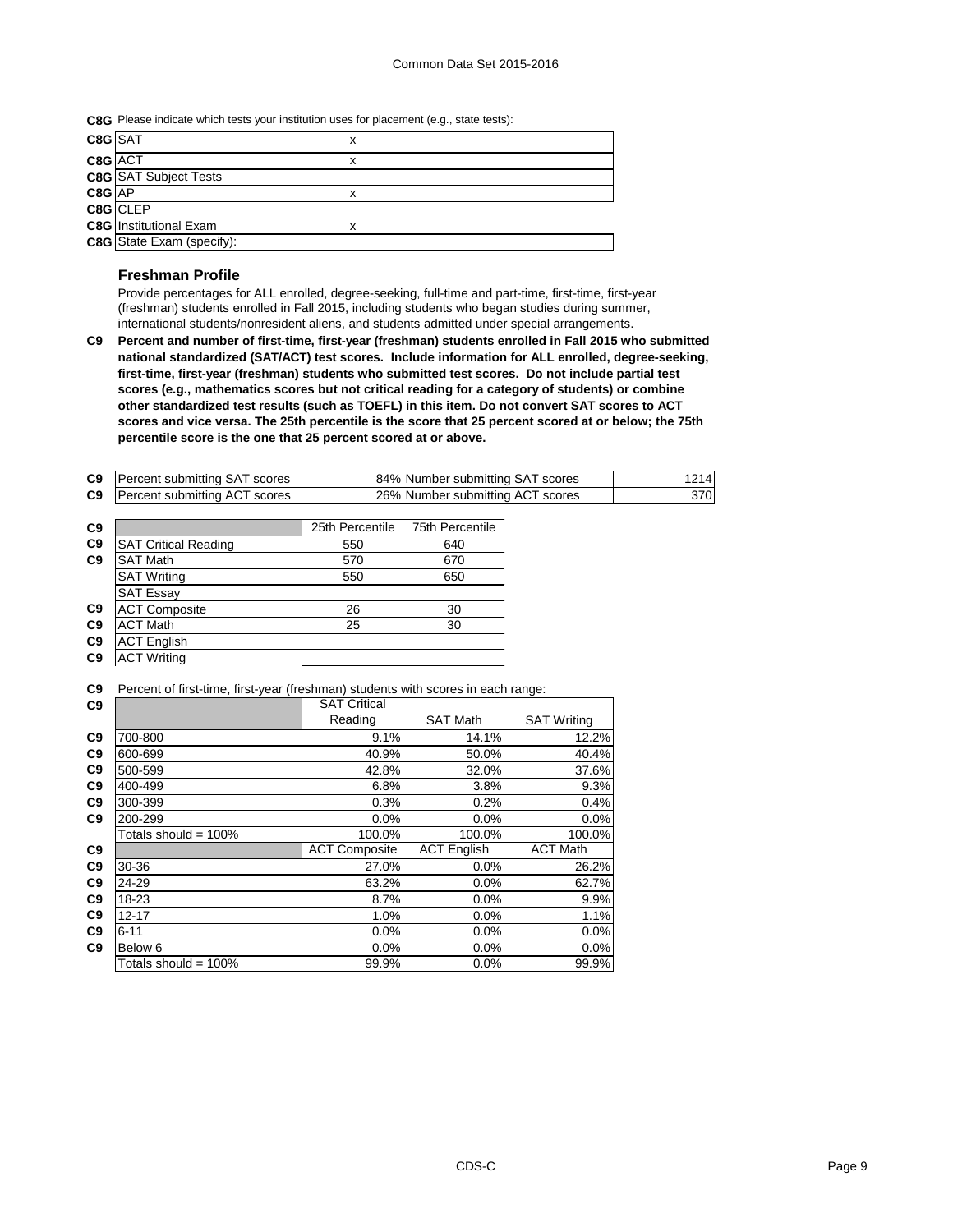**C10** Percent of all degree-seeking, first-time, first-year (freshman) students who had high school class rank within each of the following ranges (report information for those students from whom you collected high school rank information).

| C10 Percent in top tenth of high school graduating class                                               | 39%   |                          |
|--------------------------------------------------------------------------------------------------------|-------|--------------------------|
| C10 Percent in top quarter of high school graduating class                                             | 79%   |                          |
| C10 Percent in top half of high school graduating class                                                |       | $97\%$ Top half +        |
| C10 Percent in bottom half of high school graduating class                                             |       | $3\%$ bottom half = 100% |
| C10 Percent in bottom quarter of high school graduating class                                          | $0\%$ |                          |
| <b>C10</b> Percent of total first-time, first-year (freshmen) students who submitted high school class |       |                          |
| rank:                                                                                                  |       | 51%                      |

**C11** Percentage of all enrolled, degree-seeking, first-time, first-year (freshman) students who had high school grade-point averages within each of the following ranges (using 4.0 scale). Report information only for those students from whom you collected high school GPA.

|                 | C11   Percent who had GPA of 3.75 and higher    |       |
|-----------------|-------------------------------------------------|-------|
| C <sub>11</sub> | Percent who had GPA between 3.50 and 3.74       |       |
| C <sub>11</sub> | Percent who had GPA between 3.25 and 3.49       |       |
|                 | C11   Percent who had GPA between 3.00 and 3.24 |       |
|                 | C11   Percent who had GPA between 2.50 and 2.99 |       |
| C <sub>11</sub> | Percent who had GPA between 2.0 and 2.49        |       |
| C <sub>11</sub> | Percent who had GPA between 1.0 and 1.99        |       |
|                 | C11 Percent who had GPA below 1.0               |       |
|                 | Totals should = 100%                            | 0.00% |
|                 |                                                 |       |

| C12 Average high school GPA of all degree-seeking, first-time, first-year<br>(freshman) students who submitted GPA: |  |
|---------------------------------------------------------------------------------------------------------------------|--|
| C12   Percent of total first-time, first-year (freshman) students who<br>submitted high school GPA:                 |  |

## **Admission Policies**

## **C13 Application Fee**

| C <sub>13</sub> |                                                             | Yes     | No |
|-----------------|-------------------------------------------------------------|---------|----|
|                 | C13   Does your institution have an<br>application fee?     |         |    |
|                 | C13 Amount of application fee:                              | \$75.00 |    |
| C <sub>13</sub> |                                                             | Yes     | N٥ |
|                 | C13 Can it be waived for applicants<br>with financial need? |         |    |

**C13** If you have an application fee and an on-line application option,

**C13** Same fee: X

| C13 Free:    |  |
|--------------|--|
| C13 Reduced: |  |

| C <sub>13</sub> |                                                                                     | Yes | Nο |
|-----------------|-------------------------------------------------------------------------------------|-----|----|
|                 | C13 Can on-line application fee be<br>waived for applicants with<br>financial need? |     |    |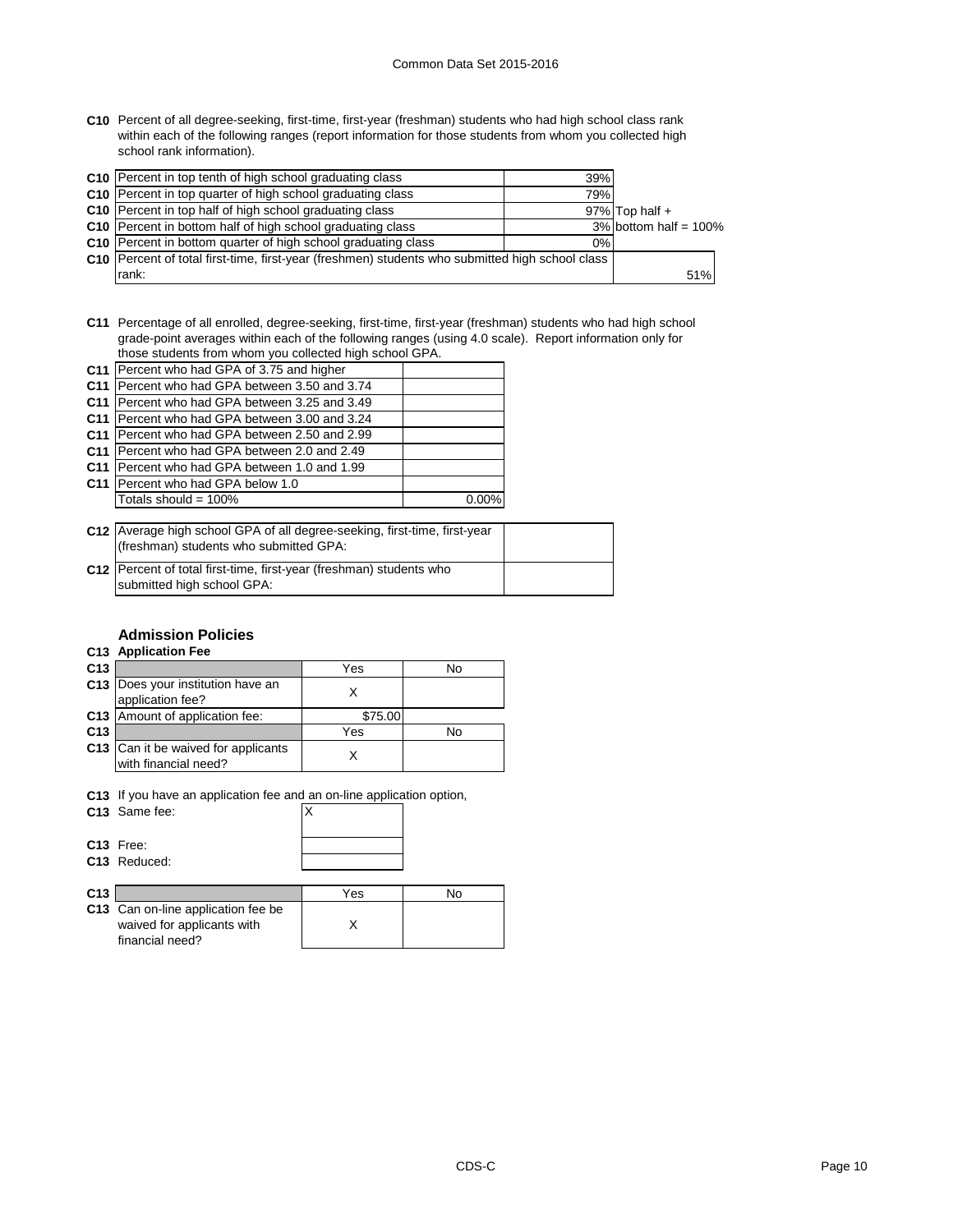## Common Data Set 2015-2016

## **C14 Application closing date**

| C14             |                                                                              | Yes   | No          |     |    |
|-----------------|------------------------------------------------------------------------------|-------|-------------|-----|----|
|                 | C14   Does your institution have an                                          |       |             |     |    |
|                 | application closing date?                                                    | X     |             |     |    |
|                 | C14 Application closing date (fall):                                         | 2/1   |             |     |    |
|                 | C14 Priority date:                                                           | 11/1  |             |     |    |
|                 |                                                                              |       |             |     |    |
| C <sub>15</sub> |                                                                              |       |             | Yes | No |
|                 | C15 Are first-time, first-year students accepted for terms other than        |       |             | X   |    |
|                 |                                                                              |       |             |     |    |
|                 |                                                                              |       |             |     |    |
|                 | C16 Notification to applicants of admission decision sent (fill in one only) |       |             |     |    |
|                 |                                                                              |       |             |     |    |
|                 | C16 On a rolling basis beginning                                             | 1-Feb |             |     |    |
|                 | (date):<br>$C16$ By (date):                                                  |       |             |     |    |
|                 |                                                                              |       |             |     |    |
| C16             | Other:                                                                       |       |             |     |    |
|                 |                                                                              |       |             |     |    |
|                 |                                                                              |       |             |     |    |
| C17             | Reply policy for admitted applicants (fill in one only)                      |       |             |     |    |
|                 | C17 Must reply by (date):                                                    | 5/1   |             |     |    |
|                 | C17 No set date:                                                             |       |             |     |    |
|                 | C17 Must reply by May 1 or within                                            |       |             |     |    |
|                 | weeks if notified                                                            |       |             |     |    |
|                 | thereafter                                                                   | 3     |             |     |    |
| C <sub>17</sub> | Other:                                                                       |       |             |     |    |
|                 |                                                                              |       |             |     |    |
|                 | C17   Deadline for housing deposit (MM/DD):                                  |       | 5/1         |     |    |
| C17             | Amount of housing deposit:                                                   |       | \$600.00    |     |    |
| C <sub>17</sub> | Refundable if student does not enroll?                                       |       |             |     |    |
| C17             | Yes, in full                                                                 |       |             |     |    |
| C <sub>17</sub> | Yes, in part                                                                 |       |             |     |    |
| C <sub>17</sub> | No                                                                           | X     |             |     |    |
|                 |                                                                              |       |             |     |    |
|                 | C18 Deferred admission                                                       |       |             |     |    |
| C18             |                                                                              |       |             | Yes | No |
|                 | <b>C18</b> Does your institution allow students to postpone enrollment after |       |             | x   |    |
|                 | admission?                                                                   |       |             |     |    |
|                 | C18 If yes, maximum period of postponement:                                  |       | 2 semesters |     |    |
|                 |                                                                              |       |             |     |    |
|                 | C19 Early admission of high school students                                  |       |             |     |    |
| C <sub>19</sub> |                                                                              |       |             | Yes | No |
|                 | C19 Does your institution allow high school students to enroll as full-time, |       |             |     |    |
|                 | first-time, first-year (freshman) students one year or more before high      |       |             |     | X  |
|                 | school graduation?                                                           |       |             |     |    |

**C20 Common Application** Question removed from CDS. (Initiated during 2006-2007 cycle) Question removed from CDS.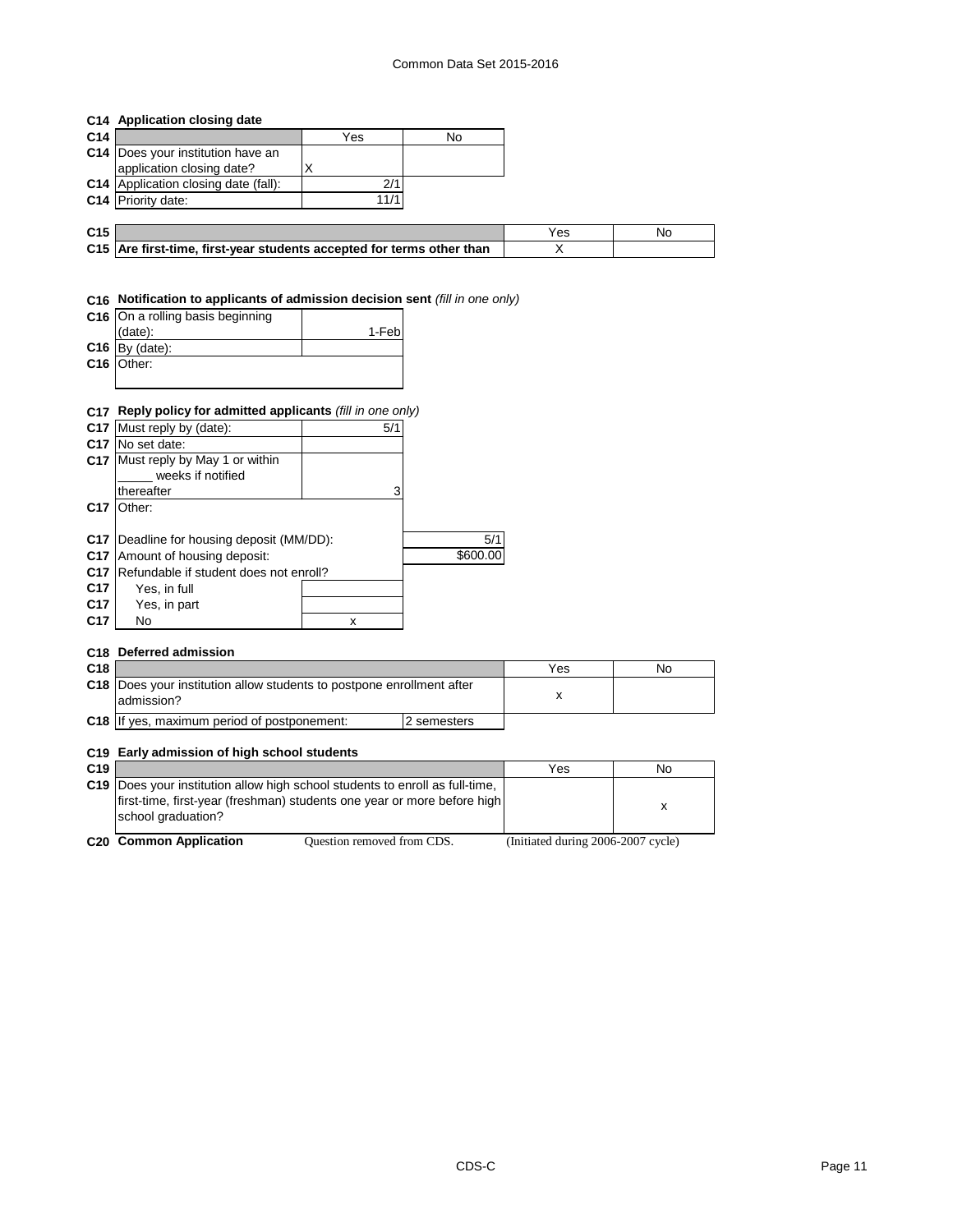## **Early Decision and Early Action Plans**

#### **C21 Early Decision**

| C <sub>21</sub> |                                                                         | Yes  | <b>No</b>      |
|-----------------|-------------------------------------------------------------------------|------|----------------|
| C <sub>21</sub> | Does your institution offer an early decision plan (an admission plan   |      |                |
|                 | that permits students to apply and be notified of an admission          |      |                |
|                 | decision well in advance of the regular notification date and that asks | X    |                |
|                 | students to commit to attending if accepted) for first-time, first-year |      |                |
|                 | (freshman) applicants for fall enrollment?                              |      |                |
|                 | C21 If "yes," please complete the following:                            |      |                |
|                 | C21 First or only early decision plan closing date                      | 11/1 |                |
| C <sub>21</sub> | First or only early decision plan notification date                     | 12/1 |                |
| C <sub>21</sub> | Other early decision plan closing date                                  |      |                |
|                 | C21 Other early decision plan notification date                         |      |                |
| C <sub>21</sub> | For the Fall 2015 entering class:                                       |      |                |
| C <sub>21</sub> | Number of early decision applications received by your institution      | 600  |                |
| C <sub>21</sub> | Number of applicants admitted under early decision plan                 | 412  |                |
| C <sub>21</sub> | Please provide significant details about your early decision plan:      |      |                |
|                 |                                                                         |      |                |
|                 |                                                                         |      |                |
|                 | C22 Early action                                                        |      |                |
| <b>C22</b>      |                                                                         | Yes  | No             |
|                 | C22 Do you have a nonbinding early action plan whereby students are     |      |                |
|                 | notified of an admission decision well in advance of the regular        |      |                |
|                 | notification date but do not have to commit to attending your college?  |      | $\pmb{\times}$ |
|                 |                                                                         |      |                |
|                 |                                                                         |      |                |
| C <sub>22</sub> | If "yes," please complete the following:                                |      |                |
|                 | C22 Early action closing date                                           |      |                |
|                 | C22 Early action notification date                                      |      |                |

**C22** Is your early action plan a "restrictive" plan under which you limit students from applying to other early plans?

| C <sub>22</sub>        | 'es |  |
|------------------------|-----|--|
| C <sub>22</sub><br>◡▵▵ |     |  |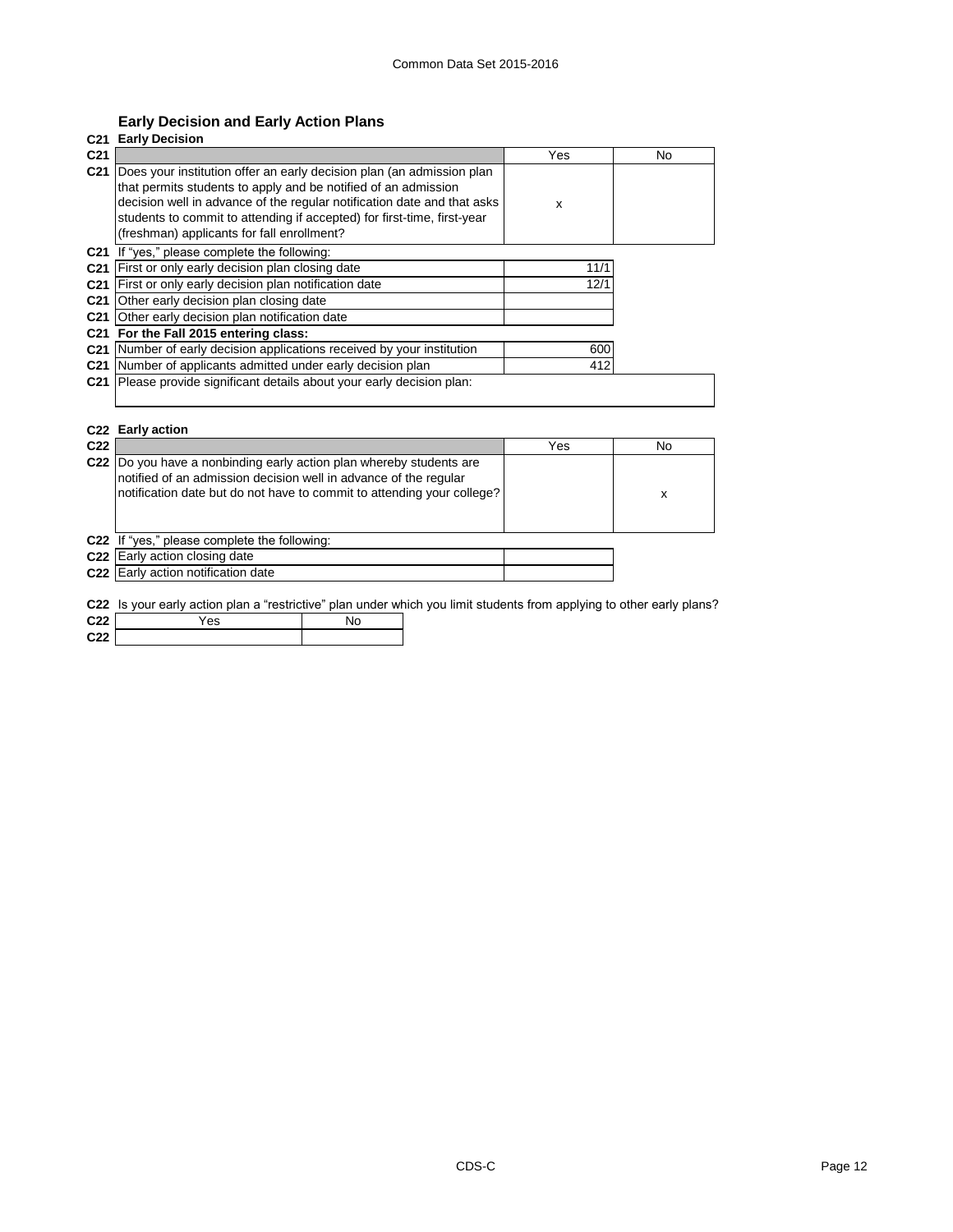# **D. TRANSFER ADMISSION**

# **Fall Applicants**

| D1             |                                                                                                                                                             | Yes | No |
|----------------|-------------------------------------------------------------------------------------------------------------------------------------------------------------|-----|----|
| D <sub>1</sub> | Does your institution enroll transfer students? (If no,<br>please skip to Section E)                                                                        | х   |    |
| D1             | If yes, may transfer students earn advanced standing<br>credit by transferring credits earned from course work<br>completed at other colleges/universities? | x   |    |

**D2** Provide the number of students who applied, were admitted, and enrolled as degree-seeking transfer students in Fall 2015.

| D <sub>2</sub> |       | Applicants | Admitted<br>Applicants | Enrolled<br>Applicants |
|----------------|-------|------------|------------------------|------------------------|
| D <sub>2</sub> | Men   | 478        | 179                    | 96                     |
| D <sub>2</sub> | Women | 581        | 274                    | 153                    |
| D <sub>2</sub> | 'otal | 1,059      | 453                    | 249                    |

## **Application for Admission**

**D3** Indicate terms for which transfers may enroll:

| D <sub>3</sub> | Fall   |  |
|----------------|--------|--|
| D <sub>3</sub> | Winter |  |
| D <sub>3</sub> | Spring |  |
| D <sub>3</sub> | Summer |  |

| D4 |                                                                                                                         | Yes | Nο |
|----|-------------------------------------------------------------------------------------------------------------------------|-----|----|
| D4 | Must a transfer applicant have a minimum number of<br>credits completed or else must apply as an entering<br>Ifreshman? | х   |    |
| D4 | If yes, what is the minimum number of credits and the unit<br>lof measure?                                              | 1つ  |    |

## **D5** Indicate all items required of transfer students to apply for admission:

| D <sub>5</sub> |                                                            | Required of All | Recommended<br>of All | Recommended<br>of Some | Required of Some | Not Required |
|----------------|------------------------------------------------------------|-----------------|-----------------------|------------------------|------------------|--------------|
| D <sub>5</sub> | High school transcript                                     | x               |                       |                        |                  |              |
| D <sub>5</sub> | College transcript(s)                                      | x               |                       |                        |                  |              |
| D <sub>5</sub> | Essay or personal<br>statement                             | x               |                       |                        |                  |              |
| D <sub>5</sub> | Interview                                                  |                 |                       |                        | x                |              |
| D <sub>5</sub> | Standardized test scores                                   | x               |                       |                        |                  |              |
| D <sub>5</sub> | Statement of good<br>standing from prior<br>institution(s) | x               |                       |                        |                  |              |
|                |                                                            |                 |                       |                        |                  |              |

| <b>D6</b> If a minimum high school grade point average is required<br>of transfer applicants, specify (on a 4.0 scale): |      |
|-------------------------------------------------------------------------------------------------------------------------|------|
| D7   If a minimum college grade point average is required of<br>transfer applicants, specify (on a 4.0 scale):          | 2.50 |

**D8** List any other application requirements specific to transfer applicants: **Auditions required for Music majors; portfolios required for Art majors**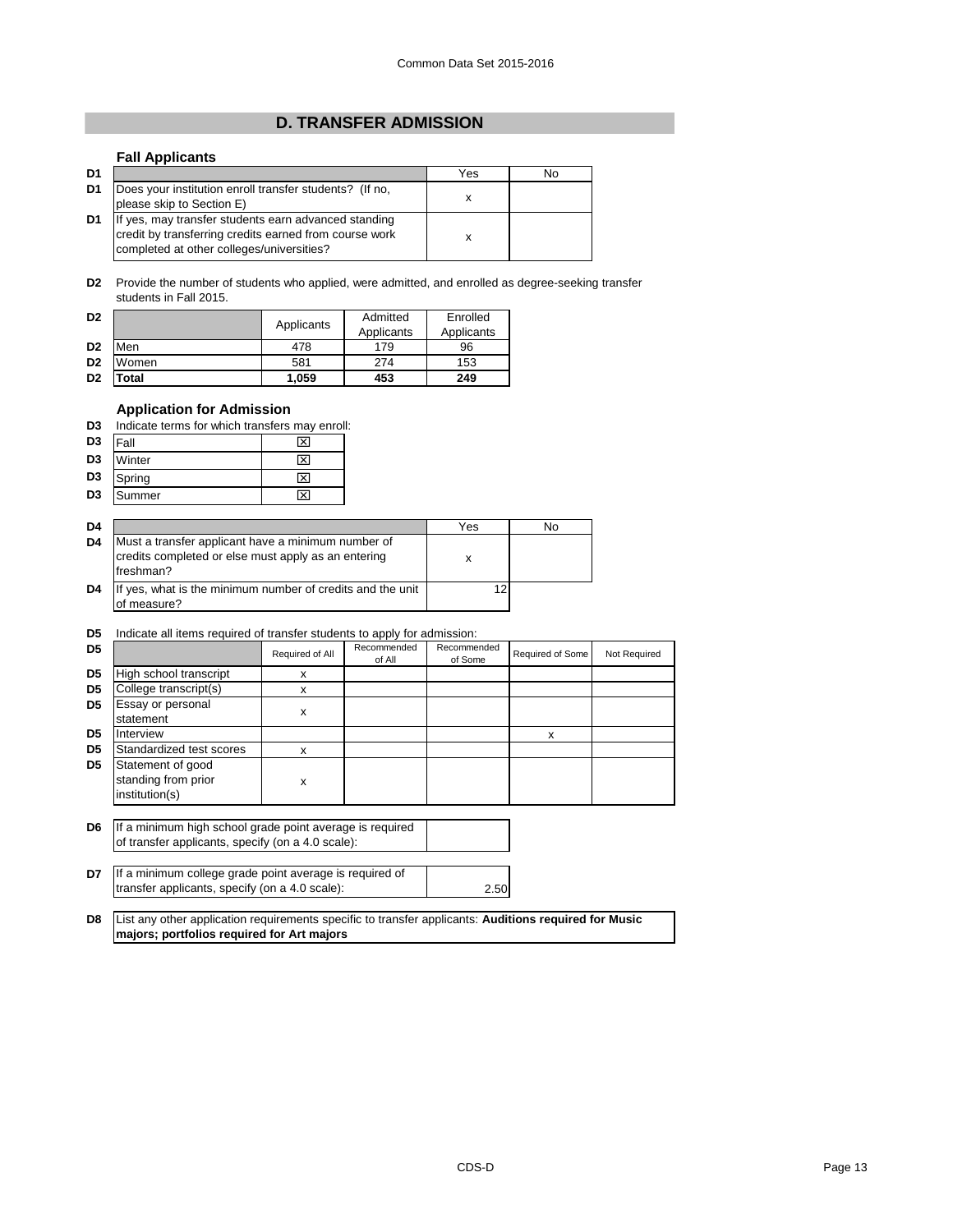**D9** List application priority, closing, notification, and candidate reply dates for transfer students. If applications are reviewed on a continuous or rolling basis, place a check mark in the "Rolling admission" column.

| D <sub>9</sub>  |                                                                                                     | <b>Priority Date</b> | <b>Closing Date</b> | <b>Notification Date</b> | <b>Reply Date</b> | Rolling<br><b>Admission</b> |
|-----------------|-----------------------------------------------------------------------------------------------------|----------------------|---------------------|--------------------------|-------------------|-----------------------------|
| D <sub>9</sub>  | Fall                                                                                                |                      | 2/15                | 4/1                      | 5/15              |                             |
| D <sub>9</sub>  | Winter                                                                                              |                      |                     |                          |                   |                             |
| D <sub>9</sub>  | Spring                                                                                              |                      | 10/15               | 12/15                    | 12/29             |                             |
| D <sub>9</sub>  | Summer                                                                                              |                      |                     |                          |                   |                             |
|                 |                                                                                                     |                      |                     |                          |                   |                             |
| <b>D10</b>      |                                                                                                     |                      |                     | Yes                      | <b>No</b>         |                             |
| <b>D10</b>      | Does an open admission policy, if reported, apply to                                                |                      |                     |                          | x                 |                             |
|                 | transfer students?                                                                                  |                      |                     |                          |                   |                             |
| D <sub>11</sub> | Describe additional requirements for transfer admission, if applicable:                             |                      |                     |                          |                   |                             |
|                 |                                                                                                     |                      |                     |                          |                   |                             |
|                 |                                                                                                     |                      |                     |                          |                   |                             |
|                 | <b>Transfer Credit Policies</b>                                                                     |                      |                     |                          |                   |                             |
|                 | D12 Report the lowest grade earned for any course that may be                                       |                      |                     |                          |                   |                             |
|                 | transferred for credit:                                                                             |                      |                     | С                        |                   |                             |
|                 |                                                                                                     |                      |                     |                          |                   |                             |
| <b>D13</b>      |                                                                                                     |                      |                     | Number                   | Unit Type         |                             |
|                 | D13 Maximum number of credits or courses that may be                                                |                      |                     |                          |                   |                             |
|                 | transferred from a two-year institution:                                                            |                      |                     | 64                       | credits           |                             |
|                 |                                                                                                     |                      |                     |                          |                   |                             |
| <b>D14</b>      |                                                                                                     |                      |                     | Number                   | Unit Type         |                             |
|                 | D14 Maximum number of credits or courses that may be                                                |                      |                     | 72                       | credits           |                             |
|                 | transferred from a four-year institution:                                                           |                      |                     |                          |                   |                             |
|                 |                                                                                                     |                      |                     |                          |                   |                             |
|                 | D15 Minimum number of credits that transfers must complete                                          |                      |                     |                          |                   |                             |
|                 | at your institution to earn an associate degree:                                                    |                      |                     |                          |                   |                             |
|                 |                                                                                                     |                      |                     |                          |                   |                             |
|                 | D16 Minimum number of credits that transfers must complete                                          |                      |                     |                          |                   |                             |
|                 | at your institution to earn a bachelor's degree:                                                    |                      |                     | 48.00                    |                   |                             |
|                 |                                                                                                     |                      |                     |                          |                   |                             |
| D <sub>17</sub> | Describe other transfer credit policies: Transfer applicants with fewer than 33 credits must submit |                      |                     |                          |                   |                             |
|                 | SAT scores. All transfer applicants must submit a high school transcript.                           |                      |                     |                          |                   |                             |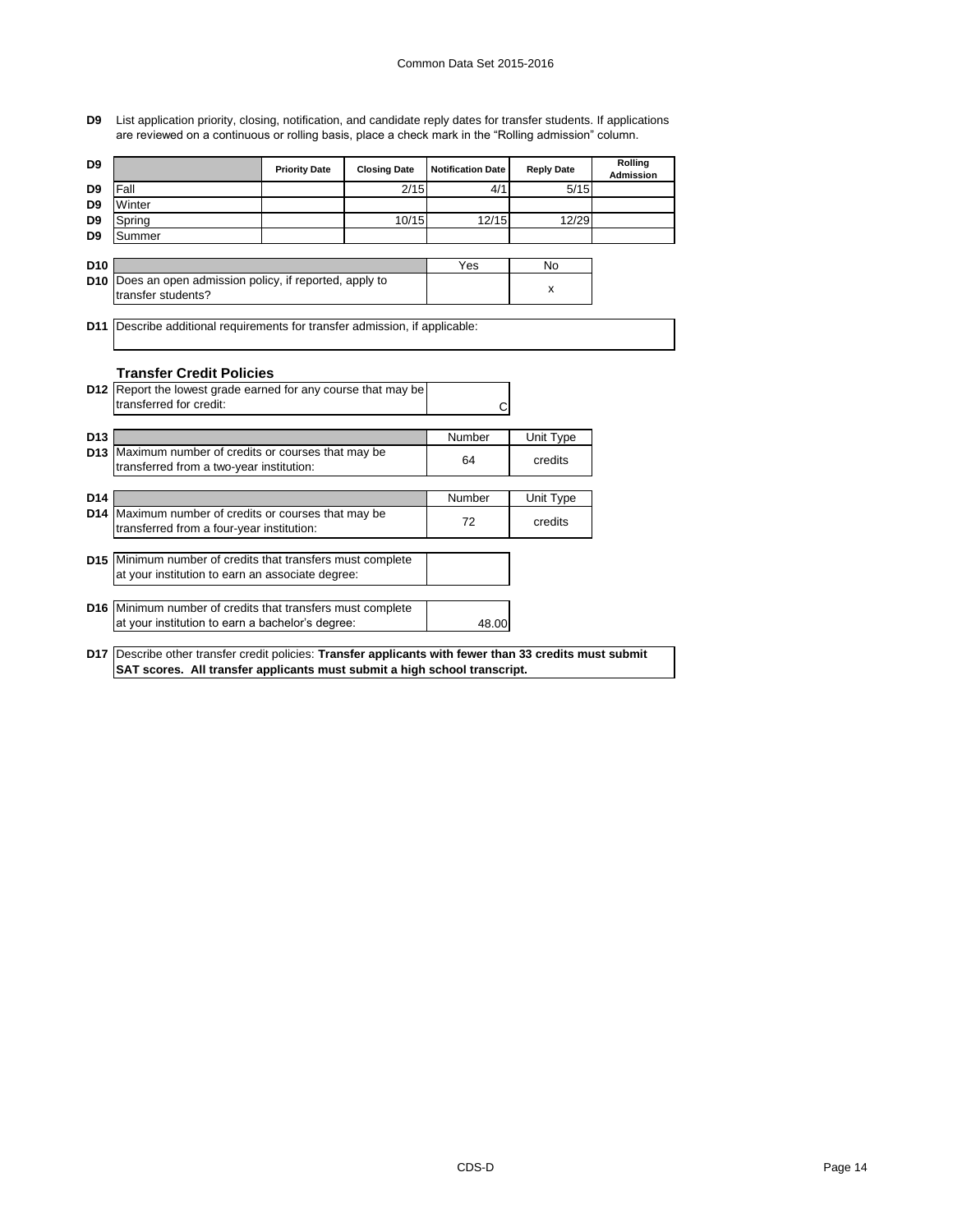# **E. ACADEMIC OFFERINGS AND POLICIES**

**E1 Special study options:** Identify those programs available at your institution. Refer to the glossary for definitions.

|                | טו שטווווווטווט.                                                         |   |
|----------------|--------------------------------------------------------------------------|---|
| E1             | Accelerated program                                                      | X |
| E1             | Cooperative education program                                            |   |
| E1             | Cross-registration                                                       |   |
| E <sub>1</sub> | Distance learning                                                        |   |
| E1             | Double major                                                             | X |
| E1             | Dual enrollment                                                          | X |
| E <sub>1</sub> | English as a Second Language (ESL)                                       | X |
| E <sub>1</sub> | Exchange student program (domestic)                                      | X |
| E1             | External degree program                                                  |   |
| E1             | Honors Program                                                           | X |
| E1             | Independent study                                                        | X |
| E <sub>1</sub> | Internships                                                              | X |
| E <sub>1</sub> | Liberal arts/career combination                                          | X |
| E <sub>1</sub> | Student-designed major                                                   | X |
| E <sub>1</sub> | Study abroad                                                             | X |
| E1             | Teacher certification program                                            | X |
| E1             | Weekend college                                                          |   |
| E1             | Other (specify): 7 Year medical program with UMDNJ, 7 Year BS/OD program |   |
|                | with SUNY, Mentored Undergraduate Research Experience (MUSE)             | X |
|                |                                                                          |   |

#### **E2 This question has been removed from the Common Data Set.**

#### **E3 Areas in which all or most students are required to complete some course work prior to graduation:**

|                | $\frac{1}{2}$                     |   |
|----------------|-----------------------------------|---|
| E <sub>3</sub> | Arts/fine arts                    | х |
| E <sub>3</sub> | Computer literacy                 |   |
| E <sub>3</sub> | English (including composition)   | x |
| E <sub>3</sub> | Foreign languages                 | х |
| E <sub>3</sub> | <b>History</b>                    | х |
| E <sub>3</sub> | <b>Humanities</b>                 |   |
| E <sub>3</sub> | <b>Mathematics</b>                | х |
| E <sub>3</sub> | Philosophy                        | х |
| E <sub>3</sub> | Sciences (biological or physical) | x |
| E <sub>3</sub> | Social science                    | х |
| E <sub>3</sub> | Other (describe):                 |   |
|                |                                   |   |

**Library Collections: The CDS Publishers will collect library data again when a new Academic Libraries Survey is in place.**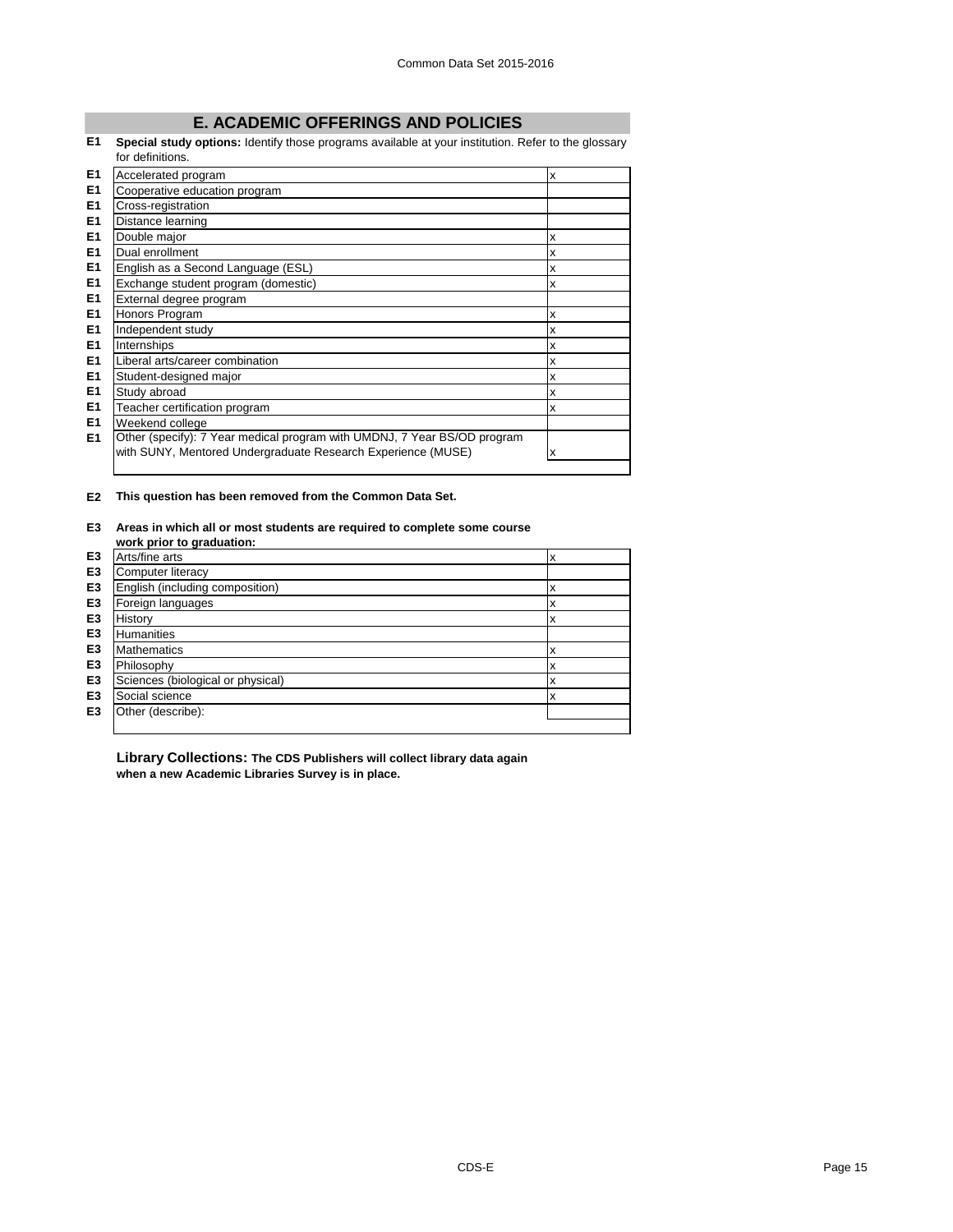# **F. STUDENT LIFE**

**F1** Percentages of first-time, first-year (freshman) degree-seeking students and degree-seeking undergraduates enrolled in Fall 2015 who fit the following categories:

| F <sub>1</sub> |                                                     | First-time, first-year |                |
|----------------|-----------------------------------------------------|------------------------|----------------|
|                |                                                     | (freshman)             | Undergraduates |
|                |                                                     | students               |                |
| F <sub>1</sub> | Percent who are from out of state (exclude          |                        |                |
|                | international/nonresident aliens from the numerator |                        |                |
|                | and denominator)                                    | 8%                     | 6%             |
| F <sub>1</sub> | Percent of men who join fraternities                | n/a                    | 14%            |
| F <sub>1</sub> | Percent of women who join sororities                | n/a                    | 11%            |
| F <sub>1</sub> | Percent who live in college-owned, -operated, or -  |                        |                |
|                | affiliated housing                                  | 95%                    | 60%            |
| F <sub>1</sub> | Percent who live off campus or commute              | 6%                     | 42%            |
| F <sub>1</sub> | Percent of students age 25 and older                | 0%                     | 4%             |
| F <sub>1</sub> | Average age of full-time students                   | 18                     | 21             |
| F <sub>1</sub> | Average age of all students (full- and part-time)   | 18                     | 21             |

**F2 Activities offered** Identify those programs available at your institution.

|                |                              | ישיי |
|----------------|------------------------------|------|
| F <sub>2</sub> | <b>Campus Ministries</b>     | X    |
| F <sub>2</sub> | Choral groups                | x    |
| F <sub>2</sub> | Concert band                 | X    |
| F <sub>2</sub> | Dance                        | x    |
| F <sub>2</sub> | Drama/theater                | x    |
| F <sub>2</sub> | <b>International Student</b> |      |
|                | Organization                 | x    |
| F <sub>2</sub> | Jazz band                    | x    |
| F <sub>2</sub> | Literary magazine            | x    |
| F <sub>2</sub> | Marching band                |      |
| F <sub>2</sub> | Model UN                     | x    |
| F <sub>2</sub> | Music ensembles              | x    |
| F <sub>2</sub> | Musical theater              | x    |
| F <sub>2</sub> | Opera                        | x    |
| F <sub>2</sub> | Pep band                     | X    |
| F <sub>2</sub> | Radio station                | X    |
| F <sub>2</sub> | Student government           | x    |
| F <sub>2</sub> | Student newspaper            | X    |
| F <sub>2</sub> | Student-run film society     | x    |
| F <sub>2</sub> | Symphony orchestra           |      |
| F <sub>2</sub> | <b>Television station</b>    | x    |
| F <sub>2</sub> | Yearbook                     | x    |
|                |                              |      |

**F3 ROTC** (program offered in cooperation with Reserve Officers' Training Corps)

| F <sub>3</sub> |                                      | On Campus | At Cooperating<br>Institution | Name of Cooperating<br>Institution |
|----------------|--------------------------------------|-----------|-------------------------------|------------------------------------|
|                | <b>F3</b> Army ROTC is offered:      |           |                               | <b>Princeton University</b>        |
|                | <b>F3</b> Naval ROTC is offered:     |           |                               |                                    |
|                | <b>F3</b> Air Force ROTC is offered: |           |                               | <b>Rutger's University</b>         |

#### **F4 Housing:** Check all types of college-owned, -operated, or -affiliated housing available for undergraduates at your institution.

|    | anacigraduates at your motitution. |   |
|----|------------------------------------|---|
| F4 | Coed dorms                         | X |
| F4 | Men's dorms                        |   |
| F4 | Women's dorms                      | x |
| F4 | Apartments for married students    |   |
| F4 | Apartments for single students     | x |
| F4 | Special housing for disabled       |   |
|    | students                           |   |
| F4 | Special housing for international  | x |
|    | students                           |   |
| F4 | Fraternity/sorority housing        |   |
| F4 | Cooperative housing                |   |
| F4 | Theme housing                      | x |
| F4 | Wellness housing                   | x |
| F4 | Other housing options (specify):   |   |
|    |                                    |   |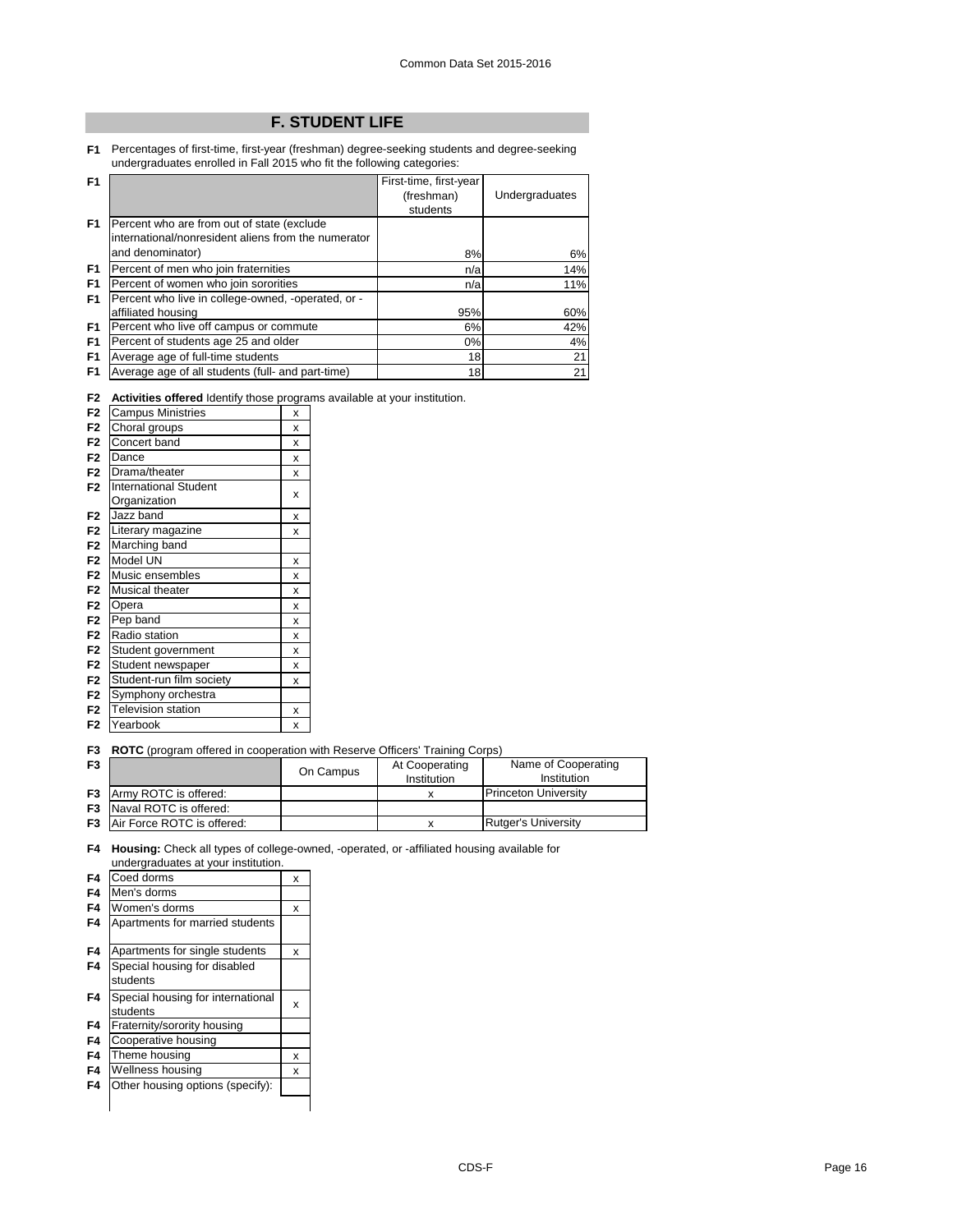Common Data Set 2015-2016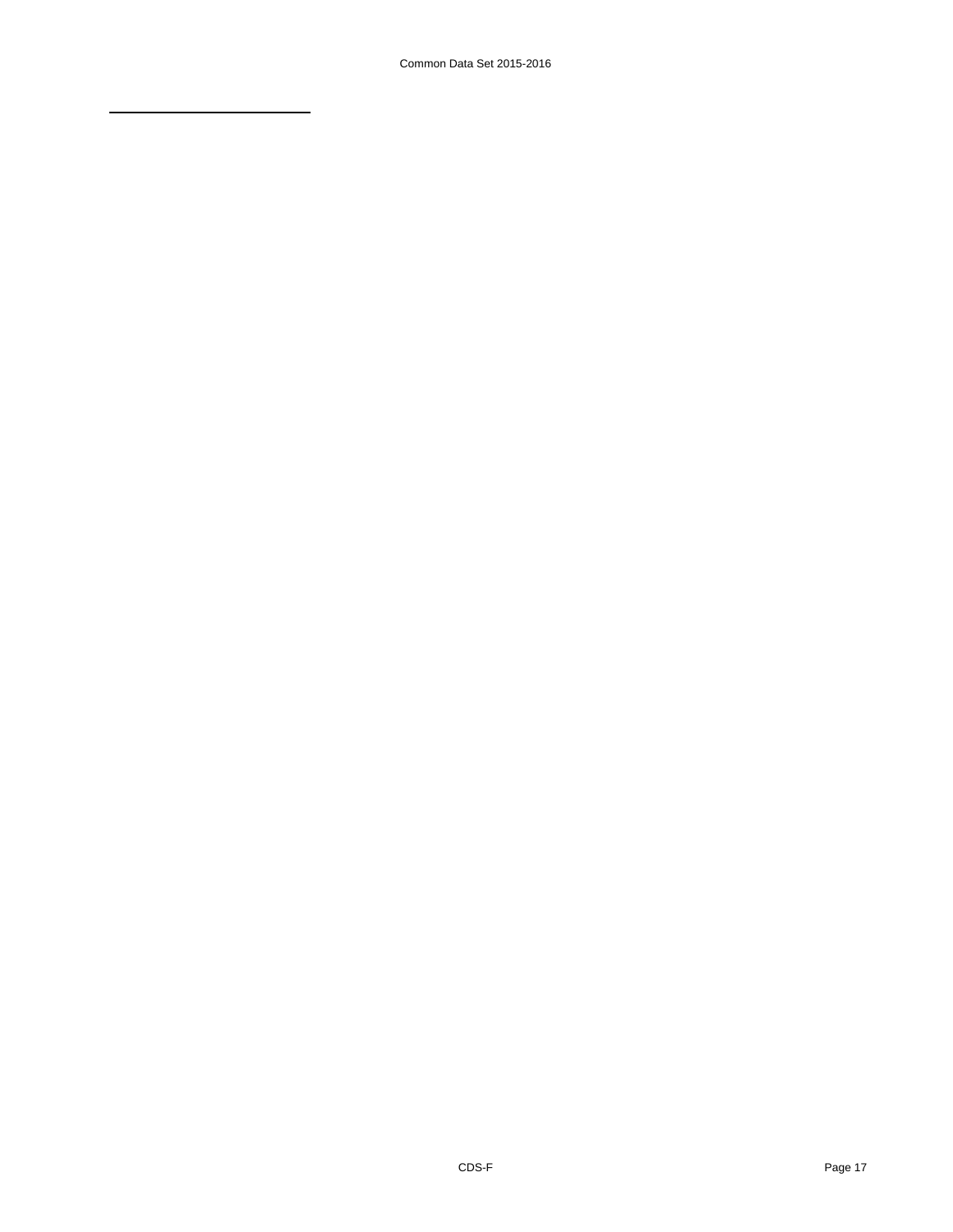# **G. ANNUAL EXPENSES**

**G0** Please provide the URL of your institution's net price calculator:

x

**Provide 2015-2016 academic year costs of attendance for the following categories that are applicable to your institution.**

15-Jul-16 Check here if your institution's 2016-2017 academic year costs of attendance are not available at this time and provide an approximate date (i.e., month/day) when your institution's final 2016-2017 academic year costs of attendance will be available:

**G1 Undergraduate full-time tuition, required fees, room and board List the typical tuition, required fees, and room and board for a full-time undergraduate student for the FULL 2015-2016 academic year (30 semester or 45 quarter hours for institutions that derive annual tuition by multiplying credit hour cost by number of credits). A full academic year refers to the period of time generally extending from September to June; usually equated to two semesters, two trimesters, three quarters, or the period covered by a four-one-four plan. Room and board is defined as double occupancy and 19 meals per week or the maximum meal plan. Required fees include only charges that all full-time students must pay that are not included in tuition (e.g., registration, health, or activity fees.) Do not include optional fees (e.g., parking, laboratory use).**

| G <sub>1</sub> |                                                             | First-Year | Undergraduates |                    |    |
|----------------|-------------------------------------------------------------|------------|----------------|--------------------|----|
| G <sub>1</sub> | PRIVATE INSTITUTIONS                                        |            |                |                    |    |
|                | Tuition:                                                    |            |                |                    |    |
| G <sub>1</sub> | <b>PUBLIC INSTITUTIONS</b>                                  |            |                |                    |    |
|                | Tuition:                                                    |            |                |                    |    |
|                | In-district                                                 | \$10,879   | \$10,879       |                    |    |
| G <sub>1</sub> | PUBLIC INSTITUTIONS                                         |            |                |                    |    |
|                | In-state (out-of-district):                                 | \$10,879   | \$10,879       |                    |    |
| G <sub>1</sub> | PUBLIC INSTITUTIONS                                         |            |                |                    |    |
|                | Out-of-state:                                               | \$21,810   | \$21,810       |                    |    |
| G <sub>1</sub> | NONRESIDENT ALIENS                                          |            |                |                    |    |
|                | Tuition:                                                    | \$21,810   | \$21,810       |                    |    |
|                |                                                             |            |                |                    |    |
| G <sub>1</sub> | <b>REQUIRED FEES:</b>                                       | \$4,587    | \$4,587        |                    |    |
|                |                                                             |            |                |                    |    |
| G <sub>1</sub> | ROOM AND BOARD:                                             |            |                |                    |    |
|                | (on-campus)                                                 | \$12,498   | \$12,498       |                    |    |
| G <sub>1</sub> | <b>ROOM ONLY:</b>                                           |            |                |                    |    |
|                | (on-campus)                                                 | \$8,621    | \$8,621        |                    |    |
| G <sub>1</sub> | <b>BOARD ONLY:</b>                                          |            |                |                    |    |
|                | (on-campus meal plan)                                       | \$3,876    | \$3,876        |                    |    |
|                |                                                             |            |                |                    |    |
| G <sub>1</sub> | Comprehensive tuition and room and board fee (if your       |            |                |                    |    |
|                | college cannot provide separate tuition and room and        |            |                |                    |    |
|                | board fees):                                                |            |                |                    |    |
|                |                                                             |            |                |                    |    |
| G <sub>1</sub> | Other:                                                      |            |                |                    |    |
|                |                                                             |            |                |                    |    |
|                |                                                             |            |                |                    |    |
| G <sub>2</sub> |                                                             |            | Minimum        | Maximum            |    |
| G <sub>2</sub> | Number of credits per term a student can take for the       |            |                |                    |    |
|                | stated full-time tuition                                    |            | 12             |                    | 20 |
|                |                                                             |            |                |                    |    |
| G <sub>3</sub> |                                                             |            | Yes            | No                 |    |
| G3             | Do tuition and fees vary by year of study (e.g., sophomore, |            |                | $\pmb{\mathsf{x}}$ |    |
|                | junior, senior)?                                            |            |                |                    |    |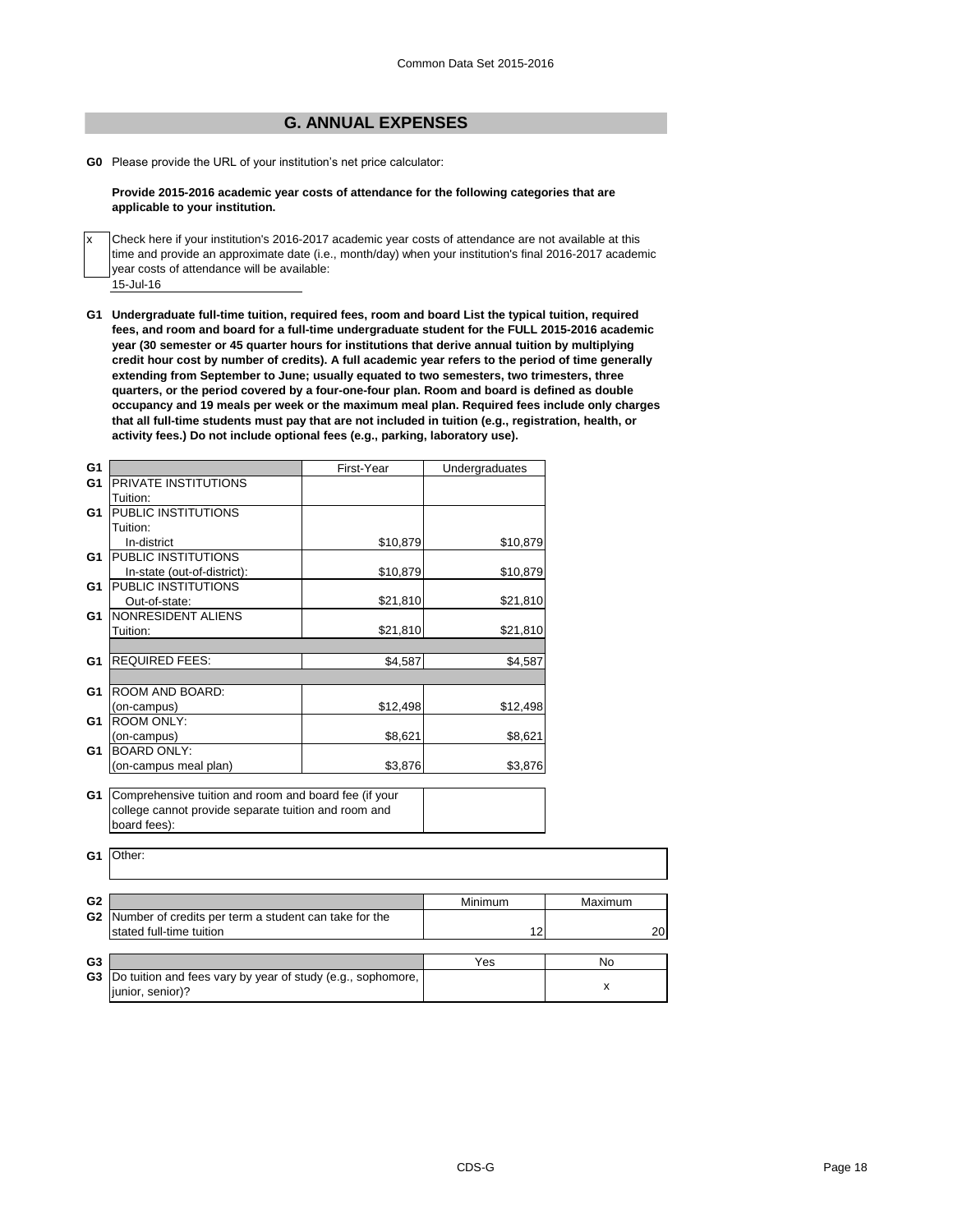| G4     |                                                                                | Yes | No |
|--------|--------------------------------------------------------------------------------|-----|----|
|        | <b>G4</b>  Do tuition and fees vary by undergraduate instructional<br>program? |     |    |
| G4     |                                                                                | ℅   |    |
| G4 Ilf | yes, what percentage of full-time undergraduates pay                           |     |    |

more than the tuition and fees reported in G1?

**G5** Provide the estimated expenses for a typical full-time undergraduate student:

| G <sub>5</sub> |                                                                                                                                  | <b>Residents</b> | Commuters<br>(living at home) | Commuters<br>(not living at home) |
|----------------|----------------------------------------------------------------------------------------------------------------------------------|------------------|-------------------------------|-----------------------------------|
| G <sub>5</sub> | Books and supplies                                                                                                               | \$1,200          | \$1,200                       | \$1,200                           |
| G <sub>5</sub> | Room only                                                                                                                        |                  |                               | \$8,621                           |
| G5             | Board only                                                                                                                       |                  | \$3,876                       | \$3,876                           |
| G5             | Room and board total (if your<br>college cannot provide separate<br>room and board figures for<br>commuters not living at home): |                  |                               |                                   |
| G <sub>5</sub> | <b>Transportation</b>                                                                                                            | \$1,074          | \$3,348                       | \$1,074                           |
| G5             | Other expenses                                                                                                                   | \$2,582          | \$2,582                       | \$2,582                           |

**G6** Undergraduate per-credit-hour charges (tuition only)

|    | <b>G6   PRIVATE INSTITUTIONS:</b> |          |
|----|-----------------------------------|----------|
| G6 | <b>PUBLIC INSTITUTIONS</b>        |          |
|    | In-district:                      | \$386.00 |
| G6 | <b>PUBLIC INSTITUTIONS</b>        |          |
|    | In-state (out-of-district):       | \$386.00 |
| G6 | <b>PUBLIC INSTITUTIONS</b>        |          |
|    | Out-of-state:                     | \$772.00 |
| G6 | <b>NONRESIDENT ALIENS:</b>        |          |
|    |                                   | )()      |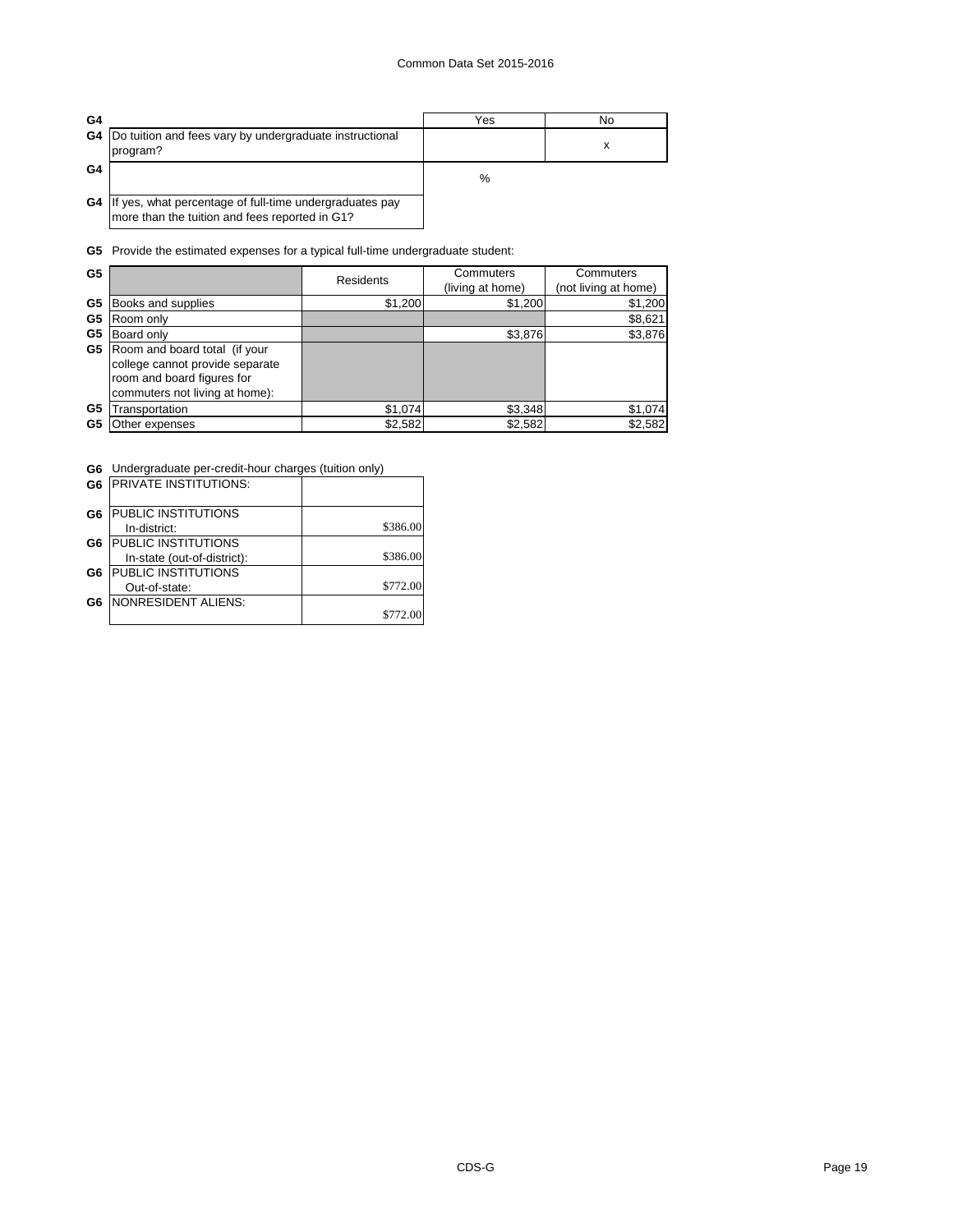# **H. FINANCIAL AID**

## **Aid Awarded to Enrolled Undergraduates**

Enter total dollar amounts awarded to enrolled full-time and less than full-time degree-seeking undergraduates (using the same cohort reported in CDS Question B1, "total degree-seeking" undergraduates) in the following categories. (Note: If the data being reported are final figures for the 2014- 2015 academic year (see the next item below), use the 2014-2015 academic year's CDS Question B1 cohort.) Include aid awarded to international students (i.e., those not qualifying for federal aid). Aid that is non-need-based but that was used to meet need should be reported in the need-based aid columns. (For a suggested order of precedence in assigning categories of aid to cover need, see the entry for "non-needbased scholarship or grant aid" on the last page of the definitions section.)

| <b>H1</b> |                                                                                                                                      | 2015-2016<br>estimated | 2014-2015<br>final |
|-----------|--------------------------------------------------------------------------------------------------------------------------------------|------------------------|--------------------|
| <b>H1</b> | Indicate the academic year for which data are reported for items H1,<br>H <sub>2</sub> , H <sub>2</sub> A, and H <sub>6</sub> below: |                        |                    |

**H3** Which needs-analysis methodology does your institution use in awarding institutional aid?

| <b>H3</b> | Federal methodology (FM)            |  |
|-----------|-------------------------------------|--|
|           | H3   Institutional methodology (IM) |  |
| <b>H3</b> | <b>Both FM and IM</b>               |  |

| H1             |                                                                                                                                                                                   | <b>Need-based \$</b><br>(Include non-need-<br>based aid used to<br>meet need.) | Non-need-<br>based \$<br>(Exclude non-need-<br>based aid used to<br>meet need.) |
|----------------|-----------------------------------------------------------------------------------------------------------------------------------------------------------------------------------|--------------------------------------------------------------------------------|---------------------------------------------------------------------------------|
| H <sub>1</sub> | <b>Scholarships/Grants</b>                                                                                                                                                        |                                                                                |                                                                                 |
| H <sub>1</sub> | Federal                                                                                                                                                                           | \$5,223,408                                                                    | \$3,728                                                                         |
| H1             | State (i.e., all states, not only the state in which your institution is<br>located)                                                                                              | \$6,475,876                                                                    | \$20,000                                                                        |
| H <sub>1</sub> | Institutional: Endowed scholarships, annual gifts and tuition funded<br>grants, awarded by the college, excluding athletic aid and tuition<br>waivers (which are reported below). | \$7,522,519                                                                    | \$4,665,026                                                                     |
| H <sub>1</sub> | Scholarships/grants from external sources (e.g., Kiwanis, National<br>Merit) not awarded by the college                                                                           | \$1,699,109                                                                    | \$814,938                                                                       |
| H <sub>1</sub> | <b>Total Scholarships/Grants</b>                                                                                                                                                  | \$20,920,912                                                                   | \$5,503,692                                                                     |
| H <sub>1</sub> | <b>Self-Help</b>                                                                                                                                                                  |                                                                                |                                                                                 |
| H1             | Student loans from all sources (excluding parent loans)                                                                                                                           | 28,046,811.00                                                                  | 8,208,952.00                                                                    |
| H <sub>1</sub> | Federal Work-Study                                                                                                                                                                | \$256,130                                                                      |                                                                                 |
| H <sub>1</sub> | State and other (e.g., institutional) work-study/employment (Note:                                                                                                                |                                                                                |                                                                                 |
|                | Excludes Federal Work-Study captured above.)                                                                                                                                      | \$0                                                                            | \$0                                                                             |
| H <sub>1</sub> | <b>Total Self-Help</b>                                                                                                                                                            | \$28,302,941                                                                   | \$8,208,952                                                                     |
| H1             | <b>Other</b>                                                                                                                                                                      |                                                                                |                                                                                 |
| H <sub>1</sub> | Parent Loans                                                                                                                                                                      | \$5,145,376                                                                    | \$1,429,541                                                                     |
| H <sub>1</sub> | <b>Tuition Waivers</b><br>Reporting is optional. Report tuition waivers in this row if you choose to report them. Do<br>not report tuition waivers elsewhere.                     | \$389,849                                                                      | \$256,688                                                                       |
| H1             | <b>Athletic Awards</b>                                                                                                                                                            | \$0                                                                            | \$0                                                                             |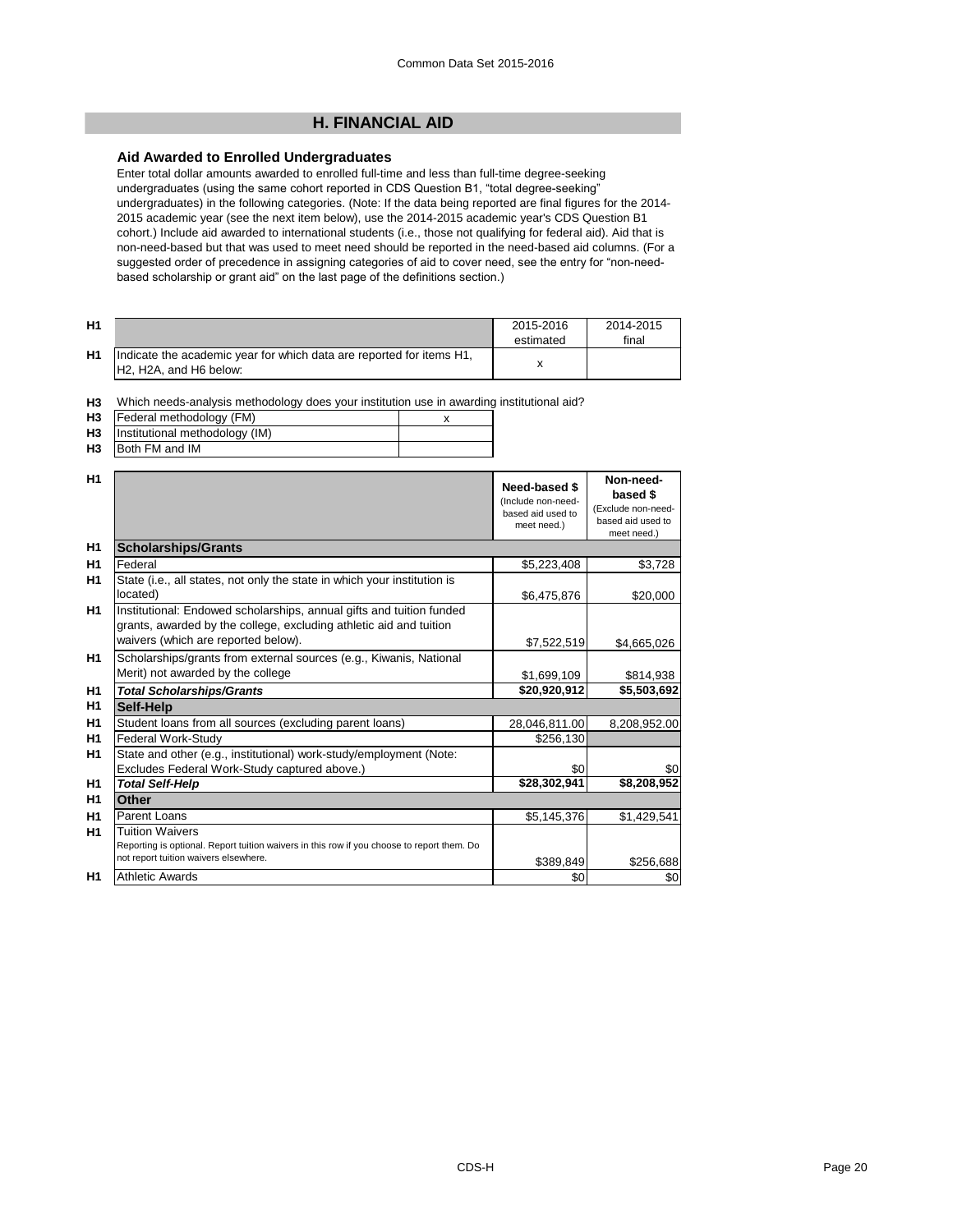**H2 Number of Enrolled Students Awarded Aid:** List the number of degree-seeking full-time and less-thanfull-time undergraduates who applied for and were awarded financial aid from any source. **Aid that is nonneed-based but that was used to meet need should be counted as need-based aid.** Numbers should reflect the cohort awarded the dollars reported in H1. Note: In the chart below, students may be counted in more than one row, and full-time freshmen should also be counted as full-time undergraduates.

| H <sub>2</sub> |       |                                                                                                                                                                                                                                                                                              | <b>First-time</b><br><b>Full-time</b><br>Freshmen | <b>Full-time</b><br>Undergraduate<br>(Incl. Fresh.) | <b>Less Than</b><br><b>Full-time</b><br>Undergraduate |
|----------------|-------|----------------------------------------------------------------------------------------------------------------------------------------------------------------------------------------------------------------------------------------------------------------------------------------------|---------------------------------------------------|-----------------------------------------------------|-------------------------------------------------------|
| H <sub>2</sub> |       | a) Number of degree-seeking undergraduate students<br>(CDS Item B1 if reporting on Fall 2015 cohort)                                                                                                                                                                                         | 1,451                                             | 6,413                                               | 247                                                   |
| H <sub>2</sub> |       | b) Number of students in line a who applied for need-based<br>financial aid                                                                                                                                                                                                                  | 1,252                                             | 4,624                                               | 61                                                    |
| H <sub>2</sub> |       | c) Number of students in line <b>b</b> who were determined to<br>have financial need                                                                                                                                                                                                         | 798                                               | 3,331                                               | 43                                                    |
| H <sub>2</sub> |       | d) Number of students in line c who were awarded any<br>financial aid                                                                                                                                                                                                                        | 744                                               | 3,171                                               | 37                                                    |
| H <sub>2</sub> |       | e) Number of students in line d who were awarded any<br>need-based scholarship or grant aid                                                                                                                                                                                                  | 292                                               | 1,295                                               | 18                                                    |
| H <sub>2</sub> | $f$ ) | Number of students in line d who were awarded any<br>need-based self-help aid                                                                                                                                                                                                                | 536                                               | 2,554                                               | 30                                                    |
| H <sub>2</sub> |       | g) Number of students in line d who were awarded any non-<br>need-based scholarship or grant aid                                                                                                                                                                                             | 241                                               | 840                                                 | $\overline{2}$                                        |
| H <sub>2</sub> |       | h) Number of students in line <b>d</b> whose need was fully met<br>(exclude PLUS loans, unsubsidized loans, and private<br>alternative loans)                                                                                                                                                | 92                                                | 350                                                 | 4                                                     |
| H <sub>2</sub> |       | On average, the percentage of need that was met of<br>students who were awarded any need-based aid.<br>Exclude any aid that was awarded in excess of need as<br>well as any resources that were awarded to replace EFC<br>(PLUS loans, unsubsidized loans, and private alternative<br>loans) | 42.0%                                             | 43.4%                                               | 39.8%                                                 |
| H <sub>2</sub> | li)   | The average financial aid package of those in line d.<br>Exclude any resources that were awarded to replace<br>EFC (PLUS loans, unsubsidized loans, and private<br>alternative loans)                                                                                                        | \$<br>10,360                                      | 10,664<br>\$                                        | \$<br>5,025                                           |
| H <sub>2</sub> | k)    | Average need-based scholarship and grant award of<br>those in line e                                                                                                                                                                                                                         | \$13,596                                          | \$11,636                                            | \$2,138                                               |
| H <sub>2</sub> |       | Average need-based self-help award (excluding PLUS<br>loans, unsubsidized loans, and private alternative loans)<br>of those in line f                                                                                                                                                        | \$<br>3,540                                       | \$<br>4,471                                         | \$<br>4,196                                           |
| H <sub>2</sub> |       | m) Average need-based loan (excluding PLUS loans,<br>unsubsidized loans, and private alternative loans) of<br>those in line f who were awarded a need-based loan                                                                                                                             | \$<br>3,406                                       | \$4,371                                             | \$4,196                                               |

**H2A Number of Enrolled Students Awarded Non-need-based Scholarships and Grants**: List the number of degree-seeking full-time and less-than-full-time undergraduates who had no financial need and who were awarded institutional non-need-based scholarship or grant aid. Numbers should reflect the cohort awarded the dollars reported in H1. Note: In the chart below, students may be counted in more than one row, and full-time freshmen should also be counted as full-time undergraduates.

| H2A               |                                                                                                                                                                                                                  | <b>First-time</b><br><b>Full-time</b><br><b>Freshmen</b> | <b>Full-time</b><br>Undergrad<br>(Incl. Fresh.) | <b>Less Than</b><br><b>Full-time</b><br><b>Undergrad</b> |
|-------------------|------------------------------------------------------------------------------------------------------------------------------------------------------------------------------------------------------------------|----------------------------------------------------------|-------------------------------------------------|----------------------------------------------------------|
| H <sub>2</sub> A  | Number of students in line a who had no financial need<br>and who were awarded institutional non-need-based<br>scholarship or grant aid (exclude those who were<br>awarded athletic awards and tuition benefits) | 189                                                      | 523                                             | $\Omega$                                                 |
| $H2A$ (o)         | Average dollar amount of institutional non-need-based<br>scholarship and grant aid awarded to students in line n                                                                                                 | \$<br>4,750                                              | \$5,156                                         | 3,500<br>S.                                              |
| $H2A$ $ p\rangle$ | Number of students in line a who were awarded an<br>institutional non-need-based athletic scholarship or grant                                                                                                   | 0                                                        | 0                                               | $\Omega$                                                 |
| H2A               | Average dollar amount of institutional non-need-based<br>a)<br>athletic scholarships and grants awarded to students in<br>line <b>p</b>                                                                          | \$0                                                      | \$0                                             | \$0                                                      |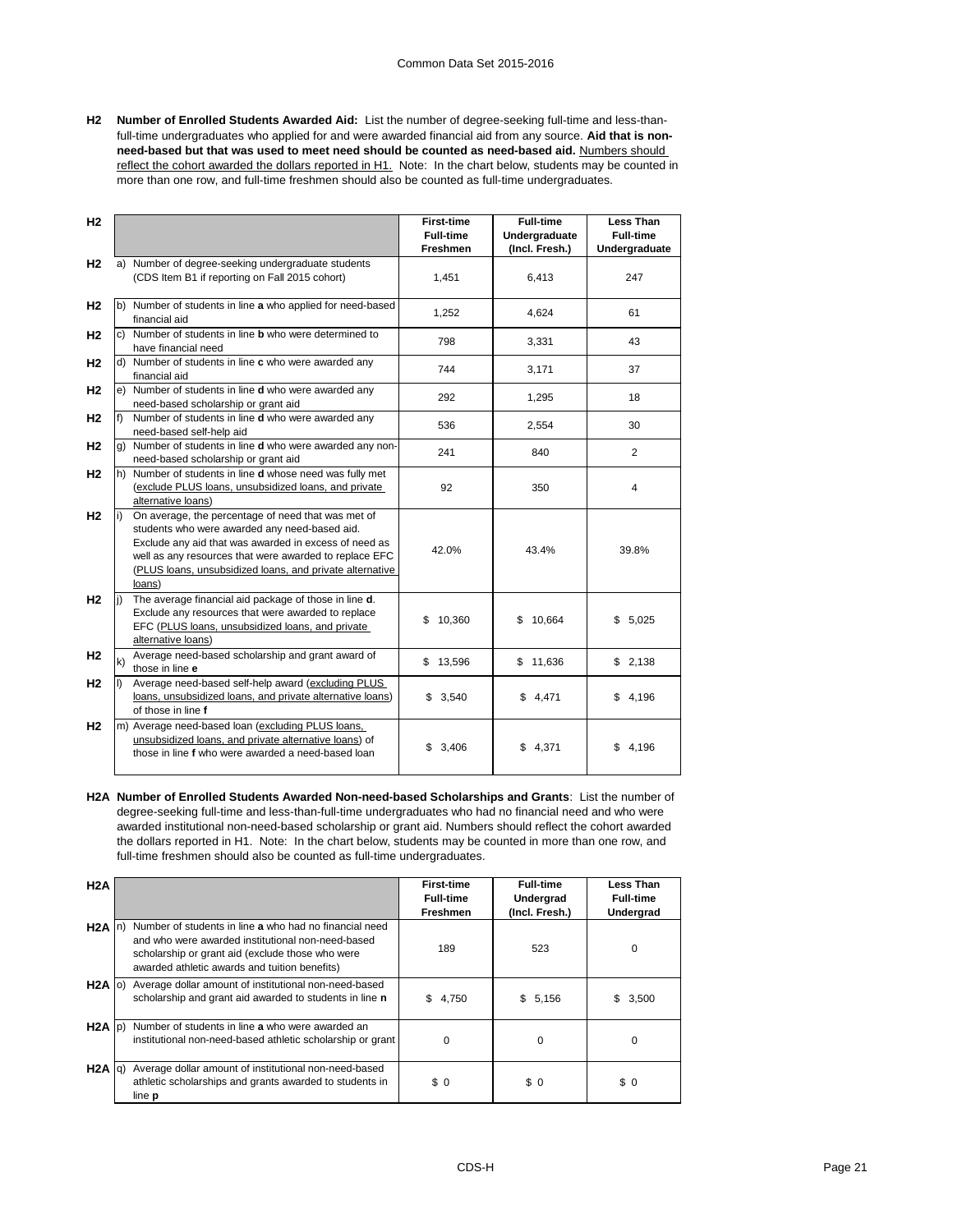#### **H3** Incorporated into H1 above.

Include: \* 2014 undergraduate class: all students who started at your institution as first- time students and received a bachelor's degree between July 1, 2013 and June 30, 2014. \* only loans made to students who borrowed while enrolled at your institution. \* co-signed loans. Exclude: \* students who transferred in. \* money borrowed at other institutions. \* parent loans **Note:** These are the graduates and loan types to include and exclude in order to fill out CDS H4 and H5.

\* students who did not graduate or who graduated with another degree or certificate (but no bachelor's degree)

| H4 | Provide the number of students in the 2015 undergraduate class who started at your<br>institution as first-time students and received a bachelor's degree between July 1, 2014<br>and June 30, 2015. Exclude students who transferred into your institution |      |
|----|-------------------------------------------------------------------------------------------------------------------------------------------------------------------------------------------------------------------------------------------------------------|------|
|    |                                                                                                                                                                                                                                                             | 1226 |

**H5** Number and percent of students in class (defined in H4 above) borrowing from federal, non-federal, and any loan sources, and the average (or mean) amount borrowed

|                                                                                                                                                                                                                                                           | Number in the<br>class (defined in<br>H <sub>4</sub> above) who<br>borrowed | Percent of the<br>class (defined<br>above) who<br>borrowed<br>(nearest $1\%$ ) | Average per-<br>undergraduate-<br>borrower<br>cumulative<br>principal<br>borrowed, of<br>those in the first<br>column (nearest<br>\$1) |
|-----------------------------------------------------------------------------------------------------------------------------------------------------------------------------------------------------------------------------------------------------------|-----------------------------------------------------------------------------|--------------------------------------------------------------------------------|----------------------------------------------------------------------------------------------------------------------------------------|
| a) Any loan program: Federal Perkins, Federal Stafford<br>Subsidized and Unsubsidized, institutional, state, private<br>loans that your institution is aware of, etc. Include both<br>Federal Direct Student Loans and Federal Family<br>Education Loans. | 784                                                                         | 64.00%                                                                         | \$36,994                                                                                                                               |
| b) Federal loan programs: Federal Perkins, Federal<br>Stafford Subsidized and Unsubsidized. Include both<br>Federal Direct Student Loans and Federal Family<br>Education Loans.                                                                           | 774                                                                         | 63.00%                                                                         | \$22,129                                                                                                                               |
| c) Institutional loan programs.                                                                                                                                                                                                                           | N/A                                                                         | N/A                                                                            | N/A                                                                                                                                    |
| d) State loan programs.                                                                                                                                                                                                                                   | 202                                                                         | 16.47%                                                                         | \$34,818                                                                                                                               |
| e) Private alternative loans made by a bank or<br>lender.                                                                                                                                                                                                 | 220                                                                         | 18.00%                                                                         | \$23,771                                                                                                                               |

**H5**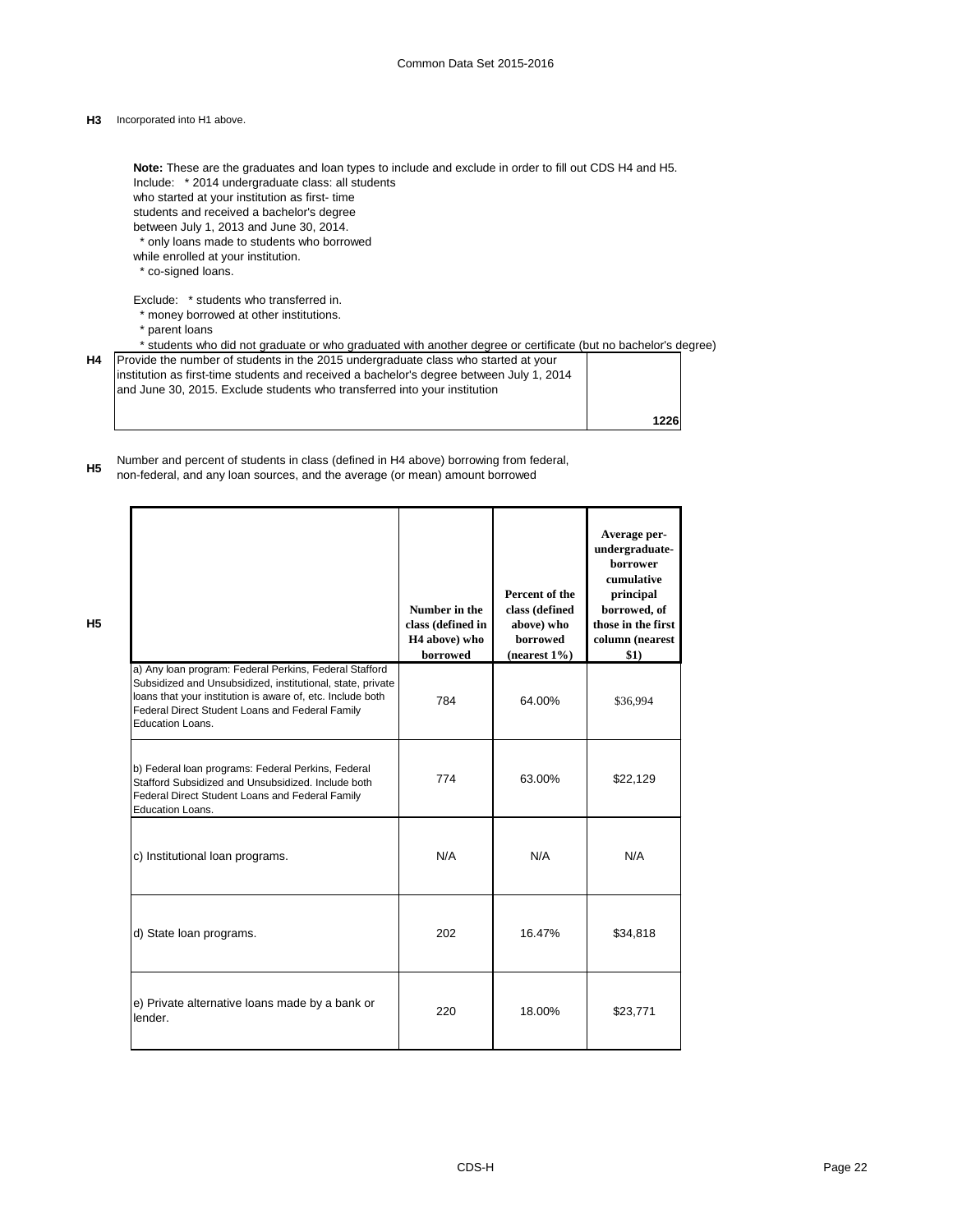**Aid to Undergraduate Degree-seeking Nonresident Aliens** (Note: Report numbers and dollar amounts for the same academic year checked in item H1.)

**H6** Indicate your institution's policy regarding institutional scholarship and grant aid for undergraduate degreeseeking nonresident aliens:

| H <sub>6</sub> | Institutional need-based scholarship or grant aid is available                                                                                                                                                                  |   |          |
|----------------|---------------------------------------------------------------------------------------------------------------------------------------------------------------------------------------------------------------------------------|---|----------|
| H <sub>6</sub> | Institutional non-need-based scholarship or grant aid is available                                                                                                                                                              | x |          |
| H <sub>6</sub> | Institutional scholarship or grant aid is not available                                                                                                                                                                         |   |          |
| H <sub>6</sub> | If institutional financial aid is available for undergraduate degree-seeking nonresident<br>aliens, provide the number of undergraduate degree-seeking nonresident aliens who<br>were awarded need-based or non-need-based aid: |   | 5        |
| H <sub>6</sub> | Average dollar amount of institutional financial aid awarded to undergraduate degree-<br>seeking nonresident aliens:                                                                                                            |   | \$2.100  |
| H <sub>6</sub> | Total dollar amount of institutional financial aid awarded to undergraduate degree-<br>seeking nonresident aliens:                                                                                                              |   | \$10,500 |

**H7** Check off all financial aid forms nonresident alien first-year financial aid applicants must submit:

|           | H7   Institution's own financial aid form         |  |
|-----------|---------------------------------------------------|--|
| <b>H7</b> | <b>CSS/Financial Aid PROFILE</b>                  |  |
| <b>H7</b> | International Student's Financial Aid Application |  |
| <b>H7</b> | International Student's Certification of Finances |  |
| <b>H7</b> | Other (specify):                                  |  |
|           |                                                   |  |

## **Process for First-Year/Freshman Students**

**H8** Check off all financial aid forms domestic first-year (freshman) financial aid applicants must submit:

| H <sub>8</sub> | <b>FAFSA</b>                         | x |
|----------------|--------------------------------------|---|
| H <sub>8</sub> | Institution's own financial aid form |   |
| H <sub>8</sub> | <b>CSS/Financial Aid PROFILE</b>     |   |
| H <sub>8</sub> | State aid form                       |   |
| H <sub>8</sub> | Noncustodial PROFILE                 |   |
| H <sub>8</sub> | <b>Business/Farm Supplement</b>      |   |
| H <sub>8</sub> | Other (specify):                     |   |
|                |                                      |   |

| H <sub>9</sub> | Indicate filing dates for first-year (freshman) students:          |      |
|----------------|--------------------------------------------------------------------|------|
| H <sub>9</sub> | Priority date for filing required financial aid forms:             | 3/1  |
| H <sub>9</sub> | Deadline for filing required financial aid forms:                  | 10/1 |
| H <sub>9</sub> | No deadline for filing required forms (applications processed on a |      |
|                | rolling basis):                                                    |      |

**H10** Indicate notification dates for first-year (freshman) students (answer a or b):

|                 | <b>H10</b> $ a $ Students notified on or about (date): |     |    |
|-----------------|--------------------------------------------------------|-----|----|
| H <sub>10</sub> |                                                        | Yes | No |
|                 | H10  b) Students notified on a rolling basis:          |     |    |
| H10             | If yes, starting date:                                 | 6/1 |    |

**H11** Indicate reply dates:

| H11 Students must reply by (date): |                        |          |
|------------------------------------|------------------------|----------|
| <b>H11</b> or within               | weeks of notification. | 2 weeksl |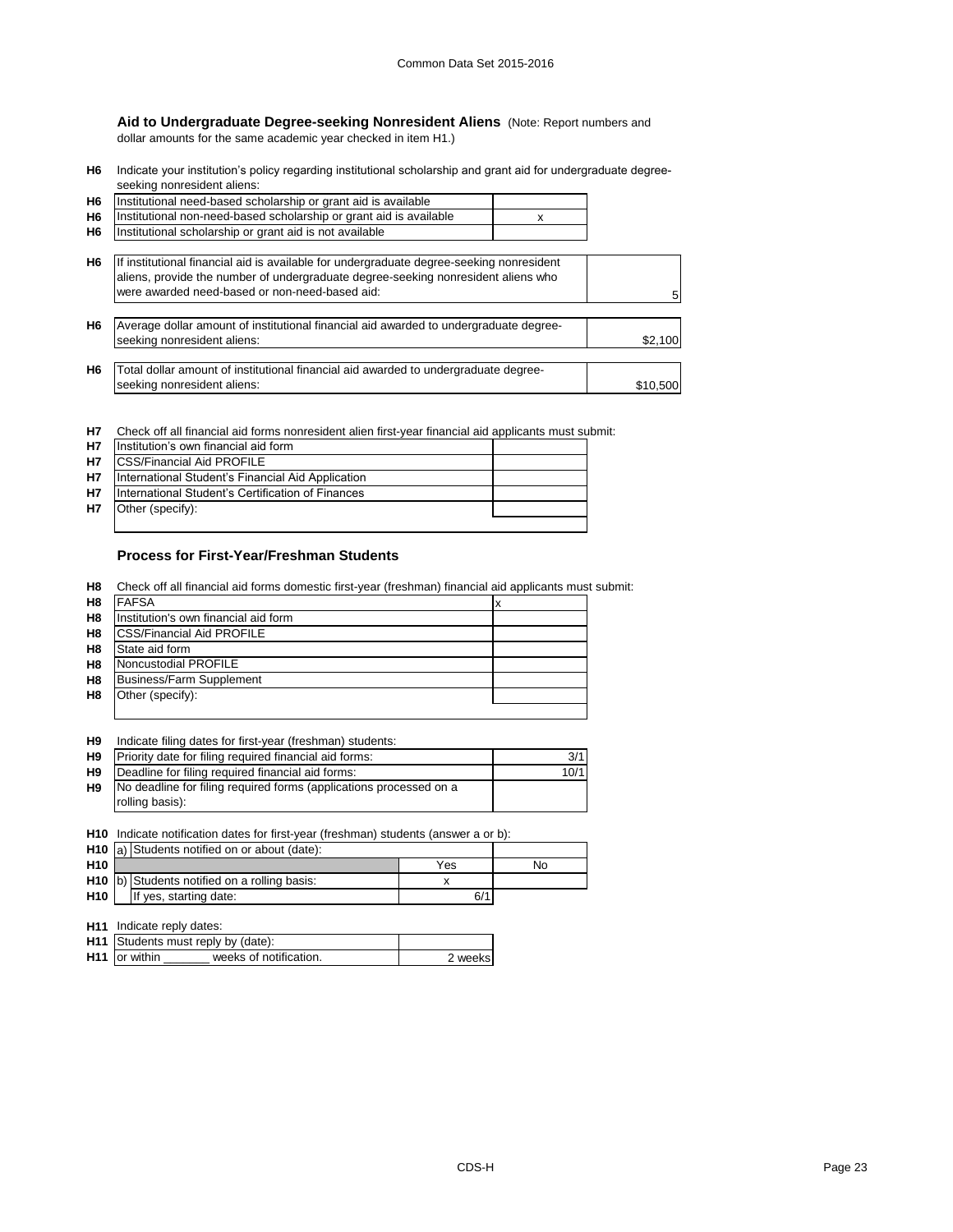## **Types of Aid Available**

Please check off all types of aid available to undergraduates at your institution:

**H12** Loans

|                 | <b>H12 FEDERAL DIRECT STUDENT LOAN PROGRAM (DIRECT LOAN)</b> |   |
|-----------------|--------------------------------------------------------------|---|
|                 | <b>H12</b> Direct Subsidized Stafford Loans                  | x |
| H <sub>12</sub> | Direct Unsubsidized Stafford Loans                           | x |
| H <sub>12</sub> | Direct PLUS Loans                                            | x |
|                 |                                                              |   |
|                 | <b>H12</b>   Federal Perkins Loans                           | x |
| H <sub>12</sub> | <b>Federal Nursing Loans</b>                                 | x |
| H <sub>12</sub> | State Loans                                                  |   |
| H <sub>12</sub> | College/university loans from institutional funds            |   |
| H <sub>12</sub> | Other (specify):                                             |   |
|                 |                                                              |   |

#### **H13** Scholarships and Grants

|                 | H13 NEED-BASED:                                                      |   |
|-----------------|----------------------------------------------------------------------|---|
| H <sub>13</sub> | Federal Pell                                                         | х |
| H <sub>13</sub> | <b>SEOG</b>                                                          | x |
| H <sub>13</sub> | State scholarships/grants                                            | x |
|                 | <b>H13</b> Private scholarships                                      | x |
| H <sub>13</sub> | College/university scholarship or grant aid from institutional funds | x |
| H13             | United Negro College Fund                                            |   |
|                 | H13   Federal Nursing Scholarship                                    | x |
| H <sub>13</sub> | Other (specify):                                                     |   |
|                 |                                                                      |   |

**H14** Check off criteria used in awarding institutional aid. Check all that apply.

| H14             |                          | Non-Need Based | Need-Based |
|-----------------|--------------------------|----------------|------------|
| H14             | Academics                | X              | X          |
| H <sub>14</sub> | Alumni affiliation       |                |            |
| H14             | Art                      | X              |            |
| H <sub>14</sub> | Athletics                |                |            |
| H <sub>14</sub> | Job skills               |                |            |
| H <sub>14</sub> | <b>ROTC</b>              |                |            |
| H <sub>14</sub> | Leadership               |                |            |
| H <sub>14</sub> | Minority status          |                |            |
| H <sub>14</sub> | Music/drama              | X              |            |
| H <sub>14</sub> | Religious affiliation    |                |            |
| H <sub>14</sub> | State/district residency |                |            |

**H15**

If your institution has recently implemented any major financial aid policy, program, or initiative to make your institution more affordable to incoming students such as replacing loans with grants, or waiving costs for families below a certain income level please provide details below: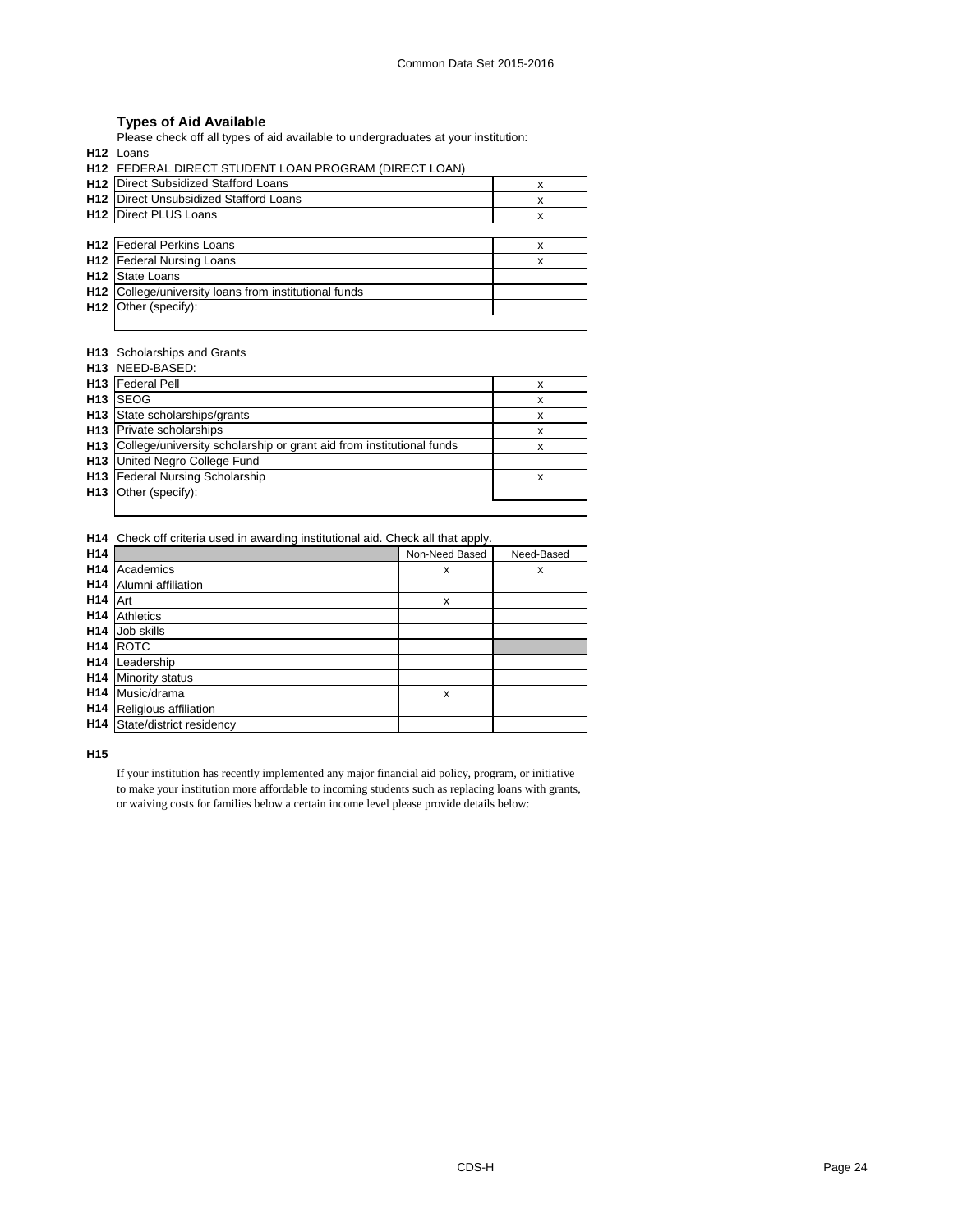# **I. INSTRUCTIONAL FACULTY AND CLASS SIZE**

**Please report the number of instructional faculty members in each category for Fall 2015. Include faculty who are on your institution's payroll on the census date your institution uses for** 

#### **I1 IPEDS/AAUP.**

The following definition of full-time instructional faculty is used by the American Association of University Professors (AAUP) in its annual Faculty Compensation Survey (the part time definitions are not used by AAUP). Instructional Faculty is defined as those members of the instructional-research staff whose major regular assignment is instruction, including those with released time for research. Use the chart below to determine inclusions and exclusions:

|                                                                                                                                                                                                                                          | Full-time | Part-time                                                                       |
|------------------------------------------------------------------------------------------------------------------------------------------------------------------------------------------------------------------------------------------|-----------|---------------------------------------------------------------------------------|
| (a) instructional faculty in preclinical and clinical medicine, faculty who are not paid (e.g.,<br>those who donate their services or are in the military), or research-only faculty, post-<br>doctoral fellows, or pre-doctoral fellows | Exclude   | Include only if<br>they teach one<br>or more non-<br>clinical credit<br>courses |
| (b) administrative officers with titles such as dean of students, librarian, registrar, coach,<br>and the like, even though they may devote part of their time to classroom instruction and<br>may have faculty status                   | Exclude   | Include if they<br>teach one or<br>more non-<br>clinical credit<br>courses      |
| (c) other administrators/staff who teach one or more non-clinical credit courses even<br>though they do not have faculty status                                                                                                          | Exclude   | Include                                                                         |
| (d) undergraduate or graduate students who assist in the instruction of courses, but have<br>titles such as teaching assistant, teaching fellow, and the like                                                                            | Exclude   | Exclude                                                                         |
| (e) faculty on sabbatical or leave with pay                                                                                                                                                                                              | Include   | Exclude                                                                         |
| (f) faculty on leave without pay                                                                                                                                                                                                         | Exclude   | Exclude                                                                         |
| (g) replacement faculty for faculty on sabbatical leave or leave with pay                                                                                                                                                                | Exclude   | Include                                                                         |

*Full-time instructional faculty:* faculty employed on a full-time basis for instruction (including those with released time for research)

*Part-time instructional faculty:* Adjuncts and other instructors being paid solely for part-time classroom instruction. Also includes full-time faculty teaching less than two semesters, three quarters, two trimesters, or two four-month sessions. Employees who are not considered full-time instructional faculty but who teach one or more non-clinical credit courses may be counted as part-time faculty.

*Minority faculty: includes faculty who designate themselves as Black, non-Hispanic; American Indian or Alaska Native; Asian, Native Hawaiian or other Pacific Islander, or Hispanic.* 

*Doctorate: includes such degrees as Doctor of Philosophy, Doctor of Education, Doctor of Juridical Science, and Doctor of Public Health in any field such as arts, sciences, education, engineering, business, and public administration. Also*  includes terminal degrees formerly designated as "first professional," including dentistry (DDS or DMD), medicine (MD), *optometry (OD), osteopathic medicine (DO), pharmacy (DPharm or BPharm), podiatric medicine (DPM), veterinary medicine (DVM), chiropractic (DC or DCM), or law (JD).*

*Terminal degree:* the highest degree in a field: example, M. Arch (architecture) and MFA (master of fine arts).

| $\mathsf{I}$ |    |                                                                    | Full-Time | Part-Time | Total |
|--------------|----|--------------------------------------------------------------------|-----------|-----------|-------|
| $\mathsf{I}$ | a) | Total number of instructional faculty                              | 355       | 498       | 853   |
| $\mathsf{I}$ | b) | Total number who are members of minority groups                    | 82        | 43        | 125   |
| $\mathsf{I}$ | C) | Total number who are women                                         | 188       | 272       | 460   |
| $\mathsf{I}$ | d) | Total number who are men                                           | 167       | 226       | 393   |
| $\mathsf{I}$ | e) | Total number who are nonresident aliens (international)            |           |           |       |
|              |    | Total number with doctorate, or other terminal degree              |           |           |       |
| $\mathsf{I}$ |    |                                                                    | 324       | 135       | 459   |
|              | g) | Total number whose highest degree is a master's but not a terminal |           |           |       |
| $\mathsf{I}$ |    | master's                                                           | 27        | 279       | 306   |
| $\mathsf{I}$ |    | Total number whose highest degree is a bachelor's                  |           | 34 I      | 37    |
|              |    | Total number whose highest degree is unknown or other (Note:       |           |           |       |
| $\mathsf{I}$ |    | Items f, g, h, and i must sum up to item a.)                       |           | 50        | 51    |
|              |    | Total number in stand-alone graduate/ professional programs in     |           |           |       |
| $\mathsf{I}$ |    | which faculty teach virtually only graduate-level students         |           |           |       |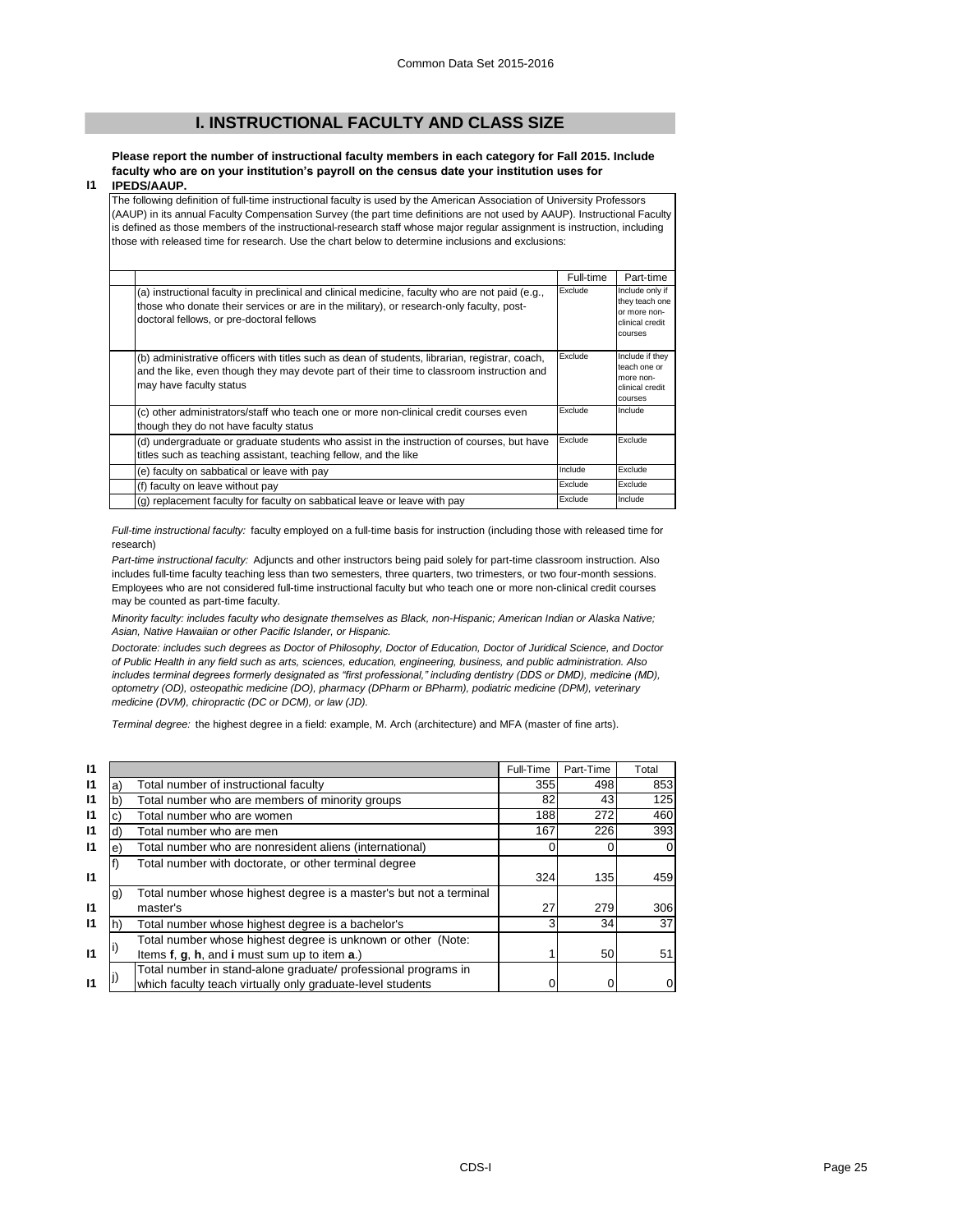## **I2 Student to Faculty Ratio**

Report the Fall 2015 ratio of full-time equivalent students (full-time plus 1/3 part time) to full-time equivalent instructional faculty (full time plus 1/3 part time). In the ratio calculations, exclude both faculty and students in stand-alone graduate or professional programs such as medicine, law, veterinary, dentistry, social work, business, or public health in which faculty teach virtually only graduate-level students. Do not count undergraduate or graduate student teaching assistants as faculty.

| 12 | 2015<br>Student to Faculty ratio<br>lFall. | ∶२lt∩<br>31 TO | (based<br>on i | 6577             | students   |
|----|--------------------------------------------|----------------|----------------|------------------|------------|
|    |                                            |                | and∣           | <b>FO4</b><br>ັ້ | (taculty). |

#### **I3 Undergraduate Class Size**

In the table below, please use the following definitions to report information about the size of classes and class sections offered in the Fall 2015 term.

*Class Sections:* A class section is an organized course offered for credit, identified by discipline and number, meeting at a stated time or times in a classroom or similar setting, and not a subsection such as a laboratory or discussion session. Undergraduate class sections are defined as any sections in which at least one degree-seeking undergraduate student is enrolled for credit. Exclude distance learning classes and noncredit classes and individual instruction such as dissertation or thesis research, music instruction, or one-to-one readings. Exclude students in independent study, co-operative programs, internships, foreign language taped tutor sessions, practicums, and all students in one-on-one classes. Each class section should be counted only once and should not be duplicated because of course catalog cross-listings.

*Class Subsections:* A class subsection includes any subsection of a course, such as laboratory, recitation, and discussion subsections that are supplementary in nature and are scheduled to meet separately from the lecture portion of the course. Undergraduate subsections are defined as any subsections of courses in which degree-seeking undergraduate students enrolled for credit. As above, exclude noncredit classes and individual instruction such as dissertation or thesis research, music instruction, or one-to-one readings. Each class subsection should be counted only once and should not be duplicated because of cross-listings.

Using the above definitions, please report for each of the following class-size intervals the number of class sections and class subsections offered in Fall 2015. For example, a lecture class with 800 students who met at another time in 40 separate labs with 20 students should be counted once in the "100+" column in the class section column and 40 times under the "20-29" column of the class subsections table.

**Number of Class Sections with Undergraduates Enrolled**

| 13              |                   |         |           |           | Undergraduate Class Size (provide numbers) |       |       |        |       |
|-----------------|-------------------|---------|-----------|-----------|--------------------------------------------|-------|-------|--------|-------|
| 13              | <b>CLASS</b>      | $2 - 9$ | $10 - 19$ | $20 - 29$ | $30 - 39$                                  | 40-49 | 50-99 | $100+$ | Total |
| $\overline{13}$ | <b>SECTIONS</b>   | 58      | 399       | 449       | 137                                        | 27    | 5     |        | 1075  |
|                 |                   |         |           |           |                                            |       |       |        |       |
| $\overline{13}$ | <b>CLASS SUB-</b> | $2 - 9$ | $10 - 19$ | $20 - 29$ | $30 - 39$                                  | 40-49 | 50-99 | $100+$ | Total |
| 13              | <b>SECTIONS</b>   |         | 42        | 31        |                                            |       |       |        | 79    |

#### **I3**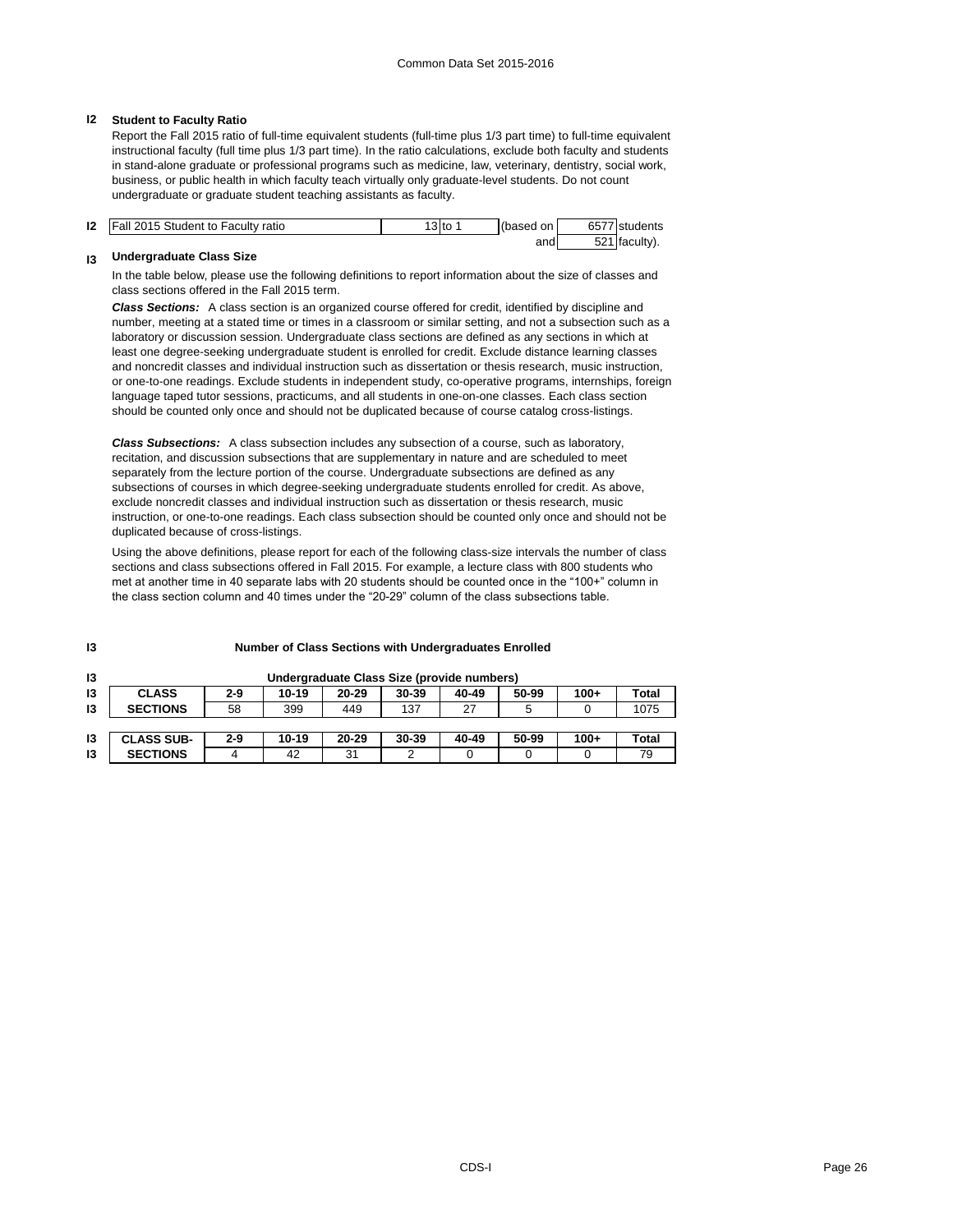# **J. DEGREES CONFERRED**

## **J1 Degrees conferred between July 1, 2014 and June 30, 2015**

**J1** For each of the following discipline areas, provide the percentage of diplomas/certificates, associate, and bachelor's degrees awarded. To determine the percentage, use majors, not headcount (e.g., students with one degree but a double major will be represented twice). Calculate the percentage from your institution's IPEDS Completions by using the sum of 1st and 2nd majors for each CIP code as the numerator and the sum of the Grand Total by 1st Majors and the Grand Total by 2nd major as the denominator. If you prefer, you can compute the percentages using 1st majors only.

| J <sub>1</sub> | Category                                              | <b>Diploma/Certificates</b> | <b>Associate</b> | <b>Bachelor's</b> | <b>CIP 2010 Categories</b><br>to Include |
|----------------|-------------------------------------------------------|-----------------------------|------------------|-------------------|------------------------------------------|
| J1             | Agriculture                                           |                             |                  |                   |                                          |
| J <sub>1</sub> | Natural resources and conservation                    |                             |                  |                   | 3                                        |
| J1             | Architecture                                          |                             |                  |                   | 4                                        |
| J1             | Area, ethnic, and gender studies                      |                             |                  |                   | 5                                        |
| J <sub>1</sub> | Communication/journalism                              |                             |                  |                   | 9                                        |
| J1             | Communication technologies                            |                             |                  |                   | 10                                       |
| J <sub>1</sub> | Computer and information sciences                     |                             |                  |                   | 11                                       |
| J1             | Personal and culinary services                        |                             |                  |                   | 12                                       |
| J1             | Education                                             |                             |                  | 21                | 13                                       |
| J1             | Engineering                                           |                             |                  |                   | 14                                       |
| J1             | Engineering technologies                              |                             |                  |                   | 15                                       |
| J1             | Foreign languages, literatures, and linguistics       |                             |                  |                   | 16                                       |
| J <sub>1</sub> | Family and consumer sciences                          |                             |                  |                   | 19                                       |
| J <sub>1</sub> | Law/legal studies                                     |                             |                  |                   | 22                                       |
| J1             | English                                               |                             |                  |                   | 23                                       |
| J1             | Liberal arts/general studies                          |                             |                  |                   | 24                                       |
| J1             | Library science                                       |                             |                  |                   | 25                                       |
| J1             | <b>Biological/life sciences</b>                       |                             |                  |                   | 26                                       |
| J1             | Mathematics and statistics                            |                             |                  |                   | 27                                       |
| J1             | Military science and military technologies            |                             |                  |                   | 28 & 29                                  |
| J1             | Interdisciplinary studies                             |                             |                  |                   | 30                                       |
| J1             | Parks and recreation                                  |                             |                  |                   | 31                                       |
| J1             | Philosophy and religious studies                      |                             |                  |                   | 38                                       |
| J <sub>1</sub> | Theology and religious vocations                      |                             |                  |                   | 39                                       |
| J1             | Physical sciences                                     |                             |                  |                   | 40                                       |
| J1             | Science technologies                                  |                             |                  |                   | 41                                       |
| J1             | Psychology                                            |                             |                  |                   | 42                                       |
| J1             | Homeland Security, law enforcement, firefighting, and |                             |                  |                   | 43                                       |
|                | protective services                                   |                             |                  |                   |                                          |
| J1             | Public administration and social services             |                             |                  |                   | 44                                       |
| J1             | Social sciences                                       |                             |                  |                   | 45                                       |
| J1             | <b>Construction trades</b>                            |                             |                  |                   | 46                                       |
| J <sub>1</sub> | Mechanic and repair technologies                      |                             |                  |                   | 47                                       |
| J <sub>1</sub> | Precision production                                  |                             |                  |                   | 48                                       |
| J1             | Transportation and materials moving                   |                             |                  |                   | 49                                       |
| J1             | Visual and performing arts                            |                             |                  | 6                 | 50                                       |
| J <sub>1</sub> | Health professions and related programs               |                             |                  | Δ                 | 51                                       |
| J1             | Business/marketing                                    |                             |                  | 20                | 52                                       |
| J1             | History                                               |                             |                  | $\mathfrak{D}$    | 54                                       |
| J <sub>1</sub> | Other                                                 |                             |                  |                   |                                          |
| J <sub>1</sub> | TOTAL (should = 100%)                                 | 0.00%                       | 0.00             | 100.00            |                                          |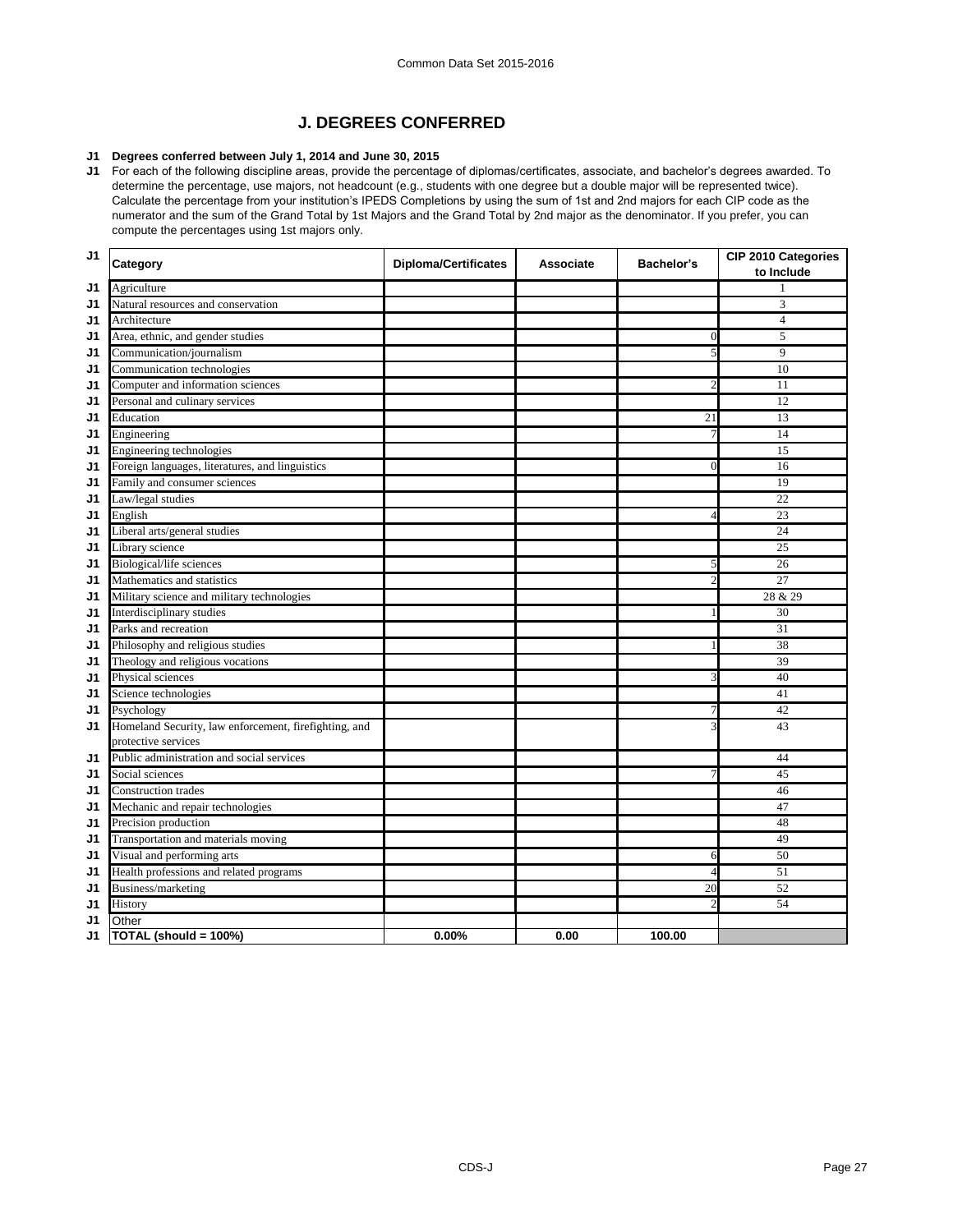# **Common Data Set Definitions**

**All definitions related to the financial aid section appear at the end of the Definitions document.**

Items preceded by an asterisk (\*) represent definitions agreed to among publishers which do not appear on the CDS document but may be present on individual publishers' surveys.

**\* Academic advisement:** Plan under which each student is assigned to a faculty member or a trained adviser, who, through regular meetings, helps the student plan and implement immediate and long-term academic and vocational goals.

**Accelerated program:** Completion of a college program of study in fewer than the usual number of years, most often by attending summer sessions and carrying extra courses during the regular academic term**.**

**Admitted student:** Applicant who is offered admission to a degree-granting program at your institution. **\* Adult student services:** Admission assistance, support, orientation, and other services expressly for adults who have started college for the first time, or who are re-entering after a lapse of a few years.

**American Indian or Alaska Native:** A person having origins in any of the original peoples of North and South America (including Central America) and maintaining tribal affiliation or community attachment.

**Applicant (first-time, first year):** An individual who has fulfilled the institution's requirements to be considered for admission (including payment or waiving of the application fee, if any) and who has been notified of one of the following actions: admission, nonadmission, placement on waiting list, or application withdrawn (by applicant or institution).

**Application fee:** That amount of money that an institution charges for processing a student's application for acceptance. This amount is *not* creditable toward tuition and required fees, nor is it refundable if the student is not admitted to the institution.

**Asian:** A person having origins in any of the original peoples of the Far East, Southeast Asia, or the Indian subcontinent, including, for example, Cambodia, China, India, Japan, Korea, Malaysia, Pakistan, the Philippine Islands, Thailand, and Vietnam.

**Associate degree:** An award that normally requires at least two but less than four years of full-time equivalent college work.

**Bachelor's degree:** An award (baccalaureate or equivalent degree, as determined by the Secretary of the U.S. Department of Education) that normally requires at least four years but *not* more than five years of fulltime equivalent college-level work. This includes ALL bachelor's degrees conferred in a five-year cooperative (work-study plan) program. (A cooperative plan provides for alternate class attendance and employment in business, industry, or government; thus, it allows students to combine actual work experience with their college studies.) Also, it includes bachelor's degrees in which the normal four years of work are completed in three years.

**Black or African American:** A person having origins in any of the black racial groups of Africa.

**Board (charges):** Assume average cost for 19 meals per week or the maximum meal plan. **Books and supplies (costs):** Average cost of books and supplies. Do not include unusual costs for special groups of students (e.g., engineering or art majors), unless they constitute the majority of students at your institution.

**Calendar system:** The method by which an institution structures most of its courses for the academic year.

**Campus Ministry:** Religious student organizations (denominational or nondenominational) devoted to fostering religious life on college campuses. May also refer to Campus Crusade for Christ, an interdenominational Christian organization.

**\* Career and placement services:** A range of services, including (often) the following: coordination of visits of employers to campus; aptitude and vocational testing; interest inventories, personal counseling; help in resume writing, interviewing, launching the job search; listings for those students desiring employment and those seeking permanent positions; establishment of a permanent reference folder; career resource materials.

**Carnegie units:** One year of study or the equivalent in a secondary school subject.

**Certificate:** See **Postsecondary award, certificate, or diploma.**

**Class rank:** The relative numerical position of a student in his or her graduating class, calculated by the high school on the basis of grade-point average, whether weighted or unweighted.

**College-preparatory program:** Courses in academic subjects (English, history and social studies, foreign languages, mathematics, science, and the arts) that stress preparation for college or university study.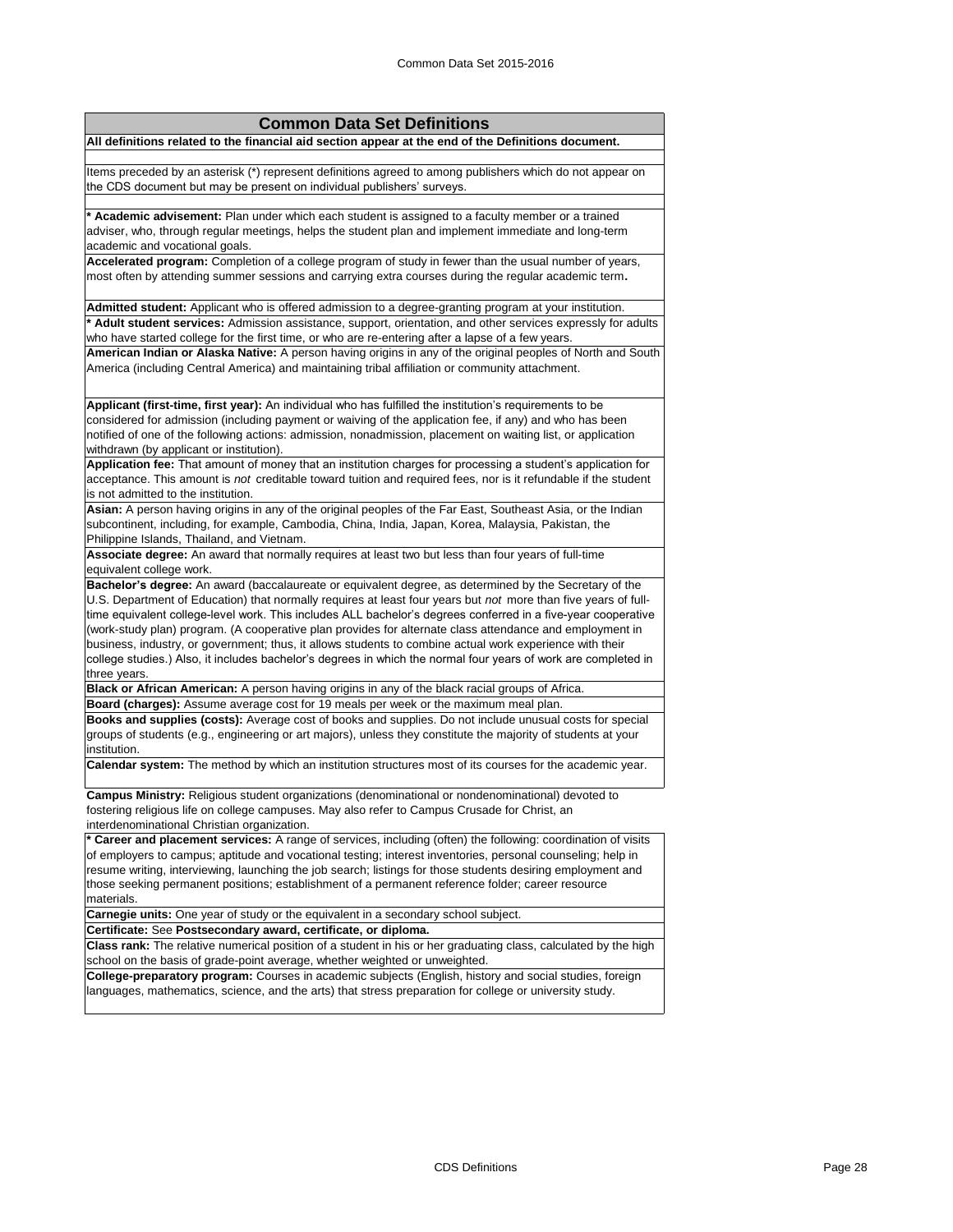**Common Application:** The standard application form distributed by the National Association of Secondary School Principals for a large number of private colleges who are members of the Common Application Group. **\* Community service program:** Referral center for students wishing to perform volunteer work in the community or participate in volunteer activities coordinated by academic departments. **Commuter:** A student who lives off campus in housing that is not owned by, operated by, or affiliated with the college. This category includes students who commute from home and students who have moved to the area to attend college. **Contact hour:** A unit of measure that represents an hour of scheduled instruction given to students. Also referred to as clock hour. **Continuous basis (for program enrollment):** A calendar system classification that is used by institutions that enroll students at any time during the academic year. For example, a cosmetology school or a word processing school might allow students to enroll and begin studies at various times, with no requirement that classes begin on a certain date. **Cooperative education program:** A program that provides for alternate class attendance and employment in business, industry, or government. **Cooperative housing:** College-owned, -operated, or -affiliated housing in which students share room and board expenses and participate in household chores to reduce living expenses. **\* Counseling service:** Activities designed to assist students in making plans and decisions related to their education, career, or personal development. **Credit:** Recognition of attendance or performance in an instructional activity (course or program) that can be applied by a recipient toward the requirements for a degree, diploma, certificate, or other formal award. **Credit course:** A course that, if successfully completed, can be applied toward the number of courses required for achieving a degree, diploma, certificate, or other formal award. **Credit hour:** A unit of measure representing an hour (50 minutes) of instruction over a 15-week period in a semester or trimester system or a 10-week period in a quarter system. It is applied toward the total number of hours needed for completing the requirements of a degree, diploma, certificate, or other formal award. **Cross-registration:** A system whereby students enrolled at one institution may take courses at another institution without having to apply to the second institution. **Deferred admission:** The practice of permitting admitted students to postpone enrollment, usually for a period of one academic term or one year. **Degree:** An award conferred by a college, university, or other postsecondary education institution as official recognition for the successful completion of a program of studies. **Degree-seeking students:** Students enrolled in courses for credit who are recognized by the institution as seeking a degree or formal award. At the undergraduate level, this is intended to include students enrolled in vocational or occupational programs. **Differs by program (calendar system):** A calendar system classification that is used by institutions that have occupational/vocational programs of varying length. These schools may enroll students at specific times depending on the program desired. For example, a school might offer a two-month program in January, March, May, September, and November; and a three-month program in January, April, and October. **Diploma:** See **Postsecondary award, certificate, or diploma. Distance learning:** An option for earning course credit at off-campus locations via cable television, internet, satellite classes, videotapes, correspondence courses, or other means. **Doctor's degree-research/scholarship:** A Ph.D. or other doctor's degree that requires advanced work beyond the master's level, including the preparation and defense of a dissertation based on original research, or the planning and execution of an original project demonstrating substantial artistic or scholarly achievement. Some examples of this type of degree may include Ed.D., D.M.A., D.B.A., D.Sc., D.A., or D.M, and others, as designated by the awarding institution. **Doctor's degree-professional practice:** A doctor's degree that is conferred upon completion of a program providing the knowledge and skills for the recognition, credential, or license required for professional practice. The degree is awarded after a period of study such that the total time to the degree, including both preprofessional and professional preparation, equals at least six full-time equivalent academic years. Some of these degrees were formerly classified as "first-professional" and may include: Chiropractic (D.C. or D.C.M.); Dentistry (D.D.S. or D.M.D.); Law (L.L.B. or J.D.); Medicine (M.D.); Optometry (O.D.); Osteopathic Medicine (D.O); Pharmacy (Pharm.D.); Podiatry (D.P.M., Pod.D., D.P.); or, Veterinary Medicine (D.V.M.), and others, as designated by the awarding institution.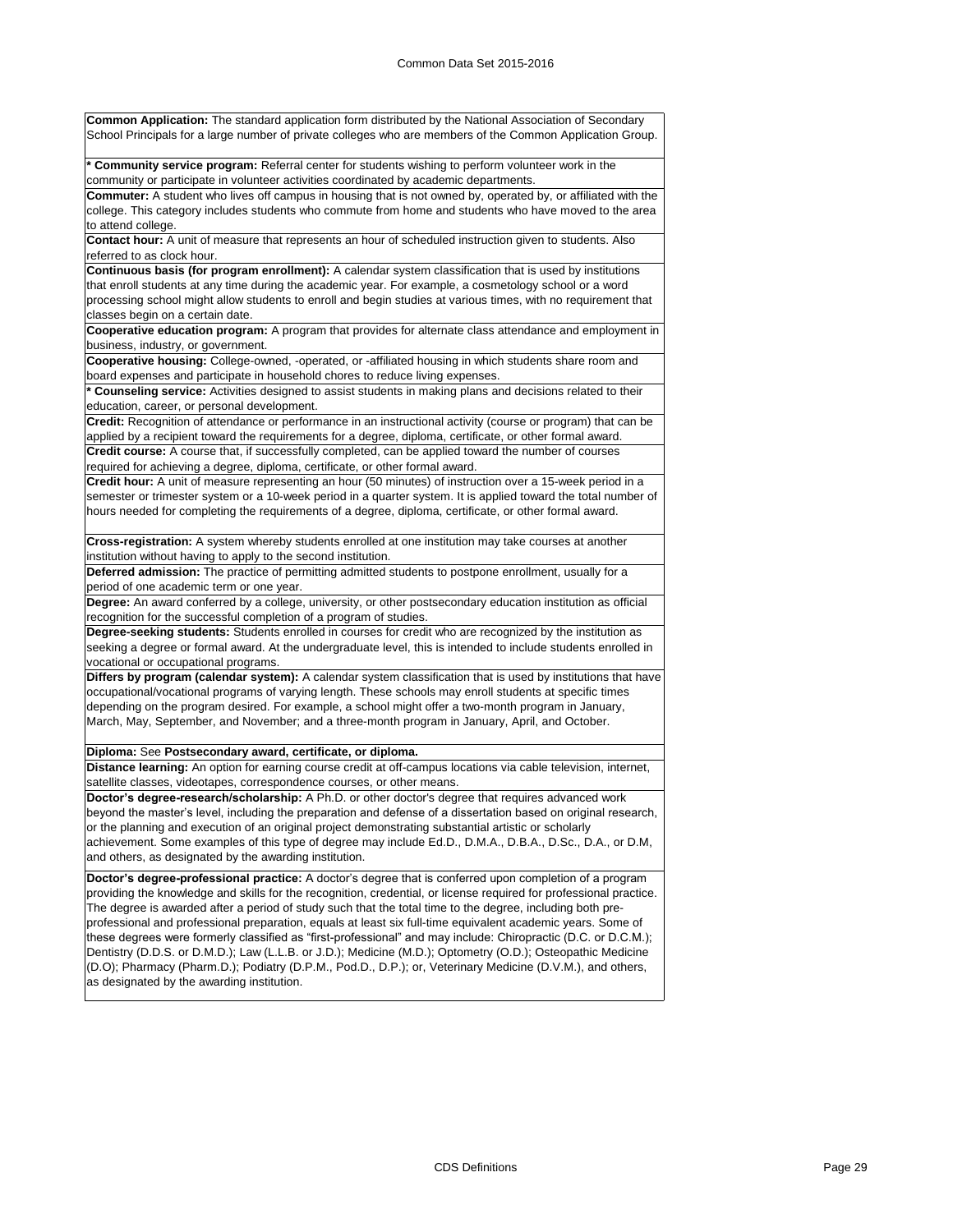**Doctor's degree-other:** A doctor's degree that does not meet the definition of a doctor's degree research/scholarship or a doctor's degree - professional practice.

**Double major:** Program in which students may complete two undergraduate programs of study simultaneously.

**Dual enrollment:** A program through which high school students may enroll in college courses while still enrolled in high school. Students are not required to apply for admission to the college in order to participate.

**Early action plan:** An admission plan that allows students to apply and be notified of an admission decision well in advance of the regular notification dates. If admitted, the candidate is not committed to enroll; the student may reply to the offer under the college's regular reply policy.

**Early admission:** A policy under which students who have not completed high school are admitted and enroll full time in college, usually after completion of their junior year.

**Early decision plan:** A plan that permits students to apply and be notified of an admission decision (and financial aid offer if applicable) well in advance of the regular notification date. Applicants agree to accept an offer of admission and, if admitted, to withdraw their applications from other colleges. There are three possible decisions for early decision applicants: admitted, denied, or not admitted but forwarded for consideration with the regular applicant pool, without prejudice.

**English as a Second Language (ESL):** A course of study designed specifically for students whose native language is not English.

**Exchange student program-domestic:** Any arrangement between a student and a college that permits study for a semester or more at another college **in the United States** without extending the amount of time required for a degree. **See also Study abroad**.

**External degree program:** A program of study in which students earn credits toward a degree through independent study, college courses, proficiency examinations, and personal experience. External degree programs require minimal or no classroom attendance.

**Extracurricular activities (as admission factor):** Special consideration in the admissions process given for participation in both school and nonschool-related activities of interest to the college, such as clubs, hobbies, student government, athletics, performing arts, etc.

First-time student: A student attending any institution for the first time at the level enrolled. Includes students enrolled in the fall term who attended a postsecondary institution for the first time at the same level in the prior summer term. Also includes students who entered with advanced standing (college credit earned before graduation from high school).

**First-time, first-year (freshman) student:** A student attending any institution for the first time at the undergraduate level. Includes students enrolled in the fall term who attended college for the first time in the prior summer term. Also includes students who entered with advanced standing (college credits earned before graduation from high school).

**First-year student:** A student who has completed less than the equivalent of 1 full year of undergraduate work; that is, less than 30 semester hours (in a 120-hour degree program) or less than 900 contact hours.

**Freshman:** A first-year undergraduate student.

**\*Freshman/new student orientation:** Orientation addressing the academic, social, emotional, and intellectual issues involved in beginning college. May be a few hours or a few days in length; at some colleges, there is a fee.

**Full-time student (undergraduate):** A student enrolled for 12 or more semester credits, 12 or more quarter credits, or 24 or more contact hours a week each term.

**Geographical residence (as admission factor):** Special consideration in the admission process given to students from a particular region, state, or country of residence.

**Grade-point average (academic high school GPA):** The sum of grade points a student has earned in secondary school divided by the number of courses taken. The most common system of assigning numbers to grades counts four points for an A, three points for a B, two points for a C, one point for a D, and no points for an E or F. Unweighted GPA's assign the same weight to each course. Weighting gives students additional points for their grades in advanced or honors courses.

**Graduate student:** A student who holds a bachelor's or equivalent, and is taking courses at the postbaccalaureate level.

**\* Health services:** Free or low cost on-campus primary and preventive health care available to students. **High school diploma or recognized equivalent:** A document certifying the successful completion of a

prescribed secondary school program of studies, or the attainment of satisfactory scores on the Tests of General Educational Development (GED), or another state-specified examination.

**Hispanic or Latino:** A person of Mexican, Puerto Rican, Cuban, South or Central American, or other Spanish culture or origin, regardless of race.

**Honors program:** Any special program for very able students offering the opportunity for educational nrichment, independent study, acceleration, or some combination of thes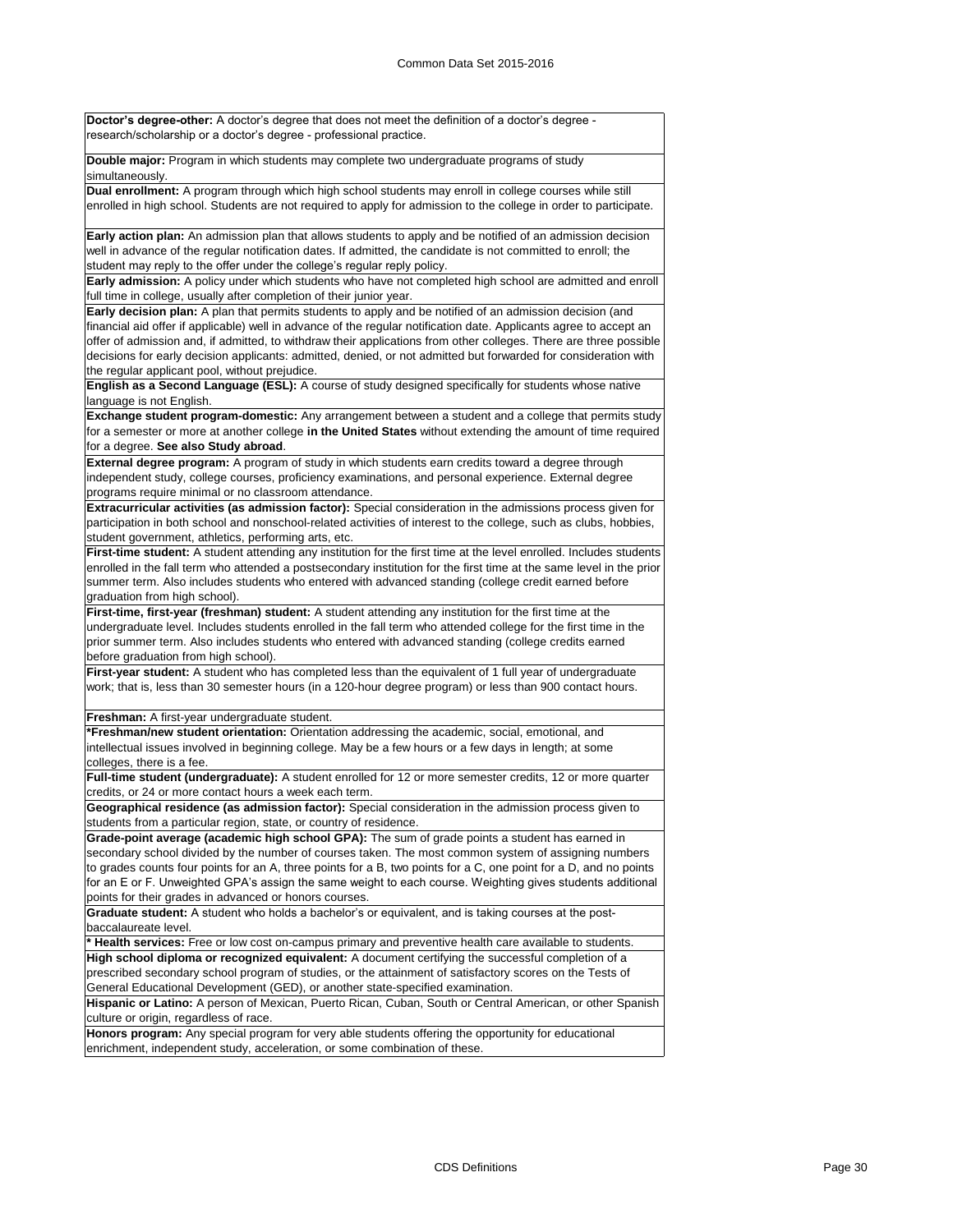**Independent study:** Academic work chosen or designed by the student with the approval of the department concerned, under an instructor's supervision, and usually undertaken outside of the regular classroom structure.

**In-state tuition:** The tuition charged by institutions to those students who meet the state's or institution's residency requirements.

**International student:** See **Nonresident alien.**

**International student group:** Student groups that facilitate cultural dialogue, support a diverse campus, assist international students in acclimation and creating a social network.

**Internship:** Any short-term, supervised work experience usually related to a student's major field, for which the student earns academic credit. The work can be full- or part-time, on- or off-campus, paid or unpaid.

**\* Learning center:** Center offering assistance through tutors, workshops, computer programs, or audiovisual equipment in reading, writing, math, and skills such as taking notes, managing time, taking tests.

**\* Legal services:** Free or low cost legal advice for a range of issues (personal and other).

**Liberal arts/career combination:** Program in which a student earns undergraduate degrees in two separate fields, one in a liberal arts major and the other in a professional or specialized major, whether on campus or through cross‑registration.

**Master's degree:** An award that requires the successful completion of a program of study of generally one or two full-time equivalent academic years of work beyond the bachelor's degree. Some of these degrees, such as those in Theology (M.Div., M.H.L./Rav) that were formerly classified as "first-professional", may require more than two full-time equivalent academic years of work.

**Minority affiliation (as admission factor):** Special consideration in the admission process for members of designated racial/ethnic minority groups.

**\* Minority student center:** Center with programs, activities, and/or services intended to enhance the college experience of students of color.

**Model United Nations:** A simulation activity focusing on conflict resolution, globalization, and diplomacy. Assuming roles as foreign ambassadors and "delegates," students conduct research, engage in debate, draft resolutions, and may participate in a national Model UN conference.

**Native Hawaiian or Other Pacific Islander:** A person having origins in any of the original peoples of Hawaii, Guam, Samoa, or other Pacific Islands.

**Nonresident alien:** A person who is not a citizen or national of the United States and who is in this country on a visa or temporary basis and does not have the right to remain indefinitely.

**\* On-campus day care:** Licensed day care for students' children (usually age 3 and up); usually for a fee.

**Open admission:** Admission policy under which virtually all secondary school graduates or students with GED equivalency diplomas are admitted without regard to academic record, test scores, or other qualifications.

**Other expenses (costs):** Include average costs for clothing, laundry, entertainment, medical (if not a required fee), and furnishings.

**Out-of-state tuition:** The tuition charged by institutions to those students who do not meet the institution's or state's residency requirements.

**Part-time student (undergraduate):** A student enrolled for fewer than 12 credits per semester or quarter, or fewer than 24 contact hours a week each term.

**\* Personal counseling**: One-on-one or group counseling with trained professionals for students who want to explore personal, educational, or vocational issues.

**Post-baccalaureate certificate:** An award that requires completion of an organized program of study requiring 18 credit hours beyond the bachelor's; designed for persons who have completed a baccalaureate degree but do not meet the requirements of academic degrees carrying the title of master.

**Post-master's certificate:** An award that requires completion of an organized program of study of 24 credit hours beyond the master's degree but does not meet the requirements of academic degrees at the doctoral level.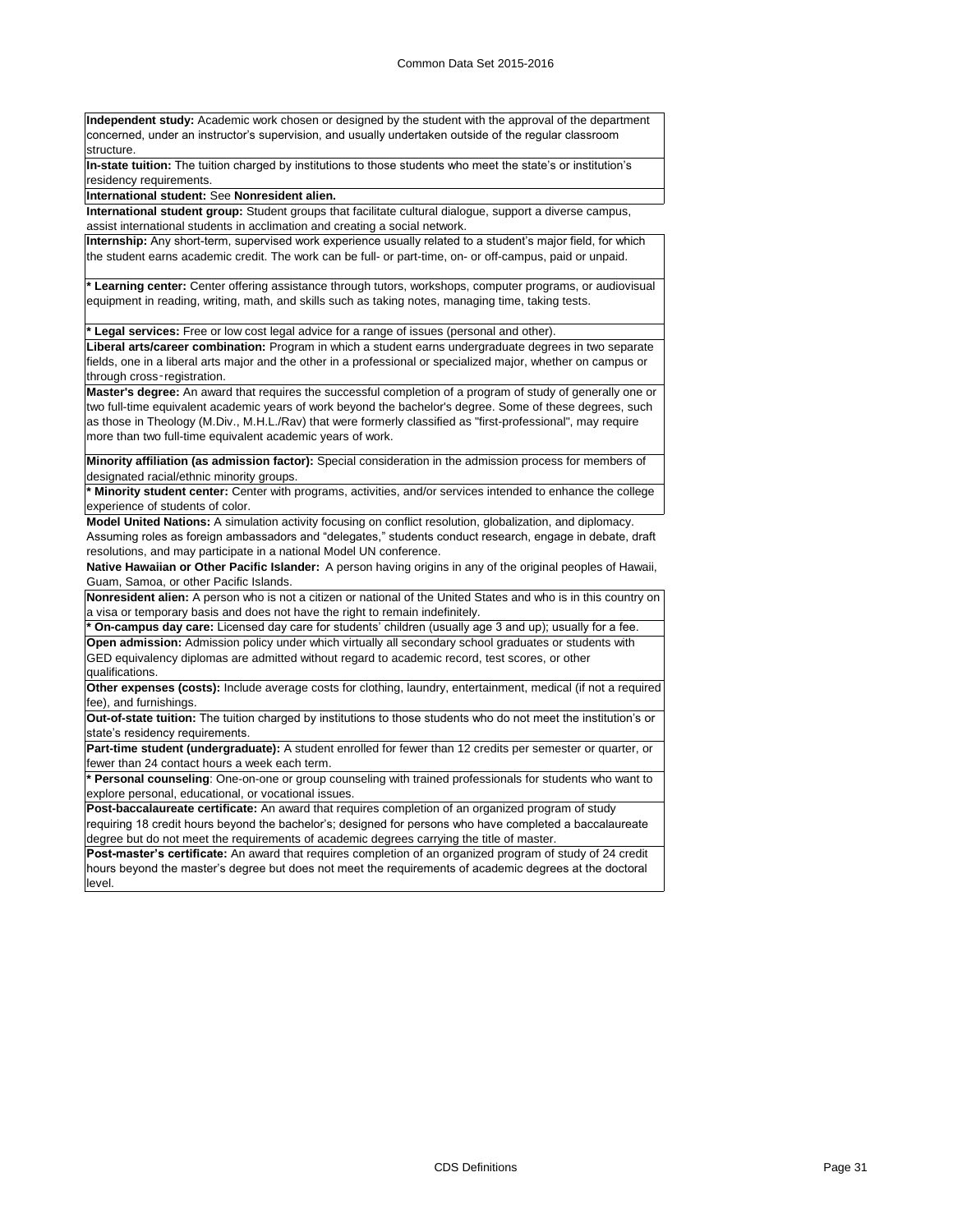**Postsecondary award, certificate, or diploma:** Includes the following three IPEDS definitions for postsecondary awards, certificates, and diplomas of varying durations and credit/contact hour requirements—

*Less Than 1 Academic Year:* Requires completion of an organized program of study at the postsecondary level (below the baccalaureate degree) in less than 1 academic year (2 semesters or 3 quarters) or in less than 900 contact hours by a student enrolled full-time.

*At Least 1 But Less Than 2 Academic Years:* Requires completion of an organized program of study at the postsecondary level (below the baccalaureate degree) in at least 1 but less than 2 full-time equivalent academic years, or designed for completion in at least 30 but less than 60 credit hours, or in at least 900 but

less than 1,800 contact hours. *At Least 2 But Less Than 4 Academic Years:* Requires completion of an organized program of study at the postsecondary level (below the baccalaureate degree) in at least 2 but less than 4 full-time equivalent academic years, or designed for completion in at least 60 but less than 120 credit hours, or in at least 1,800 but less than 3,600 contact hours.

**Private institution:** An educational institution controlled by a private individual(s) or by a nongovernmental agency, usually supported primarily by other than public funds, and operated by other than publicly elected or appointed officials.

**Private for-profit institution:** A private institution in which the individual(s) or agency in control receives compensation, other than wages, rent, or other expenses for the assumption of risk.

**Private nonprofit institution:** A private institution in which the individual(s) or agency in control receives no compensation, other than wages, rent, or other expenses for the assumption of risk. These include both independent nonprofit schools and those affiliated with a religious organization.

**Proprietary institution:** See **Private for-profit institution.**

**Public institution:** An educational institution whose programs and activities are operated by publicly elected or appointed school officials, and which is supported primarily by public funds.

**Quarter calendar system:** A calendar system in which the academic year consists of three sessions called quarters of about 12 weeks each. The range may be from 10 to 15 weeks. There may be an additional quarter in the summer.

**Race/ethnicity:** Category used to describe groups to which individuals belong, identify with, or belong in the eyes of the community. The categories do not denote scientific definitions of anthropological origins. A person may be counted in only one group.

**Race/ethnicity unknown:** Category used to classify students or employees whose race/ethnicity is not known and whom institutions are unable to place in one of the specified racial/ethnic categories.

**Religious affiliation/commitment (as admission factor):** Special consideration given in the admission process for affiliation with a certain church or faith/religion, commitment to a religious vocation, or observance of certain religious tenets/lifestyle.

**\* Religious counseling:** One-on-one or group counseling with trained professionals for students who want to explore religious problems or issues.

**\* Remedial services:** Instructional courses designed for students deficient in the general competencies necessary for a regular postsecondary curriculum and educational setting.

**Required fees:** Fixed sum charged to students for items not covered by tuition and required of such a large proportion of all students that the student who does NOT pay is the exception. Do not include application fees or optional fees such as lab fees or parking fees.

**Resident alien or other eligible non-citizen:** A person who is not a citizen or national of the United States and who has been admitted as a legal immigrant for the purpose of obtaining permanent resident alien status (and who holds either an alien registration card [Form I-551 or I-151], a Temporary Resident Card [Form I-688], or an Arrival-Departure Record [Form I-94] with a notation that conveys legal immigrant status, such as Section 207 Refugee, Section 208 Asylee, Conditional Entrant Parolee or Cuban-Haitian).

**Room and board (charges)—on campus:** Assume double occupancy in institutional housing and 19 meals per week (or maximum meal plan).

**Secondary school record (as admission factor):** Information maintained by the secondary school that may include such things as the student's high school transcript, class rank, GPA, and teacher and counselor recommendations.

**Semester calendar system:** A calendar system that consists of two semesters during the academic year with about 16 weeks for each semester of instruction. There may be an additional summer session.

**Student-designed major:** A program of study based on individual interests, designed with the assistance of an adviser.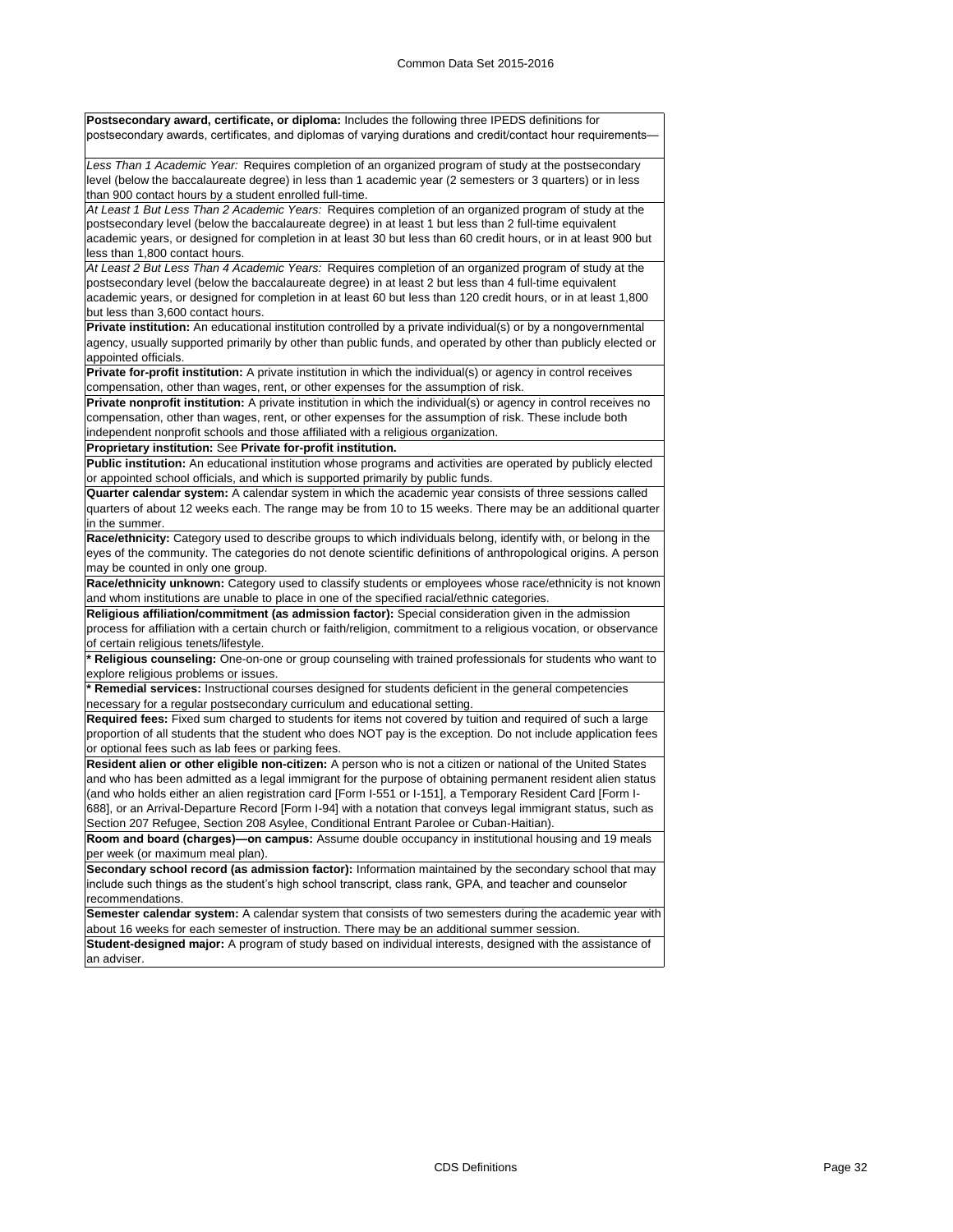**Study abroad:** Any arrangement by which a student completes part of the college program studying in another country. Can be at a campus abroad or through a cooperative agreement with some other U.S. college or an institution of another country.

**Summer session:** A summer session is shorter than a regular semester and not considered part of the academic year. It is not the third term of an institution operating on a trimester system or the fourth term of an institution operating on a quarter calendar system. The institution may have 2 or more sessions occurring in the summer months. Some schools, such as vocational and beauty schools, have year-round classes with no separate summer session.

**Talent/ability (as admission factor):** Special consideration given to students with demonstrated talent/abilities in areas of interest to the institution (e.g., sports, the arts, languages, etc.).

**Teacher certification program:** Program designed to prepare students to meet the requirements for certification as teachers in elementary, middle/junior high, and secondary schools.

**Transfer applicant:** An individual who has fulfilled the institution's requirements to be considered for admission (including payment or waiving of the application fee, if any) and who has previously attended another college or university and earned college-level credit.

**Transfer student:** A student entering the institution for the first time but known to have previously attended a postsecondary institution at the same level (e.g., undergraduate). The student may transfer with or without credit.

**Transportation (costs):** Assume two round trips to student's hometown per year for students in institutional housing or daily travel to and from your institution for commuter students.

**Trimester calendar system:** An academic year consisting of 3 terms of about 15 weeks each.

**Tuition:** Amount of money charged to students for instructional services. Tuition may be charged per term, per course, or per credit.

**\* Tutoring:** May range from one-on-one tutoring in specific subjects to tutoring in an area such as math, reading, or writing. Most tutors are college students; at some colleges, they are specially trained and certified.

**Unit:** a standard of measurement representing hours of academic instruction (e.g., semester credit, quarter credit, contact hour).

**Undergraduate:** A student enrolled in a four- or five-year bachelor's degree program, an associate degree program, or a vocational or technical program below the baccalaureate.

**Yeteran's counseling:** Helps veterans and their dependents obtain benefits for their selected program and provides certifications to the Veteran's Administration. May also provide personal counseling on the transition from the military to a civilian life.

**\* Visually impaired:** Any person whose sight loss is not correctable and is sufficiently severe as to adversely affect educational performance.

**Volunteer work (as admission factor):** Special consideration given to students for activity done on a volunteer basis (e.g., tutoring, hospital care, working with the elderly or disabled) as a service to the community or the public in general.

**Wait list:** List of students who meet the admission requirements but will only be offered a place in the class if space becomes available.

**Weekend college:** A program that allows students to take a complete course of study and attend classes only on weekends.

**White:** A person having origins in any of the original peoples of Europe, the Middle East, or North Africa. **\* Women's center:** Center with programs, academic activities, and/or services intended to promote an understanding of the evolving roles of women.

**Work experience (as admission factor):** Special consideration given to students who have been employed prior to application, whether for relevance to major, demonstration of employment-related skills, or as explanation of student's academic and extracurricular record.